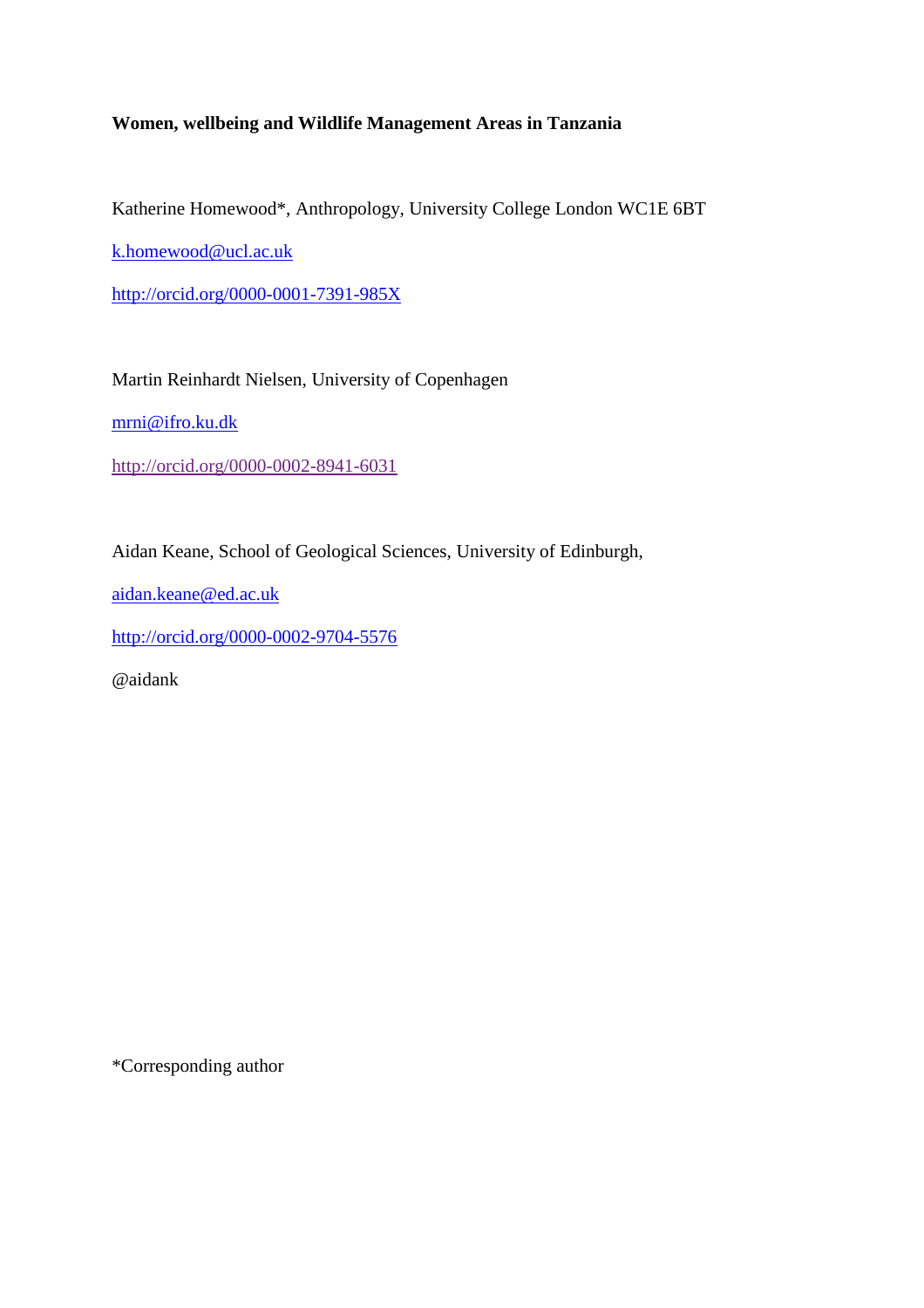#### **Abstract:**

Community-based wildlife management claims pro-poor, gender-sensitive outcomes. However, intersectional political ecology predicts adverse impacts on marginalised people. Our large-scale quantitative approach draws out common patterns and differentiated ways women are affected by Tanzania's Wildlife Management Areas (WMAs). This first largescale, rigorous evaluation studies WMA impacts on livelihoods and wellbeing of 937 married women in 42 villages across six WMAs and matched controls in Northern and Southern Tanzania. While WMAs bring community infrastructure benefits, most women have limited political participation, and experience resource use restrictions and fear of wildlife attacks. Wealth and region are important determinants, with the poorest worst impacted.

## **Keywords**:

Married women, Tanzania, conservation impacts, causal evaluation, wellbeing, Community-Based Wildlife Management, Bayesian Hierarchical models.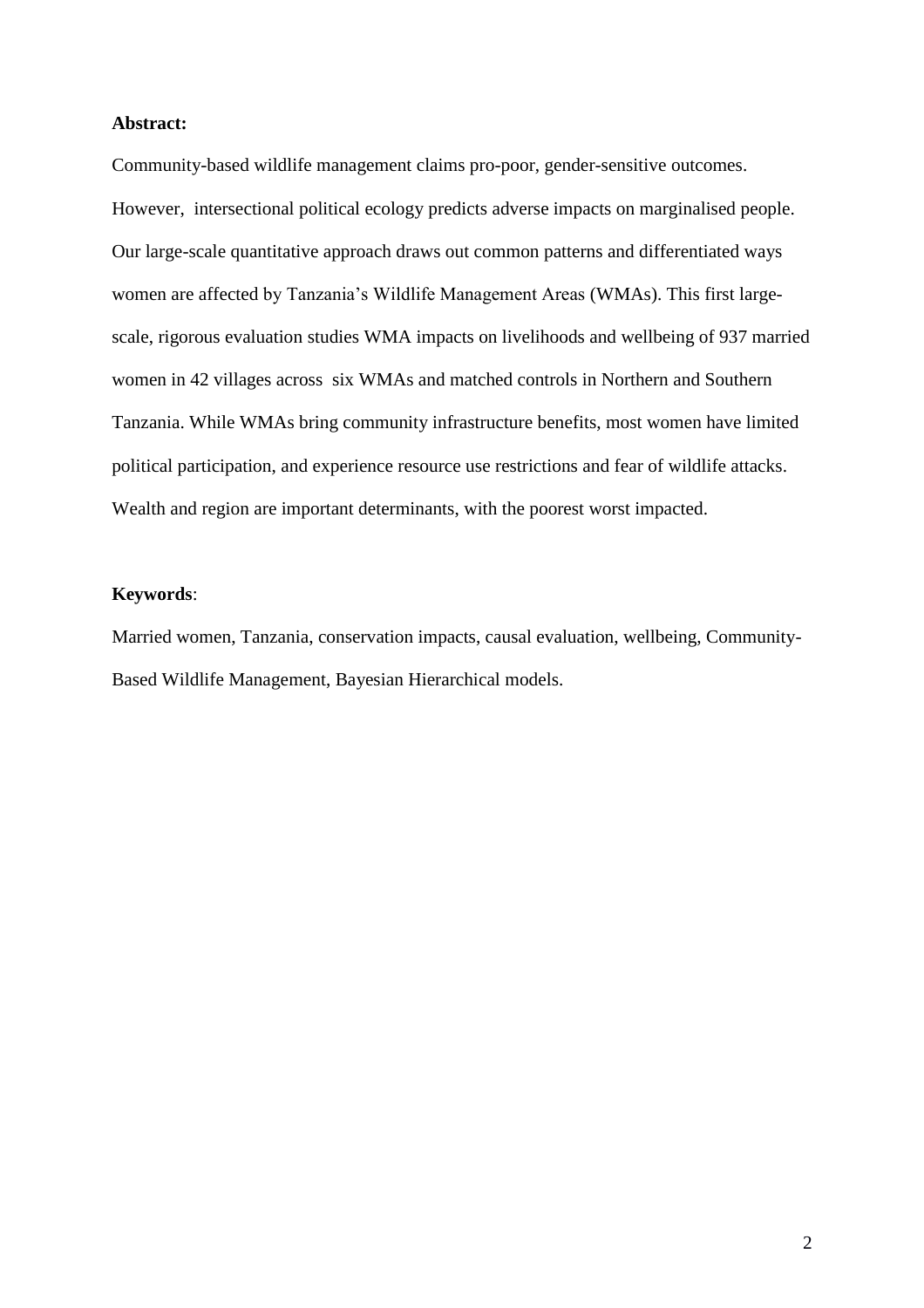#### **Introduction**

This paper explores the ways married women in rural Tanzania have been affected by a major environmental intervention, the revision of the national Wildlife Policy introducing Wildlife Management Areas (WMAs; more recently Community Wildlife Management Areas CWMAs). Building on the history of conservation in Tanzania, we outline Community-Based Wildlife Management (CBWM), and Tanzania's WMAs, as a subset of Community-Based Natural Resource Management (CBNRM). We then review current thinking on implications of such interventions, with respect to gender and other axes of social difference. Predictions from intersectional political ecology, alongside qualitative work and a recent systematic review, challenge the pro-poor, gender-sensitive claims underpinning government policy and implementing NGOs' theories of change. Operationalising these perspectives as competing hypotheses, we describe a rigorous, mixed-methods quasi-experimental evaluation, testing their relative validity for WMA impacts on married women in rural households of different wealth in north and south Tanzania.

#### *CBNRM, CBWM and WMAs*

State and donor agencies see CBNRM as bringing win/win conservation and development, an approach embedded in the Sustainable Development Goals (e.g. UNDP 2012) and national poverty reduction strategies. Conservation NGOs receive development funds to implement CBNRM initiatives, aiming to alleviate poverty while achieving conservation goals, often through regulating and commoditising access to resources on which poor, marginalised people have hitherto depended. As a prominent CBWM donor/NGO implementing partnership states: 'The central idea of CBNRM is that when local communities have ownership of natural resources and they derive significant benefits from the use of those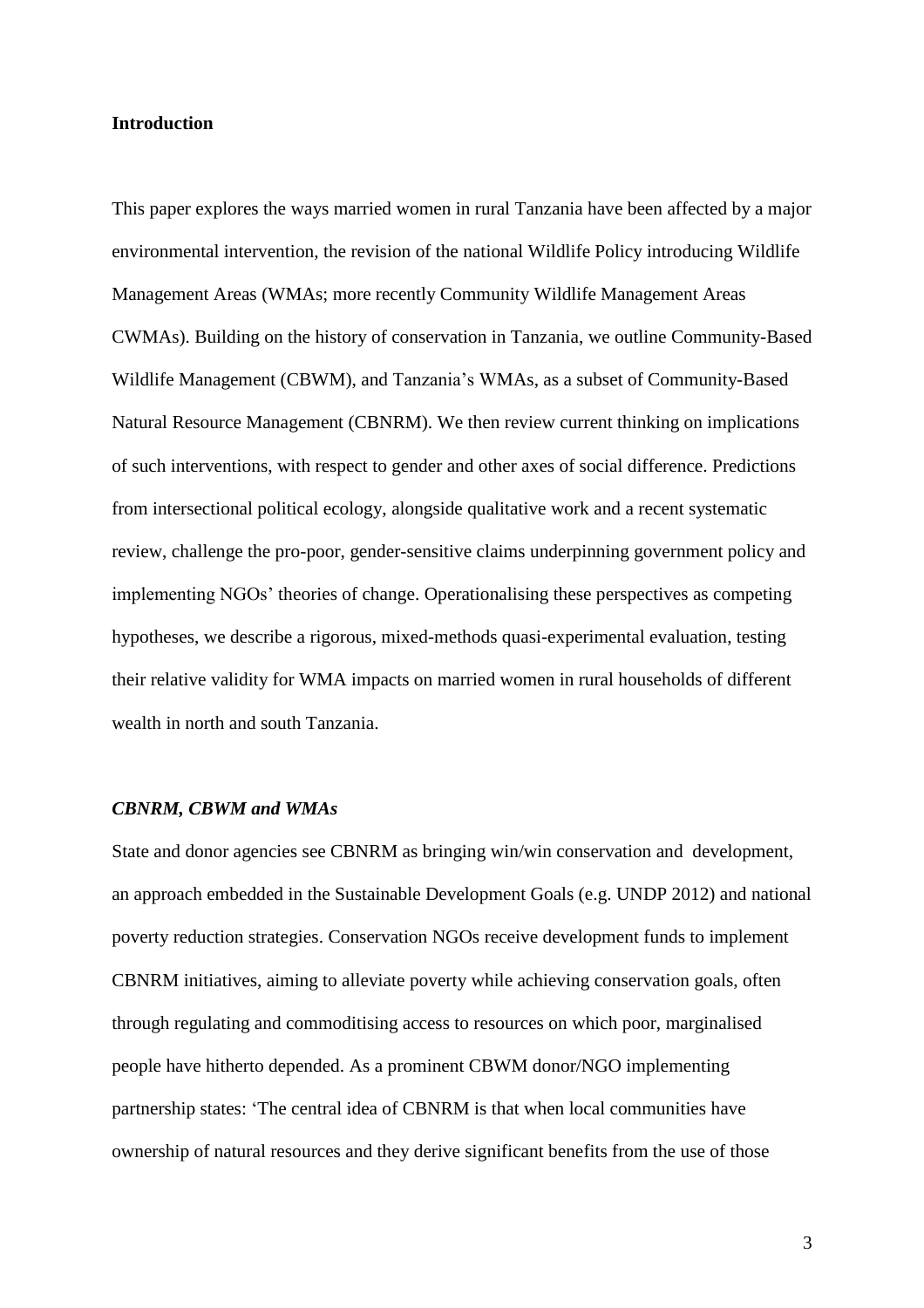resources, then those resources will be sustainably managed... This involves shifting control of natural resources from the state to the community and the development of opportunities for local residents to earn income from the resources newly under their control' (WWF-USAID 2014:2). CBNRM has become the new global conservation orthodoxy, with the rapid spread of CBWM variously attributed to its perceived success (Naidoo et al. 2011, 2016), or conversely to compliance with donor demands (Nelson et al 2007, Humphries 2012) and structural adjustment pressures (Western and Wright 2013: 354).

<span id="page-3-0"></span>Tanzania has since colonial times been the focus of intensifying conservation intervention. Initial fortress conservation (Neumann 1998, Brockington 2002) was overtaken from the 1980s on by community conservation, and now by landscape-scale conservation policies promoted by conservation  $NGOs<sup>1</sup>$  and bilateral donors (see Bluwstein 2018 for a brief history). Currently 43% of Tanzania's land area is devoted to conservation. There are now some 22 WMAs operating, and a planned total of  $38<sup>2</sup>$  are envisaged to cover a further 14-15% of Tanzania's land area, directly and indirectly affecting several million people (Bluwstein et al 2018b). Neoliberal conservation (Igoe and Brockington 2007) is promoted as a pathway to rural prosperity, despite its demonstrable elision of rural priorities in favour of wildlife (Bluwstein 2018, Garland 2008), and the numerous qualitative analyses of its problematic impacts on Tanzanian rural communities (Benjaminsen et al 2013, Sulle et al 2011, Bluwstein references), particularly women (Mariki 2016, see also Archambault 2016).

Tanzania's *Mkukuta I* poverty reduction policy paper (URT 2005) proposed developing rural livelihoods through CBNRM; *Mkukuta II* reiterated this (URT 2010: operational target 1.5.1). Natural resource use in rural Tanzania is now increasingly governed by CBNRM for forests (Persha and Meshack 2015), fisheries (Rocliffe et al. 2014) and wildlife (URT 2007, URT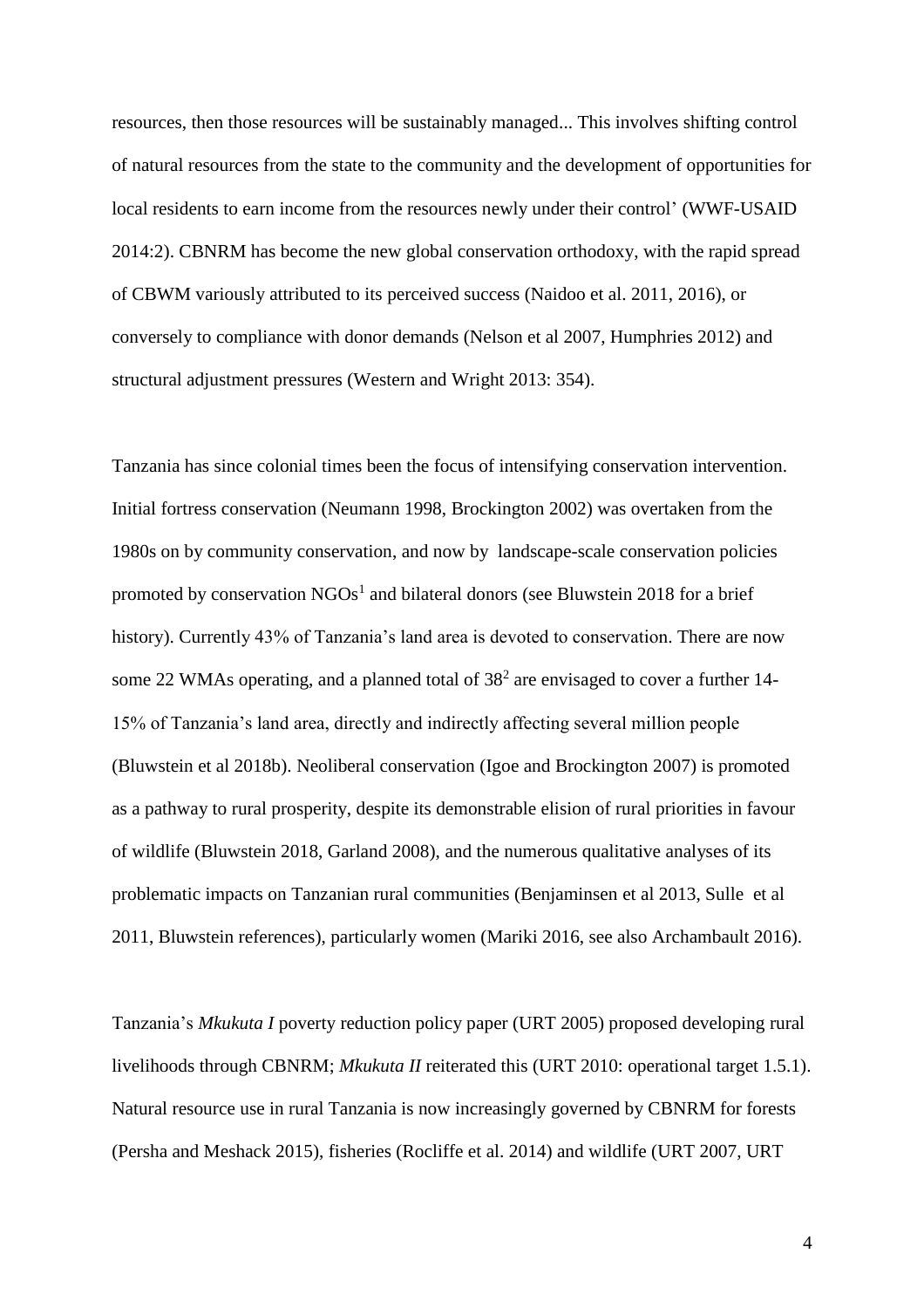2012, WWF-USAID 2014). Tanzania's 2007 Wildlife Policy stated: 'government will ensure equitable distribution of costs and benefits' (URT 2007:28)…. [and]…give wildlife economic value…to enhance village communities' development…[so] that the benefits accrued to them compensate for the opportunity cost to other forms of land use through promotion of WMAs' (URT 2007:34).

<span id="page-4-0"></span>WMAs require a number of villages to come together and set aside a significant proportion of their pooled village lands for wildlife conservation. Regulations vary [\(http://www.twma.co.tz/about-us-cwmac.html\)](http://www.twma.co.tz/about-us-cwmac.html), but commonly restrict through-passage and use, e.g. for grazing, collection of water or non-timber forest products (NTFPs), except under permit (if at all). WMAs are supposed to attract tourism entrepreneurs bidding for operating contracts. Income from such investors is paid to the state, which top-slices approximately one-third<sup>3</sup>, returning the rest to operating AAs. AAs retain around half for administrative purposes, training and employment of village game scouts enforcing WMA regulations, and conservation initiatives<sup>4</sup>. Remaining funds – around one-third of original WMA earnings<sup>[3](#page-4-0)</sup> are divided equally between governments of participating villages (WWF-USAID 2014), for community projects (e.g. village infrastructure; educational bursaries).

However, such Natural Resource Management (NRM) decentralization programmes have generally performed poorly on social outcomes (Galvin et al 2018), often paradoxically culminating in greater state control and revenue capture (Nelson and Agrawal 2008). Hill (1996) described CBWM as a rural taxation programme, earning governments income from resources otherwise returning little directly to the state. This may be the case for Tanzania's WMAs<sup>[3](#page-4-0),5</sup> (Benjaminsen et al. 2013). Sustainable development rhetoric may mask effective enclosure of the commons, undermining or commoditizing local natural resources alongside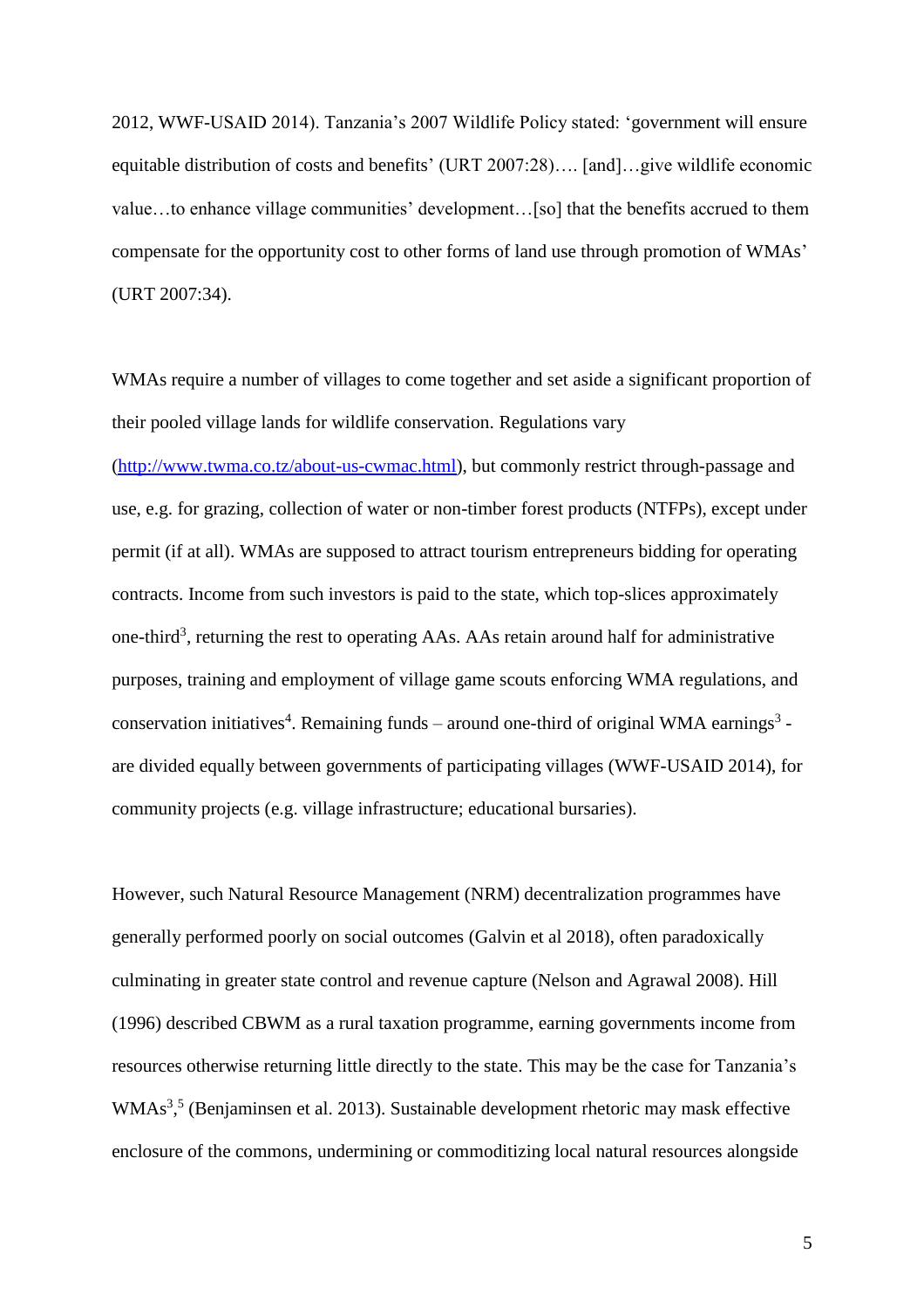needs, practices and knowledge formerly enabling rural livelihoods (Isla 2017). Tanzanian conservation's territorialisation of space is likely exacerbating circumstances for many marginalised people (Bluwstein and Lund 2016, Bluwstein 2017; Green and Adams, 2014: Benjaminsen et al. 2013; Igoe and Croucher 2007).

Building on explicit attention to gender in a background document (URT 2003 (14): 37), the Policy asserts 'government will strive to promote gender equity in sustainable management, conservation, utilisation and development of wildlife' (URT 2007:32). The 2012 Wildlife Regulations require Authorised Associations (AAs) operating WMAs to 'Respect and implement gender mainstreaming' (URT 20[1](#page-3-0)2:37). Implementing  $NGOs<sup>1</sup>$  and supporting donors detail ways poor Tanzanian women's livelihoods, entrepreneurship and participation in governance will be enhanced (WWF-USAID 2014: 29, 41). WMA association recruitment emphasises gender equality, justice and advocacy<sup>6</sup>. But the pro-poor, gender-sensitive policy rhetoric takes little account of prevailing intersecting inequalities, nor their commonly perverse interactions with NRM interventions (Cornwall 2003, Kabeer 2005, 2015).

## <span id="page-5-0"></span>*Women and wellbeing in environment and development*

Women are the main and most frequent collectors of wild products in Africa (Sunderland et al. 2014); poorer women commonly rely disproportionately on environmental resources (Angelsen et al. 2014). Past narratives of women as natural conservators, and of strong synergies between NRM interventions, women's participation, and their enhanced wellbeing (Shiva 1988) have been challenged, debated and refined (Agarwal 2001, 2009; Mwangi et al. 2011). Conceptual frameworks analysing interactions of women with environment and development, and the interplay of those frameworks with feminist political ecology, have evolved rapidly over the last decades (Cornwall 2003, Kabeer 2005, 2015; see brief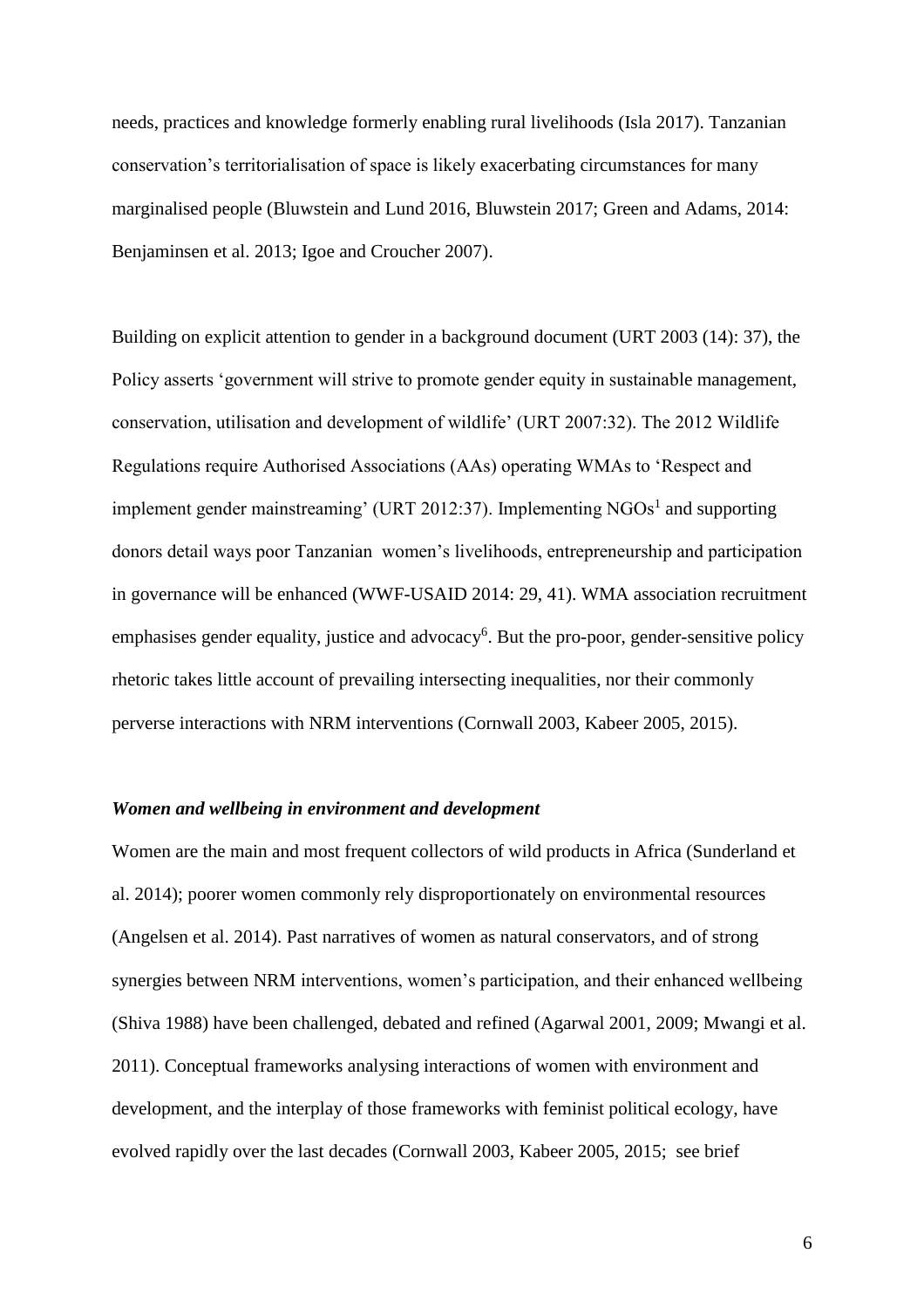summary in Meinzen-Dick et al 2014). Key insights stress widespread, inappropriate subsuming of women's differentiated and nuanced priorities under generic 'community' goals; all-too-common slippage between 'gender' and 'women'; and the need to understand gender relations as intersecting synergistically with other axes of social difference, producing highly differentiated experiences for individual men and women. The multiple intersections of gender relations with other individual circumstances shape people's resource access and use not only through legal and social institutions, but also through internalised, unquestioned perceptions of their place in society, governing their behaviours (Kabeer 2015), and their associated patterns of production, consumption (Macgregor 2017, Nightingale 2006) and livelihoods overall (Cruz-Torres and McElwee 2017).

Policy rhetoric around WMAs, as for many other interventions, remains mired in earlier framings, conflating 'gender' with 'women' and seeing women as a homogeneous group, readily represented by any female<sup>[6](#page-5-0)</sup>. Among other problems, this equates elite women (able to make their views heard, but unlikely to articulate the priorities of, say, poor women of marginalised ethnicity and occupation), with token appointees (often poor and marginalised women, unlikely to be heard on issues customarily perceived as within men's domain, and likely subject to harassment and pressure if they do speak up: Cornwall 2003, Kabeer 2005).

Postcolonial histories entail power relations structuring the differentiated impacts of sustainable development interventions and the inequalities these foster or mitigate (Meinzen-Dick et al 2014, Mollet 2017, Isla 2017). Conservation distributes fortune and misfortune (Brockington et al. 2009). While well-placed people may benefit, those marginalized by gender, ethnicity, political, cultural and/or economic structures are often further disadvantaged, even by interventions purporting to improve their situation (eg. formalization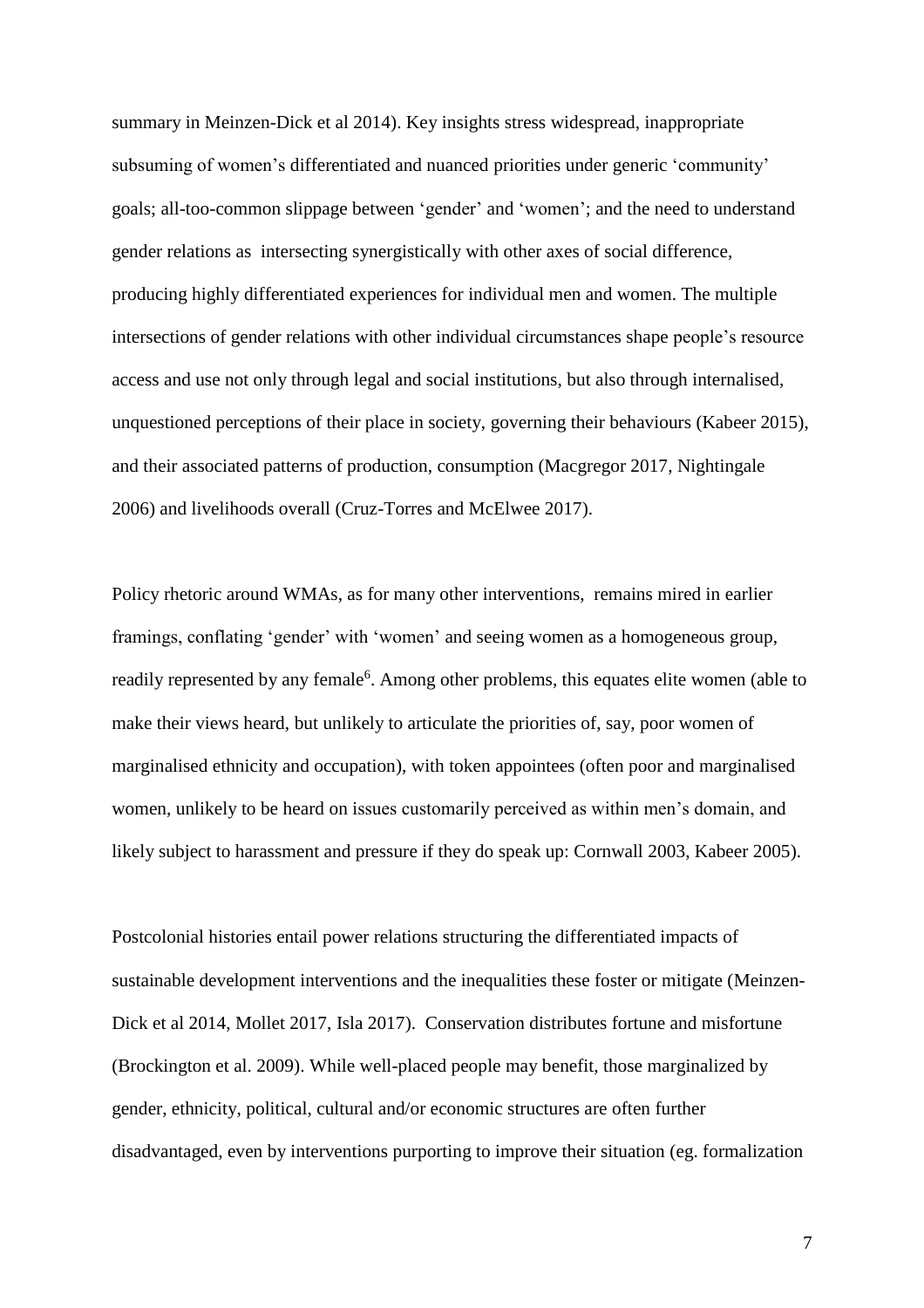of public participation: Cleaver (2000); and of land tenure: Kevane (2012), reinforcing 'power relations written on land', Peluso and Lund (2011), Rocheleau (2005)). Qualitative case studies critique social and economic effects of Tanzania's WMAs on these grounds (Sulle et al. 2011; Noe 2013, Noe and Kangalawe 2015; Bluwstein and Lund 2016; Bluwstein et al. 2016, 2018b), exploring their gendered impacts (Mariki 2016); but are countered by claims for CBWM's conservation and development successes (WWF-USAID 2014) showcasing Namibia's conservancies as model success stories (Naidoo et al. 2011, 2016).

#### *Research question*

Currently therefore, two diametrically opposed sets of expectations exist as to the impacts of Tanzania's WMAs on women. Conservation interventions' theories of change predict more secure rights; increased income through enhanced tourism or payment for ecosystem services; enhanced empowerment, decision-making and capacity-building through participation in governance and entrepreneurial opportunities (URT 2003, WWF-USAID 2014). However, political ecology and postcolonial intersectional thinking predict that WMAs may exacerbate circumstances for people marginalised by gender, poverty and other axes of social and ecological difference, as evidenced by numerous qualitative studies, and recent systematic review (Galvin et al. 2018). We operationalise and explore these competing hypotheses for women in households of different wealth and region, themselves strongly correlated with different ethnicities, occupation and levels of education.

Our evaluation here is restricted to impacts of WMAs on rural married women, with some comparative information on female heads of household (FHHs). Because the study reported here was undertaken as part of a larger household survey (see below), it offered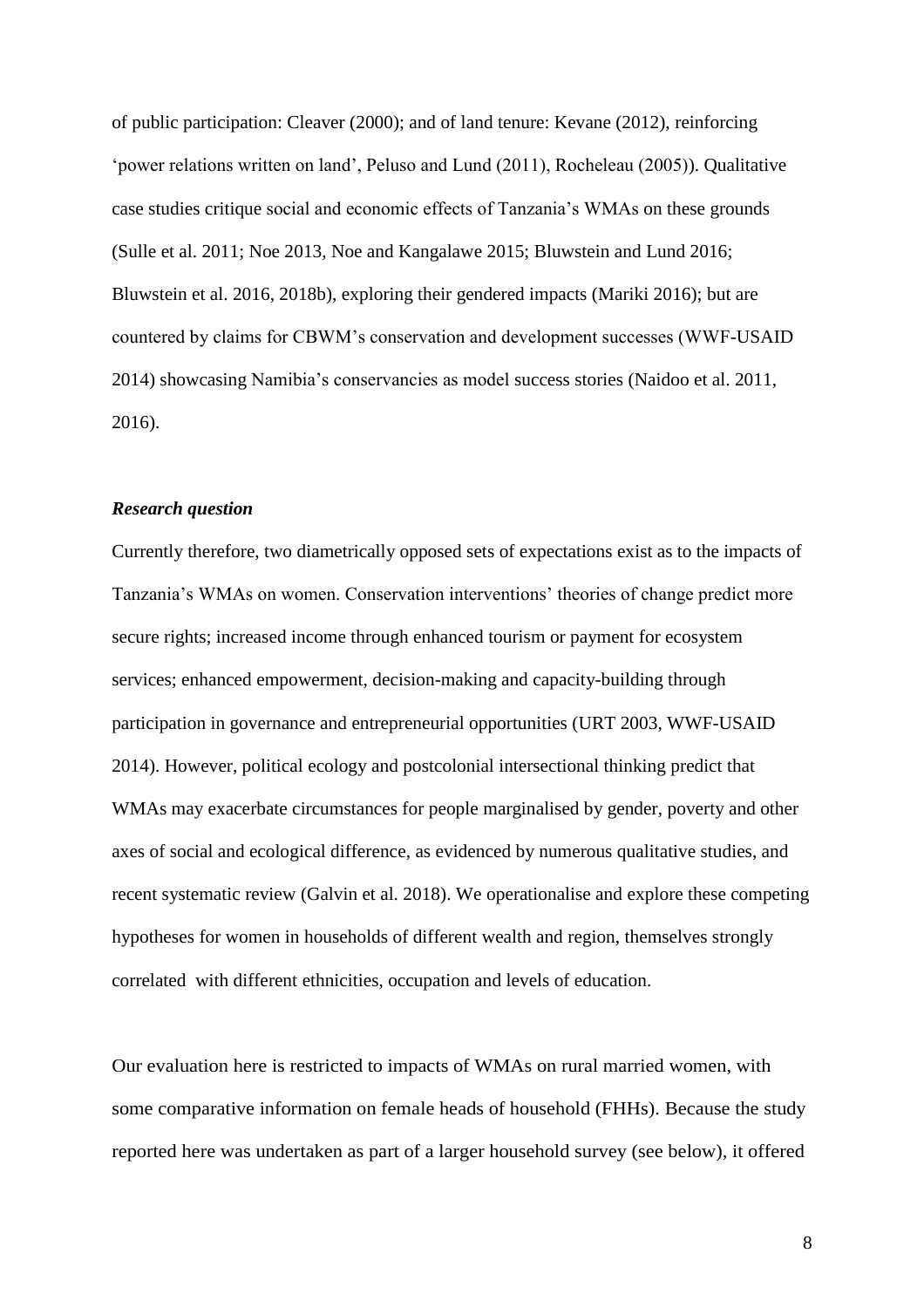the opportunity to look in more detail into the experience of married women in study households (and in a further paper, to relate their experiences to those of male and female heads of household). However, this nesting within an overarching study imposed certain constraints. Ethical permissions, as well as cultural and logistical practicalities, restricted our survey to interviewing adult women (Bluwstein et al 2018a). The large scale of the overarching study, its household-based sample frame, and cultural constraints prevalent in rural North and South Tanzania respectively, meant we initially interviewed household heads, mostly men. We then sought these household heads' permission to interview senior wives. Data reported here therefore focus on married women, with only supplementary information on FHHs (see methods). Our FHH data cannot be compared directly to our data on married women, for two reasons. First, data for FHHs were collected through a different, and more detailed, survey designed for household heads, rather than the specific, shorter interview schedule designed for married women (Bluwstein et al 2018a). These surveys used different instruments and did not collect the same information. Second the 937 married women analysed here were selected using stratified random sampling, in order to provide adequate representation of key groups (e.g. wives from very poor households) across regions, WMAs and control villages. By contrast, the FHHs were few by comparison (187 women; representing around 10% of the 1924 households interviewed overall), and concentrated in two North WMAs. This small number does not allow for the type of disaggregated analysis used here for married women. The FHH data that are given here as simple descriptive statistics therefore provide only indicative results. FHH data are analysed in depth elsewhere as part of a separate study focusing on the dataset for households overall (Keane et al in press).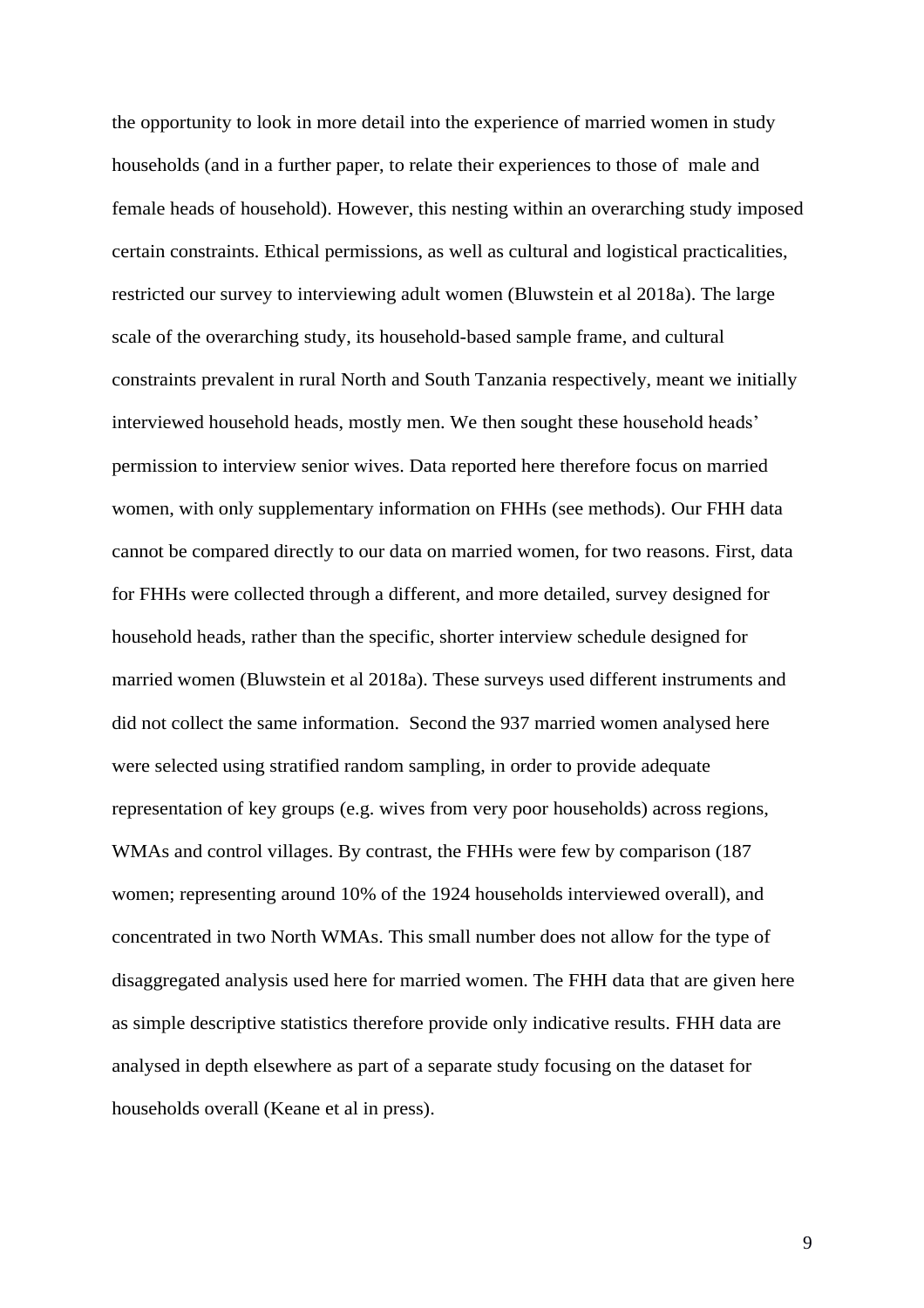Places, people and patterns of resource use change through time for all sorts of reasons, making robust causal attribution of the impacts of large environmental interventions difficult and complex. Direct experiment is not possible, there are multiple dimensions and many external confounding factors, with no straightforward counterfactuals to show what would have happened in the absence of intervention (Pressey and Ferraro 2015). Nonetheless, careful research design can establish intervention-driven change and attribute causation (Jagger et al. 2010; Persha and Meshack 2015). We compare married women in WMA villages to those in statistically matched control villages, to evaluate differentiated impacts of WMA implementation for wives within male-headed households.

## **Materials and methods**

## *Study area and people*

This study built on researchers' long experience of field work in North and South Tanzania, (collectively totalling over 5 decades' engagement on a range of livelihoods and land use issues), and on preliminary field visits interviewing key informants (village and district government, traditional leaders, women friends) and focus groups prior to project start. We selected 3 WMAs in each of northern and southern Tanzania (henceforth North, including Enduimet, Burunge and Makame WMAs; South: Mbarang'andu, Tunduru and Liwale WMAs; and each site's matched control villages: Fig 1; for detail on these WMAs, see Table 1; WWF-USAID 2014; <https://www.ucl.ac.uk/pima/resources.htm> and Bluwstein et al. 2018a). The six study WMAs represented one-third of the 18 WMAs implemented in Tanzania at the time. Selection criteria included: date of establishment (choosing older WMAs, in which changes were more likely); availability of pre-existing data (aerial wildlife counts; pre-WMA socio-economic data); habitat type (Table 1). In the semi-arid savannas of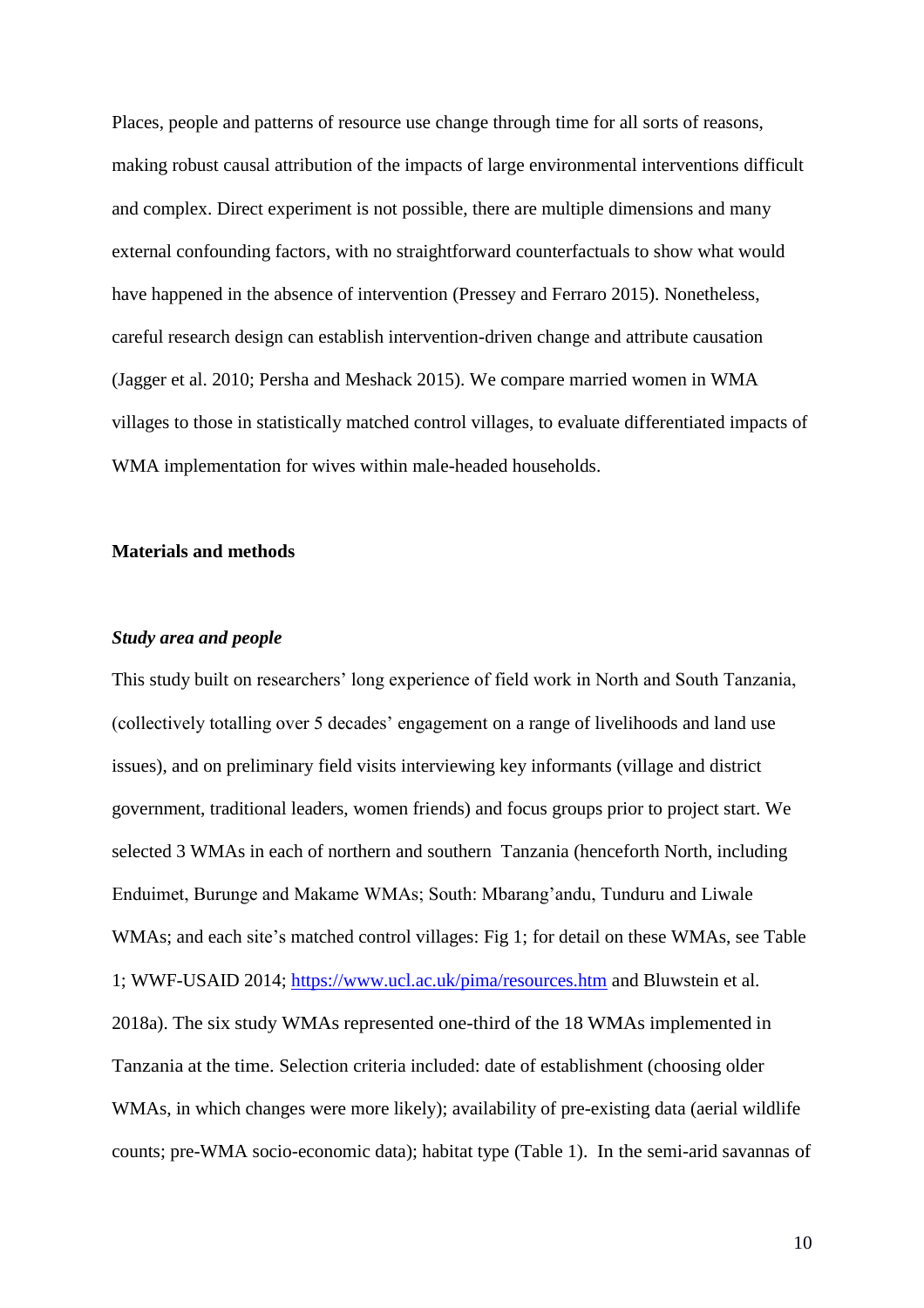the North, most rural livelihoods are agro-pastoral, and community-based conservation can tap into the booming conservation-based tourism industry. In the more remote subhumid miombo woodlands of the South, rural livelihoods are mostly crop-based and tourism is limited to trophy hunting<sup>7</sup>, offering few opportunities for local communities (World Bank 2015).

#### [Figure 1]

#### [Table 1]

To create the initial sample frame for the overarching study surveying impacts of WMAs on rural households (Bluwstein et al 2018a), focus groups in each of the study villages collected (*inter alia*) village-specific, participatory wealth ranking data for 13,578 households, representing all registered households established by 2007 across the 42 WMA and matched non-WMA study villages (Bluwstein et al 2018a). From this sample frame a stratified random sample of 1,924 household heads were selected (Bluwstein et al 2018a), of which 187 were female. Alongside the 1924 survey interviews with heads of household, 937 married women (whose husbands were willing for them to do this, who had been married in 2007, were able to recall their situation at that time clearly, and willing to explain how things had changed for them by the time of the 2014-5 survey), completed detailed interviews (both on contemporary conditions, and on recall of a 2007 baseline, the period when the first-gazetted WMAs began to become operational). Village meetings using short written reports and infographics in Swahili and Maa gathered feedback on preliminary findings. Follow-up interviews and focus groups (with men, women and youth separately) yielded further qualitative information.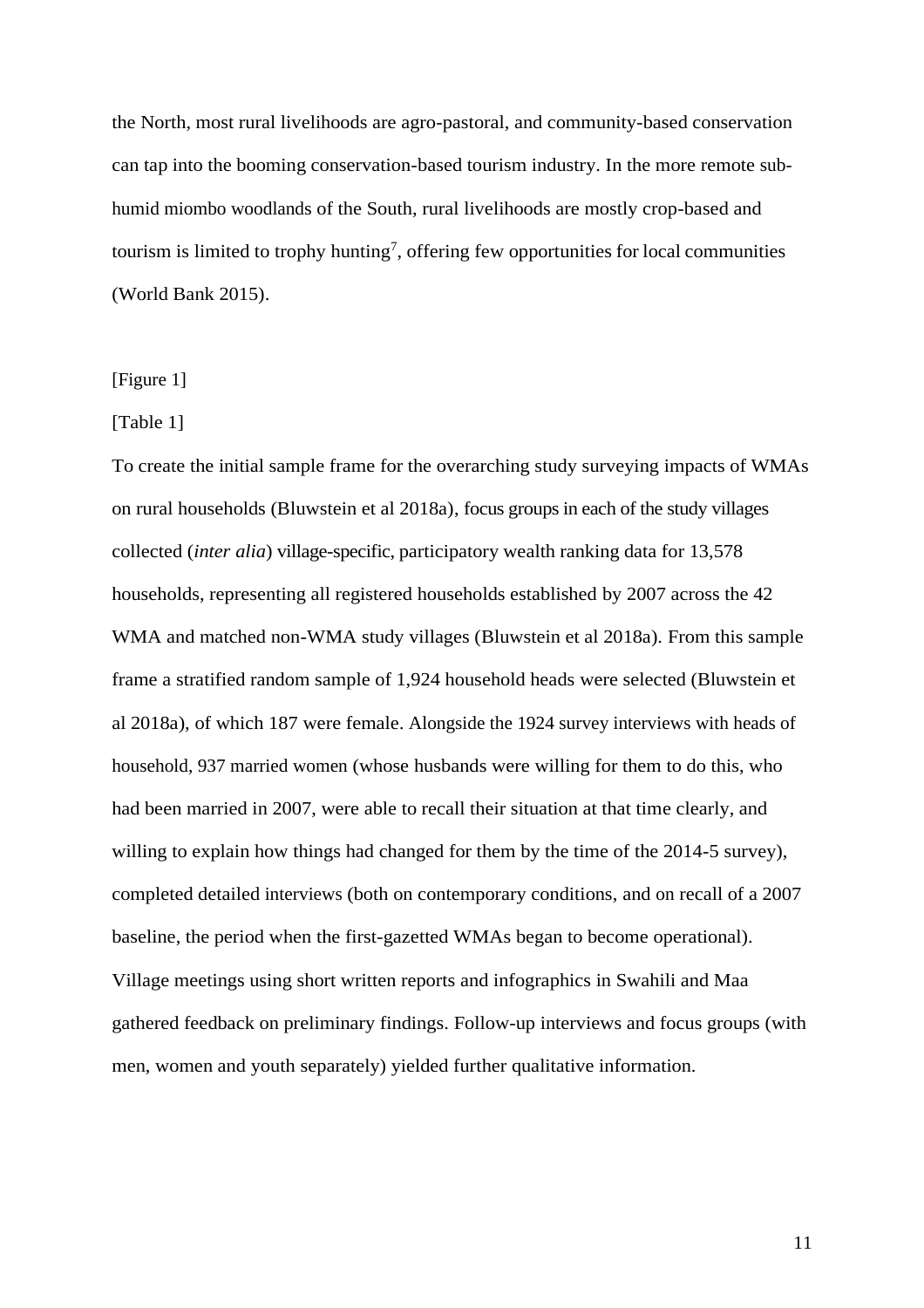This means specific opportunities and constraints for our analysis. The data on married women allow rigorous quantitative analysis following the logic of a before-after controlimpact (BACI), difference-in-difference evaluation of potential effects of WMA presence, which we disaggregate by region and wealth (cf Pereznieto and Taylor 2014). However, we have no data on women under the age of 18 in 2014-5, nor any women who were not married by 2007, restricting the age categories addressed by this study. Also, the 187 FHHs were geographically clustered in the North, constituting too small and too spatially-biased a sample to support comparable analysis, though we draw on their data for comparative purposes.

*Women's ethnicity, occupation*, *age, wealth, and education:* 

Women in North villages are predominantly Maa-speaking Arusha and Maasai (62% non-WMA, 69% WMA respondents) and primarily agropastoralist (78% non-WMA; 81% WMA). Their day-to-day lives are well described elsewhere (Mariki 2016; Homewood et al 2009), centred on managing household chores (collecting firewood and water; preparing food; child care; milking livestock; house construction; farming) but diversifying and generating income through milk and crop sales, petty vending and waged labour on- and offfarm (Wangui 2008).

Yao, Ngindo and Ndendeuli jointly made up 93% of non-WMA and 95% WMA South respondents. As well as being housewives managing domestic chores and child care, South women were mostly farmers (88% non-WMA; 90% WMA). Tsetse and other disease vectors limit ruminant livestock in the South, but fishponds and poultry are relatively common, as is beekeeping in this miombo landscape.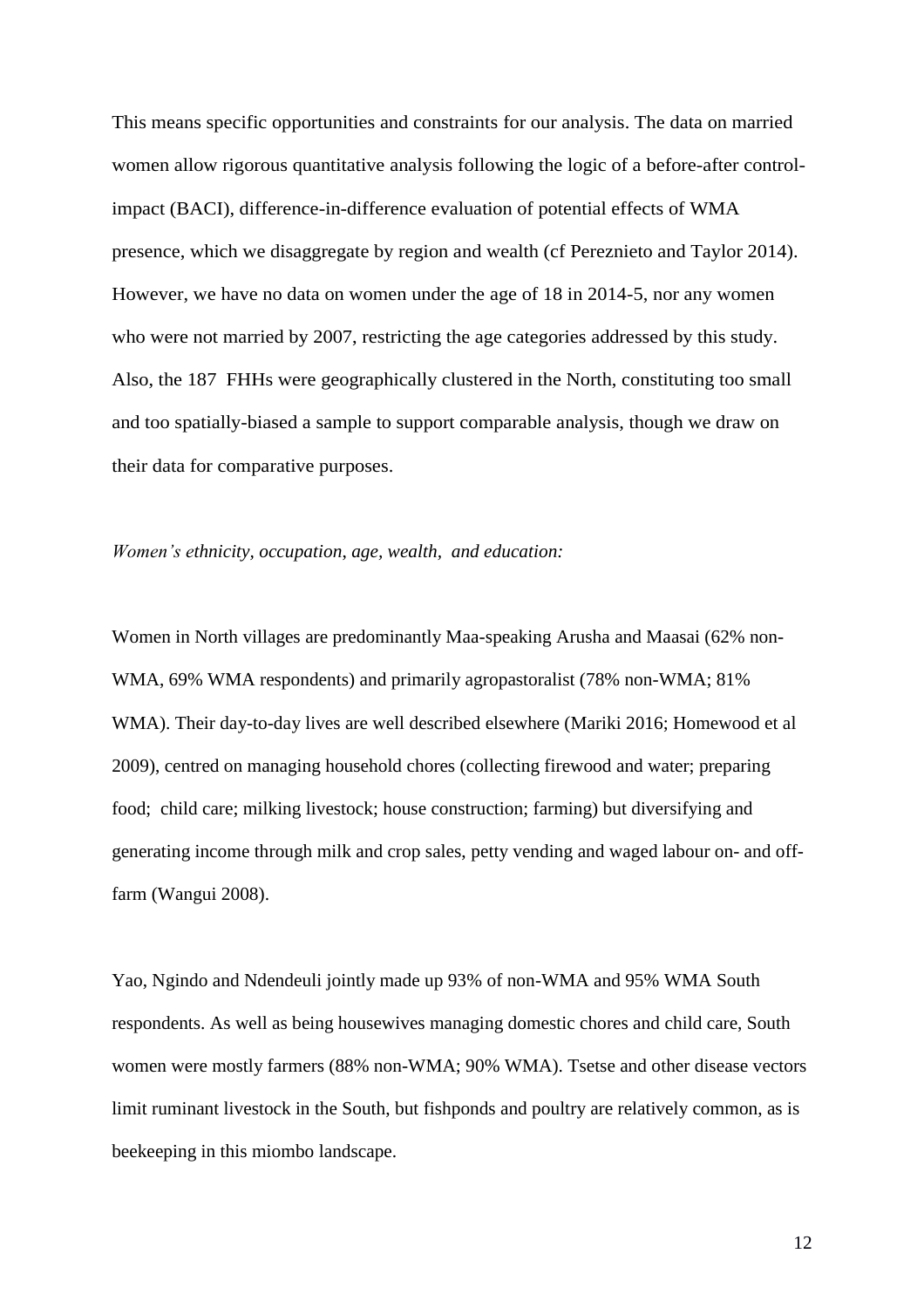Over 80% all wives interviewed were 20-49yrs; none were <20yrs in 2014; only 3% were >59yrs. Age distributions were closely similar for non-WMA and WMA samples, and for North and South (Bluwstein et al 2018a).

Across all 937 married women, 1.3% had 8+yrs education. Over half of all North wives had no education and only around one-third had 7yrs primary education. By contrast >60% South wives had 7yrs primary education, and only one-fifth no schooling. Despite these large differences *between* North and South, WMA and non-WMA wives' education was closely similar *within* each of North and South regions.

Original wealth rankings returned four categories (very poor, poor, normal<sup>i</sup>, and rich) but to simplify analysis, we use two pooled categories (very poor/poor, and normal/rich).

Our analyses are disaggregated by wealth, North/South location, presence/absence of WMA, and date (2007/2014). This paper seeks to pinpoint the effect of WMAs in differing regional contexts. While we aim to give a representative overview of the scale and relative importance of different dimensions of impacts for women in different circumstances, for our overall analysis of WMA impacts, education and ethnicity effects are captured in our 'region' indicator. Given their balanced distribution across the sample, age, education and ethnicity –

 $\overline{a}$ 

<sup>&</sup>lt;sup>i</sup> The term 'normal' here emerged during the focus group discussions as a common parlance shorthand indicating women and households considered to be neither particularly poor nor rich. There is no connotation that other categories (very poor/poor/rich) are in any sense abnormal. More households fell into the 'poor' or 'very poor' categories in most study sites, making alternative terms like 'average' or 'medium income' problematic. While we acknowledge the risk of the term 'normal' reinforcing perceptions instead of questioning them, ultimately we have chosen to retain it for consistency in terminology with other publications on this dataset, and with the publicly available dataset itself.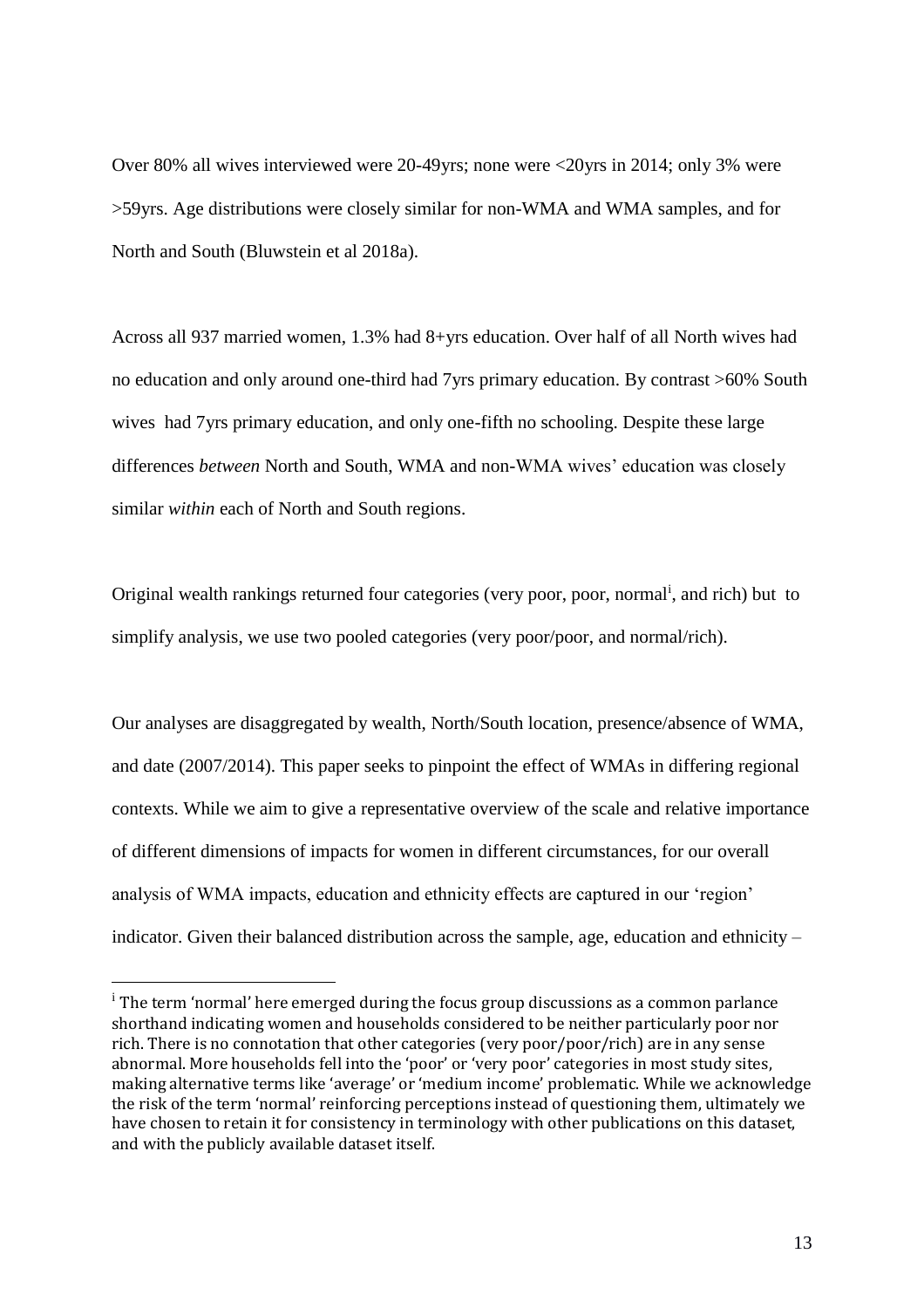while significant axes of social difference - do not substantially affect our primary WMA/non-WMA comparison.

#### *Documenting change through time*

Baseline data collected prior to conservation interventions are rarely available, constraining counterfactual-based assessment of conservation policies' effects on local livelihoods. White (2009) advocates recall data to overcome this problem, cautioning against the biases involved (see also Jagger et al. 2010). Biases were minimised by (a) building on Krishna (2005)'s 'ladder of progress' to understand households' pathways through locally-specified wealth ranks; (b) using recall of circumstances in 2007 (prior to implementation of the relevant WMAs) pinpointed by description of a prominent event as baseline to facilitate recollection. North respondents were asked to recall the 2007 eruption of Ol Doinyo Lengai volcano (sacred to Maasai). In the South, where this was less salient, married women were asked to think back to President Kikwete's 2005 election, and then work forward through local and personal marker events up to 2007. Focusing on important and easily quantifiable household assets further reduced potential recall bias. The overarching survey was further validated by reference to a subsample for which pre-WMA inception data were available as well as 2014 survey and 2007 recall (Keane et al in press). The dataset has been deposited at [http://reshare.ukdataservice.ac.uk/852960/.](http://reshare.ukdataservice.ac.uk/852960/)

#### *Key indicators:*

Education, income-generating activities, and political participation are key dimensions of women's empowerment, though they require nuanced understanding (Kabeer 2005). Multi-dimensional wellbeing also encompasses further dimensions, especially security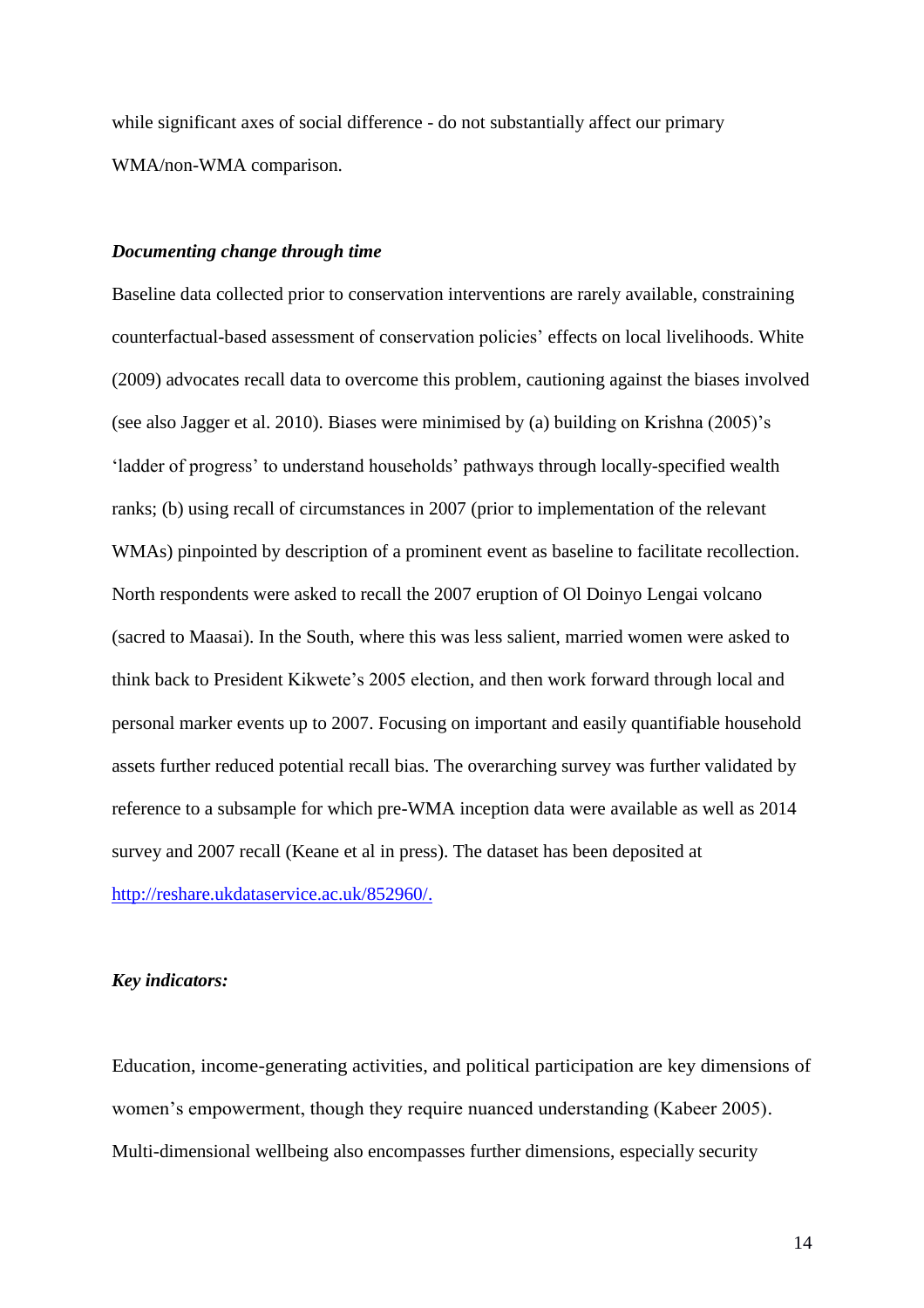(Gough and MacGregor 2007; Woodhouse et al, 2015). Beyond women's sociodemographic characteristics, and direct questions to WMA wives about WMA costs and benefits, and levels of political participation, the main data collection focused on married women's self-reported perceptions of changes in their access to a range of resources, with 20 questions capturing responses relevant to three domains (five questions on access to natural resources, 11 on changes in income-generating activities, and four relevant to safety and food security).

We took resources to include natural resources (assets: land, livestock; common pool resources: water, fuel, construction materials); and social resources (health and education infrastructure, political representation, security, autonomy). We conceptualised acces*s* as taking into account complex overlapping, nested rights of access, control, stewardship and use within and across households, focusing on the exercise of independent choice and access, rather than formal ownership *per se* (Kabeer 2005, Goldman et al 2016; Pereznieto and Taylor 2014).We recorded married women's self-reported changing ability to access farmland, irrespective of intra-household land ownership, and to *independently* decide whether they themselves or their dependents could consume or sell produce. With livestock produce, we asked about changes in women's ability to *independently* consume or sell produce from livestock associated with the homestead, irrespective of the animals' potentially multi-layered ownership. Access to water, fuel, construction materials and NTFPs was explored in terms of self-reported changing ability to go into locations where these were available.

#### *Analysis*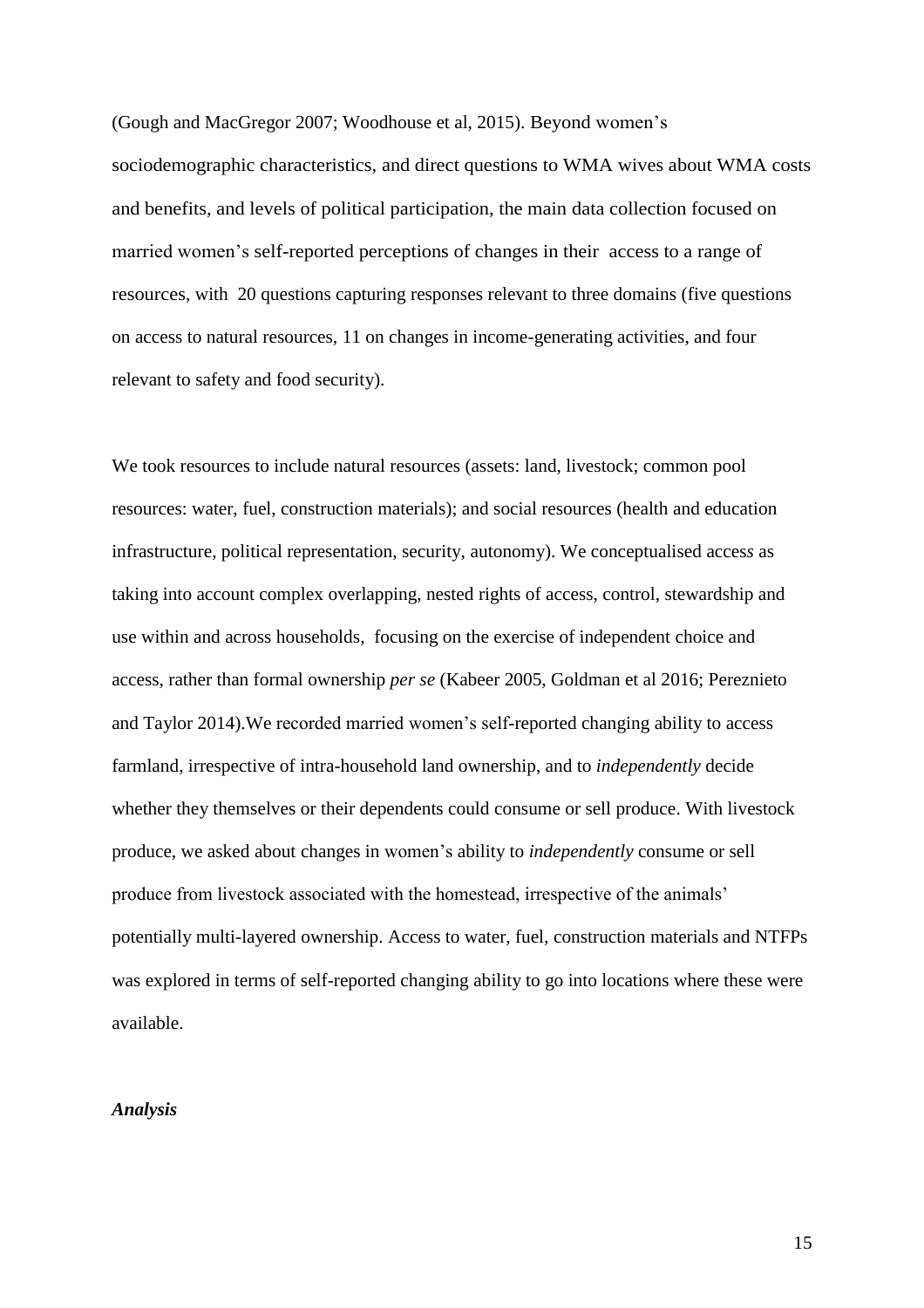Here we present a summary of the statistical analyses used to obtain our results, but full technical details are provided in the Supplementary Material. We present three types of results in the text: (1) simple overall percentages of women's responses concerning participation in the WMA, and their perceptions of the top 5 costs and benefits of WMA membership (2) summaries of women's perceptions of changes in access to natural resources, income-generating activities, and security adjusted for differences between the wealthstratified sample and the overall study population, and (3) estimates of WMA effects on access, income and security. The latter two sets of results are derived from a series of Bayesian hierarchical models (BHM) which predicted each of the relevant outcomes based on variables representing the household's wealth category, region of origin in Tanzania, presence or absence of a WMA, distance to nearest road, nearest town, nearest wildlife corridor; perpendicular distance to edge of nearest national park/game reserve; population density, and proportion of village land covered by forest, as well as accounting for the clustering of responses within households, villages and matched pairs of WMA and non-WMA villages. For (2) we used a procedure called poststratification to adjust our results to reflect the study population. For (3) we use the difference-in-differences of married women's perceived changes through time to disentangle the effects of WMA presence from other potential confounding factors for women of different wealth and in different regions, a bestpractice quasi-experimental approach to evaluating impacts of interventions (Pereznieto and Taylor 2014).

#### **Results**

Key findings on WMA effects are summarised in Table 2, which also indicates the specific analysis upon which each is based; and the Supplementary Information (SI) figure displaying specific statistical outputs underlying each statement.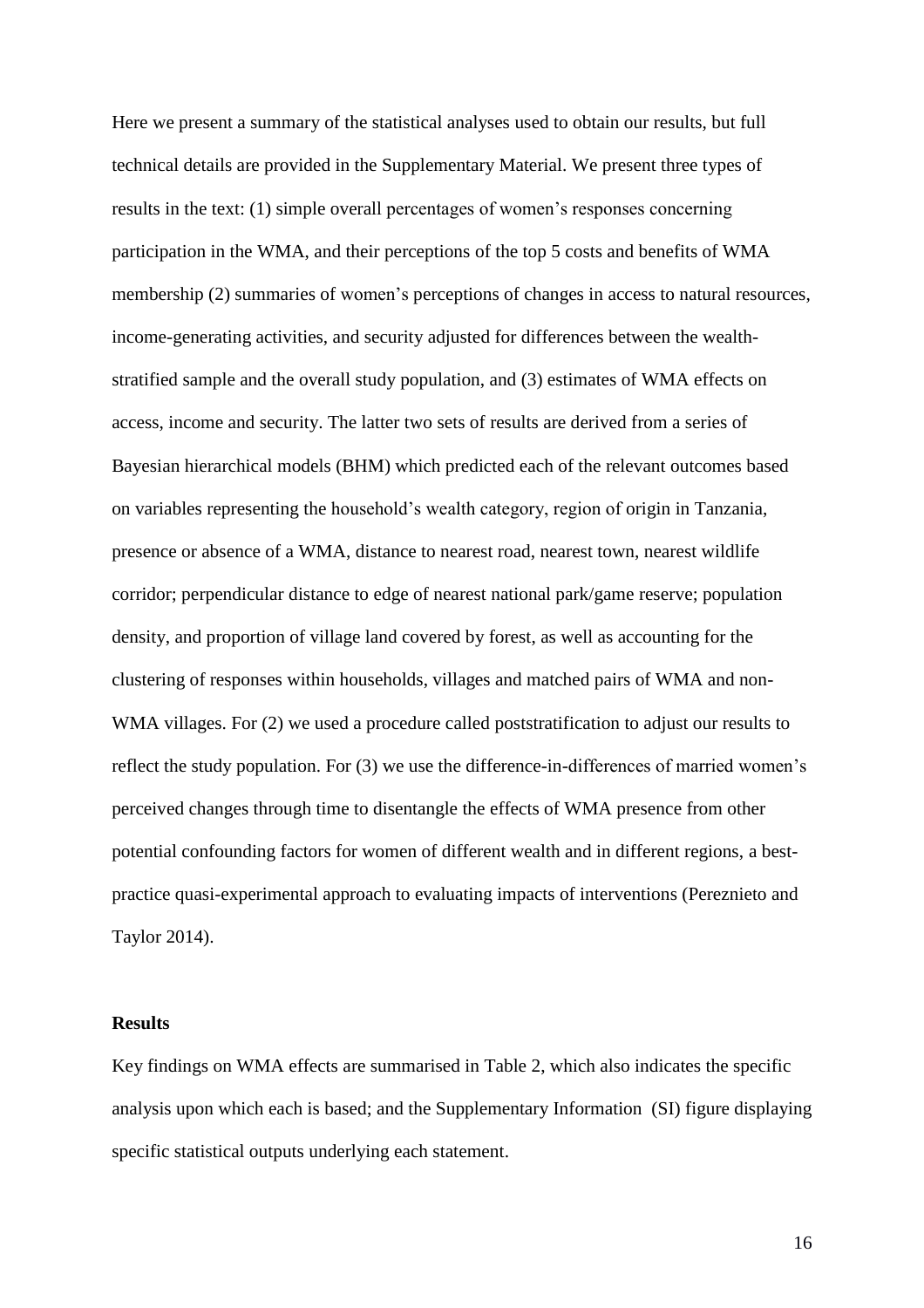### [Table 2]

However, these findings on the impacts of WMAs on married women's participation, access to/use of resources, income generation and dimensions of security are not experienced by women as isolated WMA effects, but rather as embedded within other dimensions of change through time. Also, the evidence about certain WMA-related effects is mixed, and open to interpretation. For example, asked directly about WMA effects, women report several benefits operating at community rather than household level. But triangulating these reported perceptions against responses to other questions not phrased directly in terms of WMA effects suggest some were strategic answers on sensitive topics. For example, while women reported employment opportunities created by WMAs as a benefit, data on women's own paid employment, and on their remittances, do not support this (Table 2).

Before focusing on individual WMA effects, we therefore present our findings on wider change through time in broader context, looking at survey-wide, village-level and individual patterns of changing participation, costs and benefits, access to resources, income-generating activities, and dimensions of security, relating perceived changes to women's wealth and region. We then return to conclude with causally-attributed WMA effects.

#### *Participation*

Within our sample, most WMA wives knew about the WMA, and some two-thirds knew the land areas set aside (Fig 2). Around half knew their village representatives who liaise with the AA. Over half North but only ~10% South wives felt informed as to conservation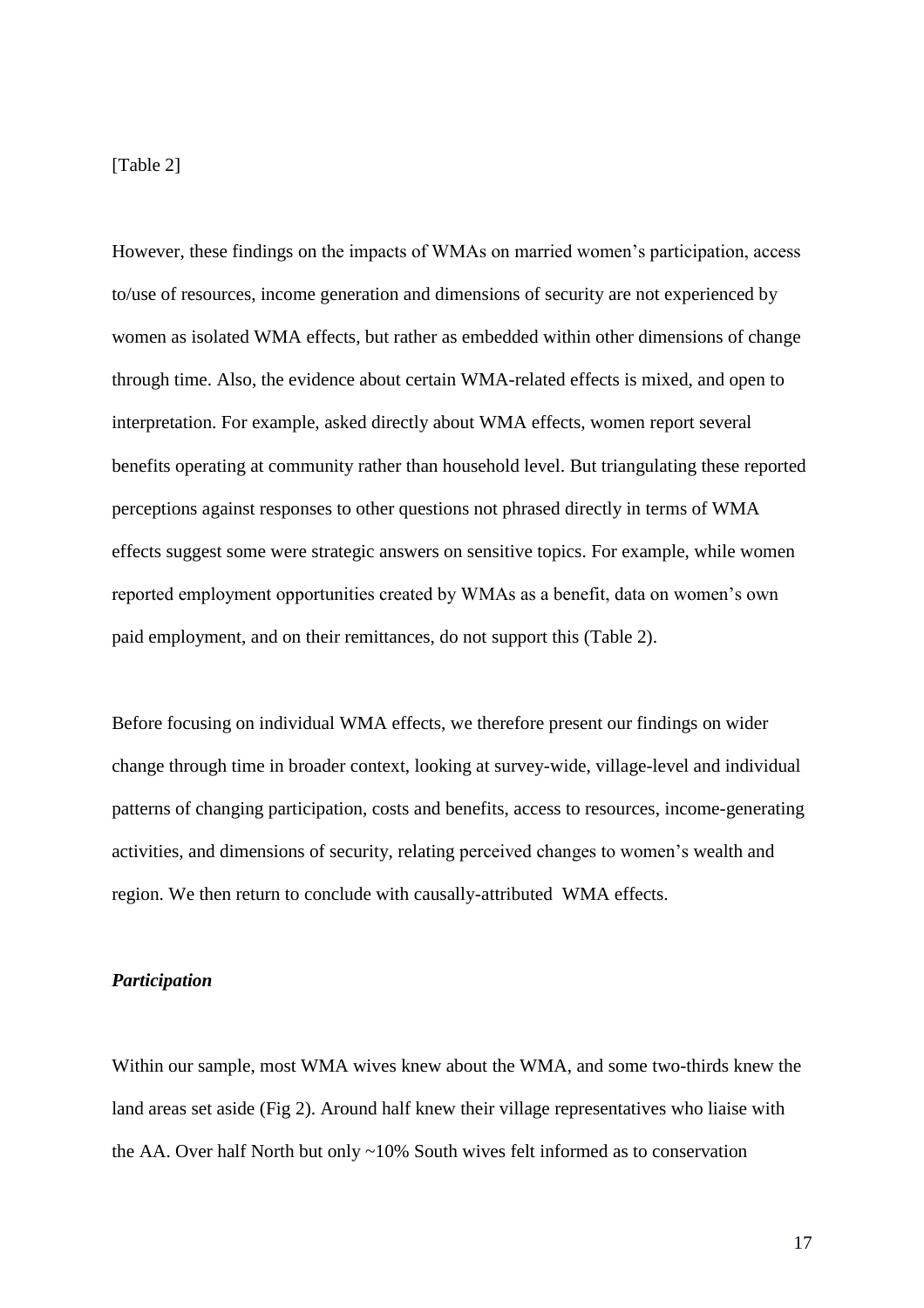initiatives carried out by the WMA. Few wives (13% South; 21% North) felt informed as to the use by village government of revenues coming from the WMA: rather, most declined to answer this question. (Fig 2).

By comparison, FHHs were better informed than wives about the WMA, its local representatives, its conservation initiatives and the village's use of any revenue share (though consistently less well-informed than their male counterparts), and better able than wives to state their views publicly.

Most WMA wives said they were in favour of their village's current WMA membership, though only half (North) or fewer (South) had agreed to their village joining the WMA at inception. Fewer than half those who knew their village AA representatives felt able to influence them: most declined to answer this question (Fig 2). By comparison, most FHHs who knew their representatives felt able to influence them (91% Burunge; 63% Enduimet). With a couple of prominent exceptions, and despite nearly half receiving support from absent household members<sup>8</sup>, these rural FHHs were poor, (See table S4 for detail). However, given relative free[d](#page-17-0)om from male authority, and their empowering, albeit limited<sup>8</sup> access to land (Goldman et al 2016, Grabe 2015), FHHs' greater knowledge and lesser reticence compared to wives is not surprising.

<span id="page-17-0"></span>While most wives, FHHs and indeed male household heads expressed themselves in favour of participation in WMAs, even in conflict hotspots such as Burunge WMA (cf. Bluwstein et al. 2016), these stated opinions need triangulation. People are skilled in dealing with politicised issues over WMAs (Wright 2017). Questions perceived as particularly sensitive may elicit strategic answers, or be avoided altogether (Browne-Nunez and Jonker 2008).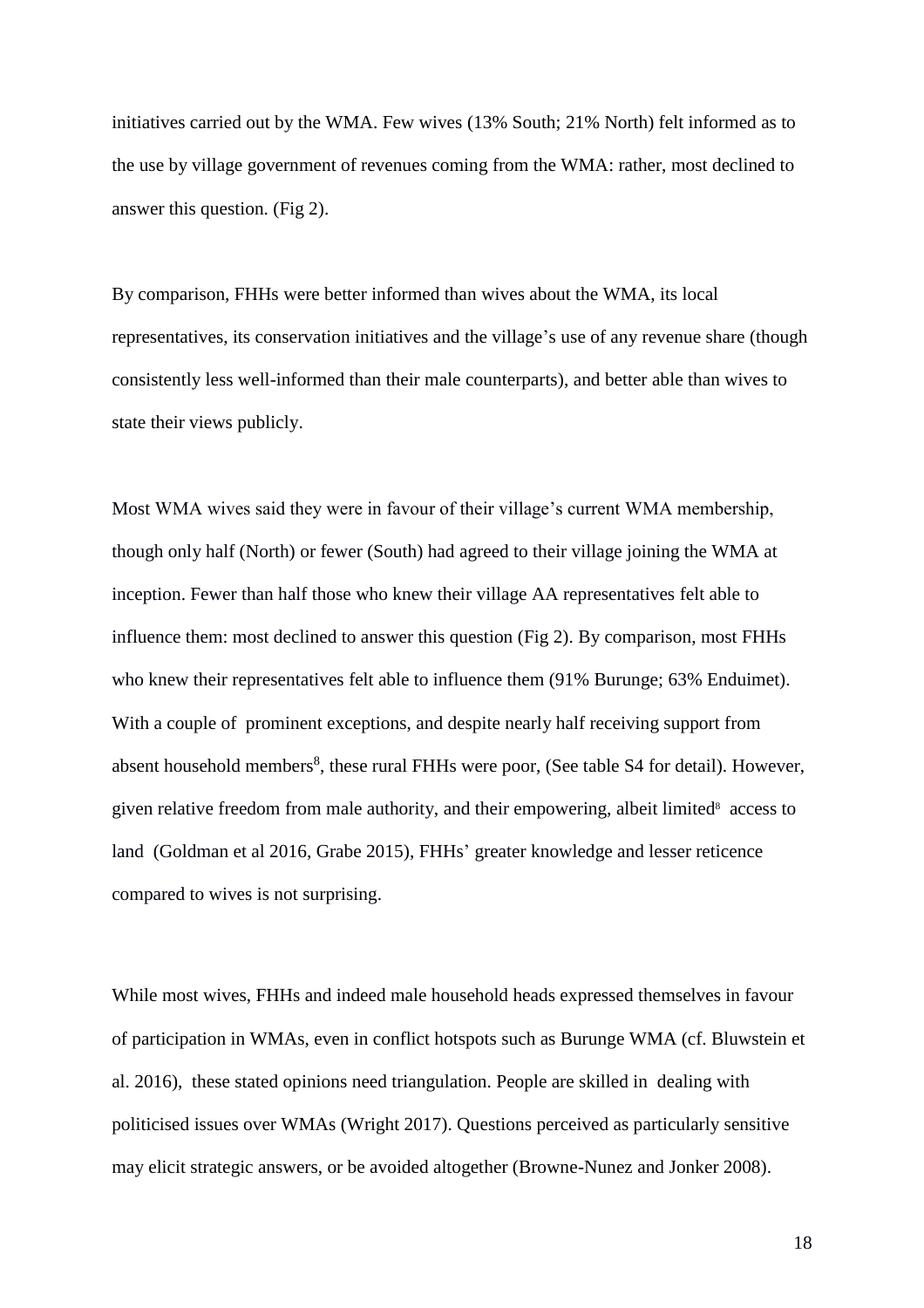Wives' reticence over village use of revenue, and over their personal ability to influence AA representatives, suggests that many felt constrained in responding on these particular issues; and forthright opinions over WMA presence may not be expressed to outsiders (Fig 2).

Participation in governance is a complex process with potentially double-edged outcomes for marginalised people, and by no means a straightforward route to empowerment (Cleaver 2000), particularly given the realities of 'participation' (Cornwall 2003). Among North WMAs' predominantly Maasai population, women are customarily seen as juridical minors, with neither property nor a public voice, despite grassroots NGOs supporting women's education, empowerment and trade (Goldman and Little 2015, Smith 2015). Domestic violence remains common; many see wife-beating as legitimate, and wives cannot easily assert a voice in public affairs (Goldman and Little 2015). South wives, with their considerably greater levels of educational achievement, might be expected to have stronger political participation. However, even higher proportions of South women declined to answer as to their influence over village representatives (Fig 2). Many South women's public voices are perhaps constrained by the intersection of Islamicisation with greater poverty levels (World Bank 2015) in these customarily matrilineal, matrilocal Yao and neighbour communities. Poverty makes for lack of voice and choice, and increases likelihood of domestic violence (Kabeer 2015). However, all women confirmed their ability and that of their dependents to participate fully in social ceremonies (religious festivals, customary ceremonies, weddings, funerals), with no regional, wealth or WMA effect.

### *Perceived costs and benefits*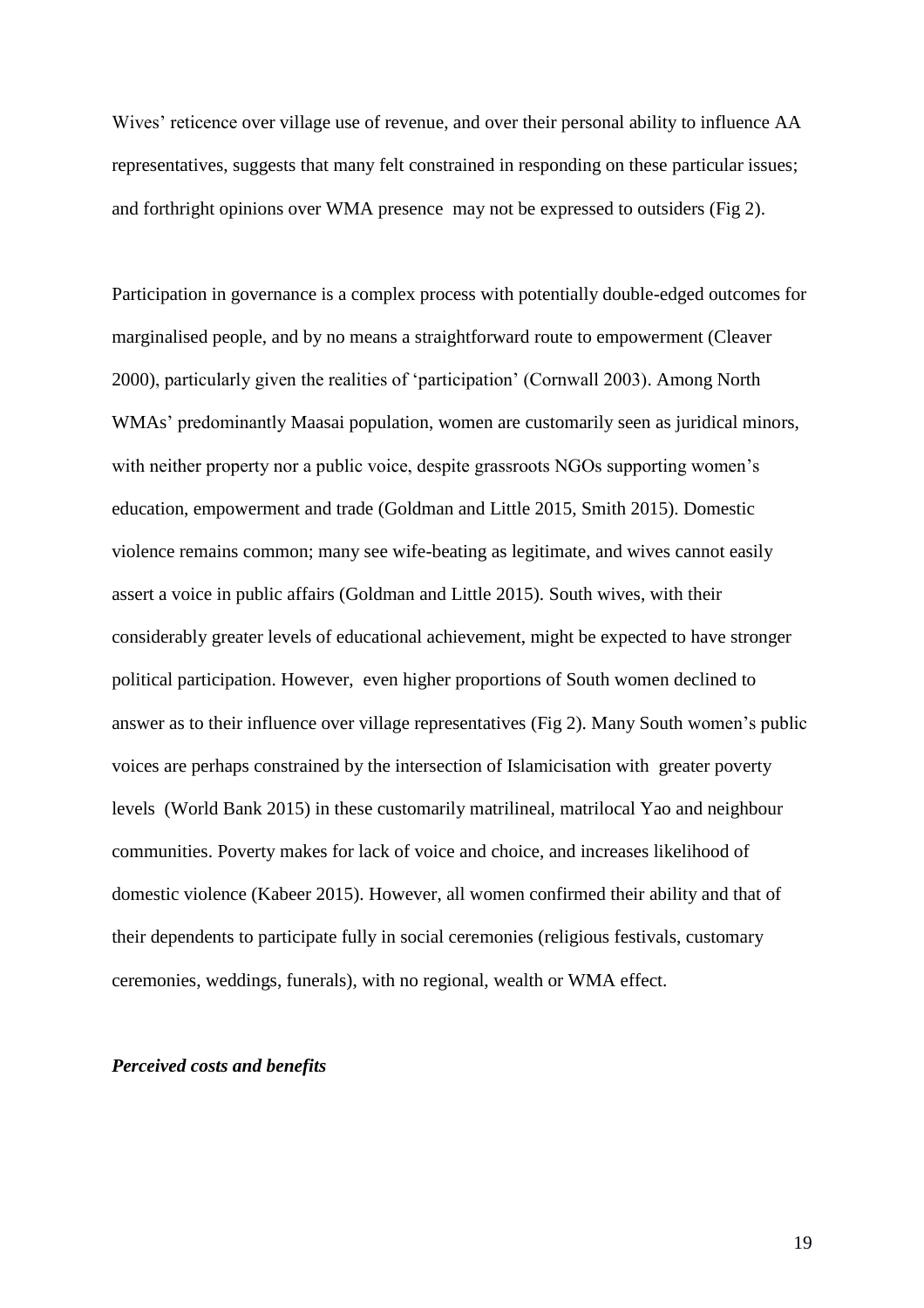Asked directly about WMA effects, WMA wives overwhelmingly reported costs and benefits as accruing to the whole household, rarely to themselves as individuals alone. The three main benefits WMA wives perceived their household derived from the WMA were infrastructure, schools, and employment (Fig 3). Though schools were a widely perceived benefit, and 71% North and 86% South women within our sample had school age children between 2007 and 2014, overall just 4% North and 3% South had received WMA sponsorship for any of these children, with scholarships clustered in Enduimet ( $\sim$ 25%) and Mbarang'andu ( $\sim$ 25%) and to a lesser extent Tunduru (~12%) but virtually none elsewhere.

[Figure 3]

The three main perceived costs of WMAs were fear of livestock predation, fear of wildlife, and loss of access to firewood<sup>9</sup> (followed by loss of farmland and grazing) (Fig 4)

[Figure 4]

#### *Access to resources*

#### *Assets*

All South and 94% North wives within our sample were members of households having a farmed field (Swahili: *shamba*) or home garden (*bustani*) at some time between 2007 and 2014-15. Around one-third North and two-fifths South wives had access to cultivated *shamba* products which they could independently consume or sell. Fewer had access to home garden produce (14 % South; 17% North). In 2014, most wives (around 94% North, but only 62% South) could independently access household animal products (milk, meat, eggs, fish etc.) for their own and their dependents' consumption or sale.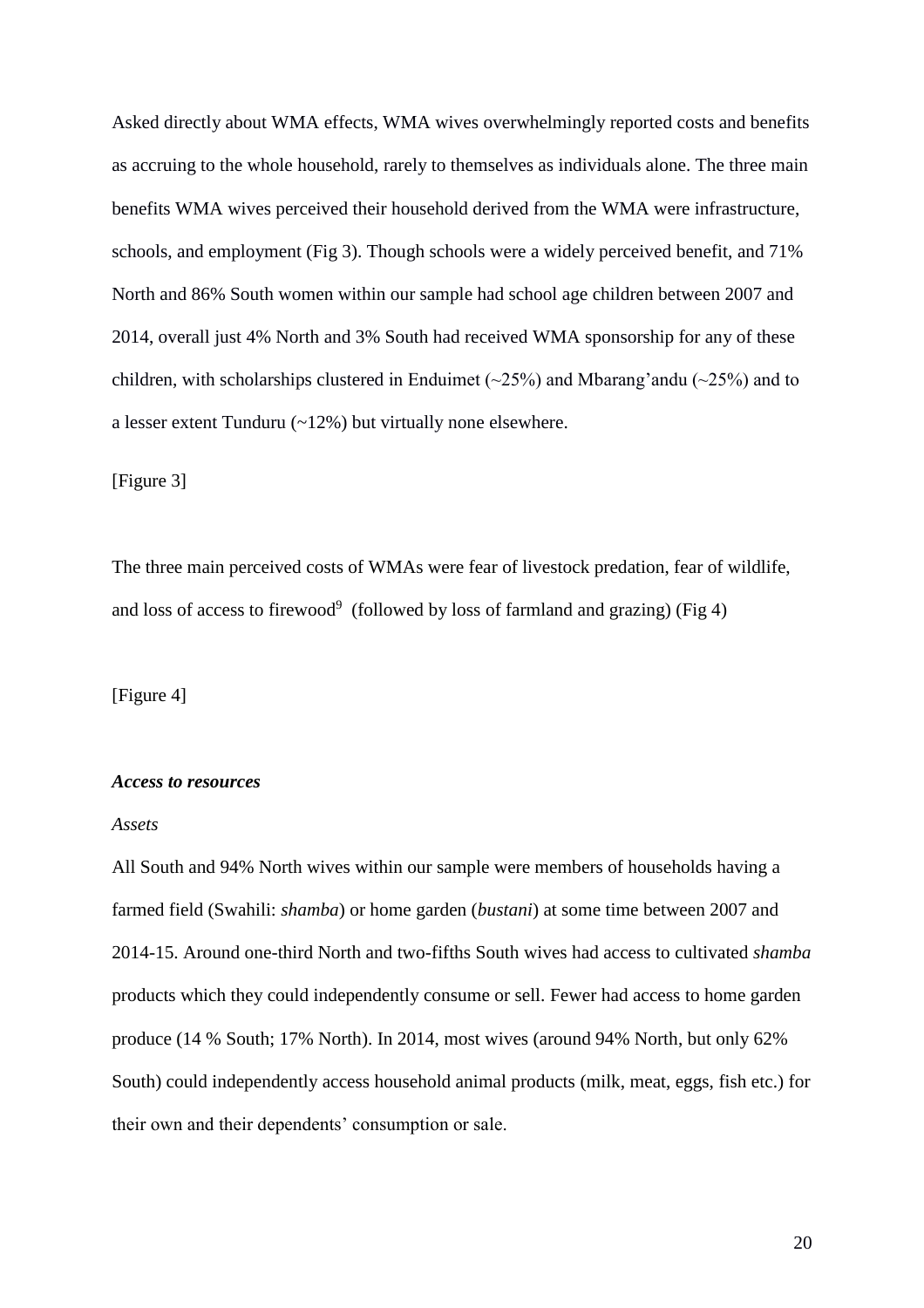#### *Natural resources*

Overall, access to four categories of natural resources – land for settlement, land for cultivation, water and construction materials - was viewed as worsening by a clear majority of all wives (Table S1).

There are clear site-specific patterns in changing access to natural resources, with strong positive correlations between village-level access to land for cultivation and for settlement, and between access to water and to construction materials (Fig S1; as well as a weaker correlation between access to firewood, and access to land for settlement and cultivation). For example, particular concerns about declining access to water and construction materials were expressed by most women in Burunge's WMA and matched non-WMA villages. Women are affected by site-specific natural resources endowments and by the constraints on natural resource access in a physically and administratively fragmented and zoned landscape, irrespective of marital status, wealth, region, or WMA membership, but women in different circumstances experience (and respond) differently to scarcity.

However, village-level patterns were not strongly linked to WMA membership, and evidence of WMA impact on individual wives' access to land, firewood, building materials or water is mixed (Fig S2). Modelling individual-level data to disaggregate effects shows weak evidence for North WMAs reducing Very poor/Poor wives' access to farmland, but shows South WMAs conversely facilitating this for Normal/Rich wives (Table 2, Fig S2). Overall, uptake of farming is increasing in the North (McCabe et al 2010) but tight enforcement of WMA zoning there likely hindered access to farmland by Very poor/Poor North wives lacking financial and social resources. By contrast, enforcement of South WMA boundaries was relatively low at the time of our survey, with many South rural people not yet aware of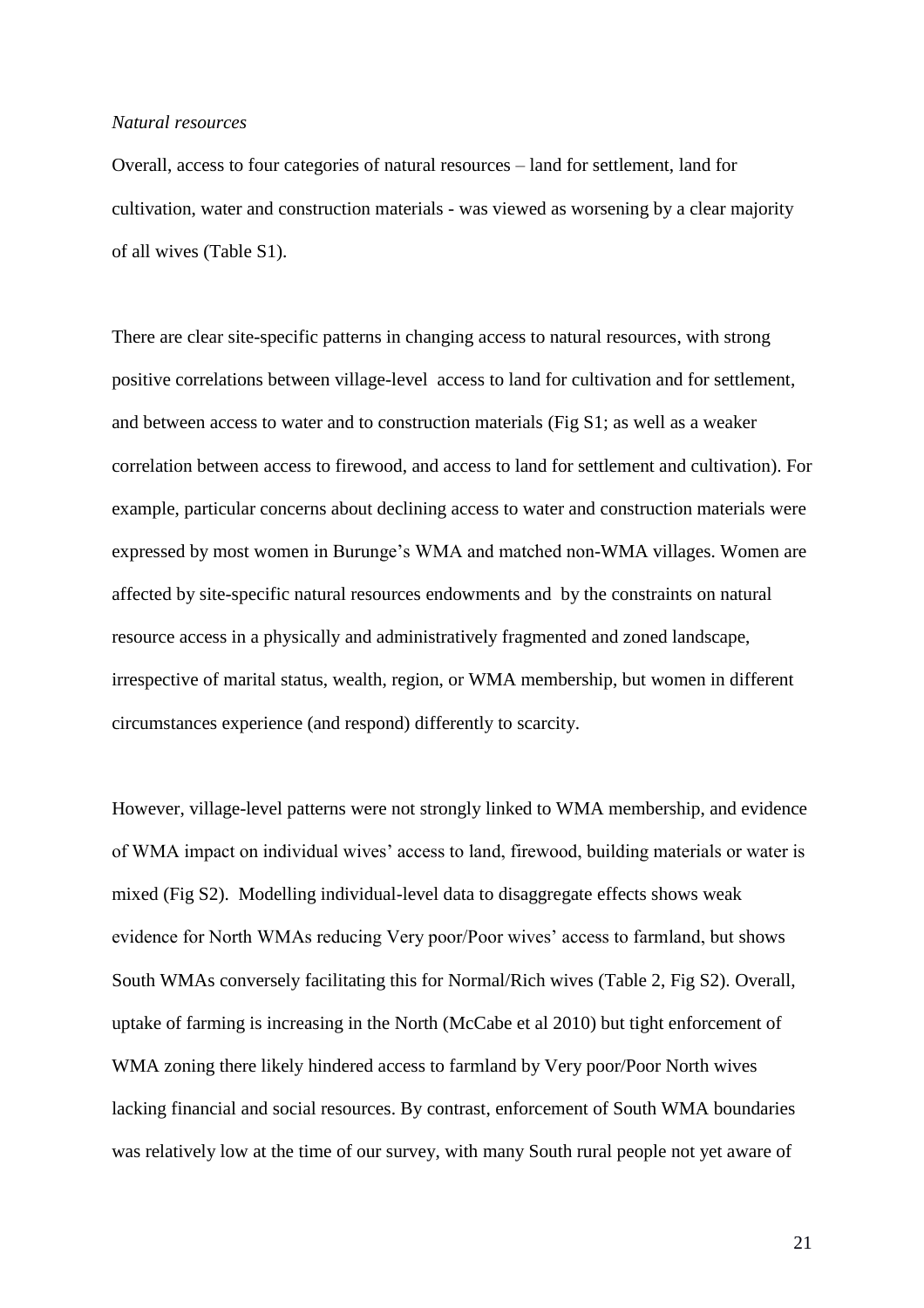the full effects to come (Noe and Kangalawe 2015, Bluwstein and Lund 2016). South Normal/Rich wives with the means to invest in opening new farms may have done so despite WMAs' notional implementation.

More generally, land-related conflicts in Tanzania are increasing, while inequalities around and barriers to women's access to land persist (Dancer 2015). Current policies exacerbate this (Benjaminsen and Bryceson 2012). In Tanzania some 43% land is set aside for conservation; WMAs impose further restrictions (Kangalawe and Noe 2012, Bluwstein and Lund 2016, Bluwstein et al. 2018b). Green grabbing has arguably been exaggerated to date (Locher and Sulle 2014) but is accelerating. Ongoing government demarcation is set to alienate huge areas (e.g. SAGCOT 2012). Multiple, mutually reinforcing land alienations and reconfigurations by conservation, agribusiness and mining converge to constitute a scramble for land (Bluwstein et al. 2018b), displacing and dispossessing marginalised rural people, particularly poor women of marginalised ethnicities with little or no education (Berhman et al 2012; Wegerif et al., 2013). However, better-placed people may benefit. For example, those with the resources to do so may pre-emptively clear new farms in areas designated for future setaside, as a profitable move in terms of both immediate returns and also potential eventual compensation.

<span id="page-21-0"></span>There is a statistically strong if small positive WMA effect on access to construction materials for North women of all wealth groups. Timber quality and species requirements often make construction materials more difficult to find than firewood: but here firewood showed weak evidence for a negative WMA effect for access by North Normal/Rich WMA wives. Women were forbidden to enter Kilimanjaro Forest reserve with anything other than rope for binding fallen deadwood<sup>10</sup>. With increasingly severe, violent (sometimes lethal)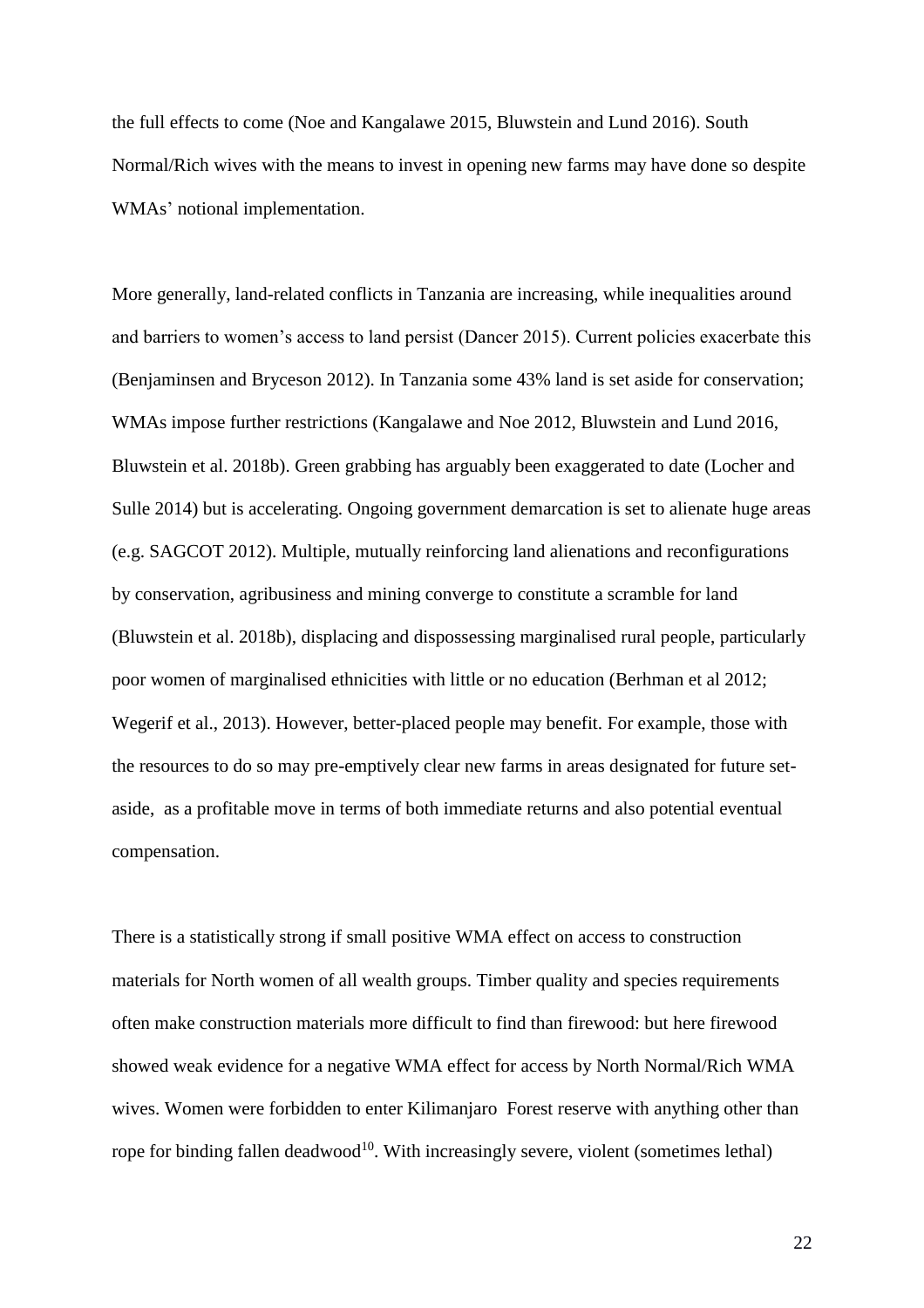conservation enforcement, poor men and women spent longer and took greater risks gathering firewood for sale, and prices rose accordingly (Mariki 2016), affecting Normal/Rich wives' budgets. However, while women in WMA villages reported access to firewood as a major cost, across all women interviewed, a majority reported no change (Tables 1, S3). There was no WMA effect on access to natural resources for South Poor/Very poor wives, again likely due to low enforcement at the time.

Despite village-level correlations between declining access to land and to water (Fig S1), and over half wives reporting worsening water access (Table S1) there is only weak evidence of WMA impact (especially for South wives: Fig S2), though uranium mining now risks poisoning the Mbarang'andu WMA drainage basin (Noe 2013).

#### *Income-generating activities*

In 2014, around one-quarter North and one-third South wives sold livestock produce, and around one-quarter overall earned income from *kibarua* (casual unskilled labour). The next most common source of income was from remittances (around one-fifth of wives). Few wives (~5% overall) engaged in sales of crops, cooked foods or petty vending. Paid work, sales of water, NTFPs, crafts and receipt of external aid were even less frequent (Table S2).

There are clear individual-level correlations between the types of income-generating activities pursued (Fig S3), which fall into recognisable multistranded bundles taken up by women in different circumstances. There are positive correlations between natural-resourcesbased income-generating activities (sales of NTFPs/crafts and water sales; water sales/ *kibarua*). Weaker correlations emerge between *kibarua* and sale of NTFPs (also petty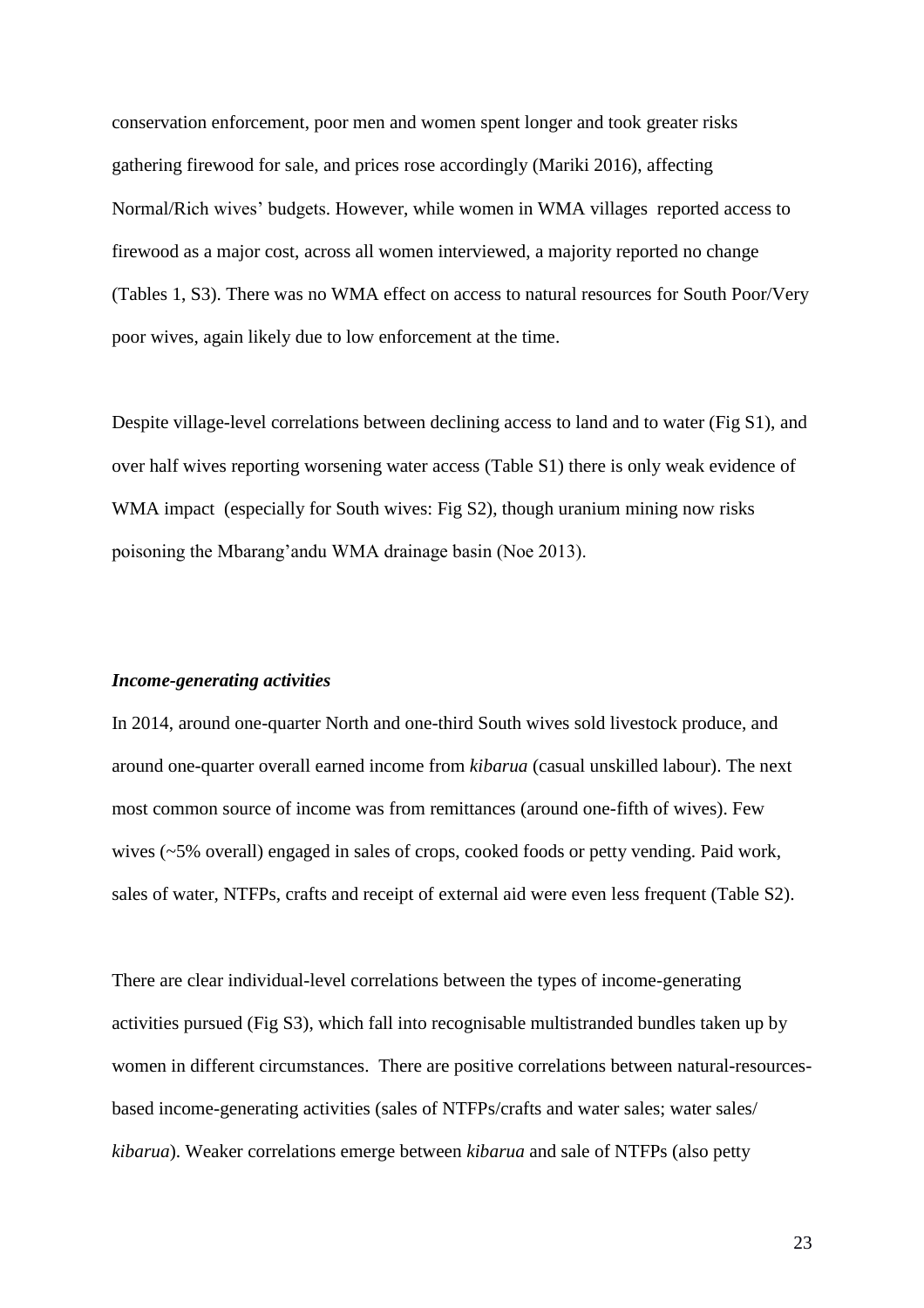vending/selling cooked food; sales of food or crafts/receipt of aid). *Kibarua*, and to a lesser degree NTFP and water sales, correlate inversely with formal paid work (vanishingly rare: found only among 0.2% of the richest women overall). Wealth was a major determinant, with engagement in *kibarua*, and in selling livestock produce, respectively strongly associated with poverty and wealth (see below).

Married women's income-generating activities have changed through time, with patterns differing by WMA/non-WMA, region and wealth group (Fig S5). In the North there has been a general pattern of increased activity through time across a broad range of income sources, suggesting generalised diversification with no clear examples of a decrease. Patterns of change were more varied in the South. We focus here on the effect of WMA membership on the most common income sources (Fig S6): *kibarua*, livestock and crop sales, remittances and aid. Petty vending was the fourth most common income-generating activity amongst very poor women, but even there was only reported by 4% (see SI).

#### *Kibarua:*

Overall, 45% Very poor wives earn income from *kibarua*, compared to <0.1% of Rich wives. North WMAs effectively increase the engagement of Very poor/poor North WMA wives in *kibarua* through time (Figs S5, S6), with women increasingly weeding and harvesting on local and neighbouring commercial farms<sup>[10](#page-21-0)</sup>. *Kibarua* is a crucial indicator of poverty across multiple Tanzanian site-specific concepts of wealth (Brockington et al 2018), but can also be an investment strategy. For example, Rukwa oxen owners' *kibarua* allowed them to employ labour in turn (Östberg et al. 2018). Mueller (2011) argued that most Tanzanian households, while self-identifying as farmers, engage in *kibarua*, accounting for ~10% household income in the top quintile in his northern Tanzania study area, and >60% in the poorest. The strong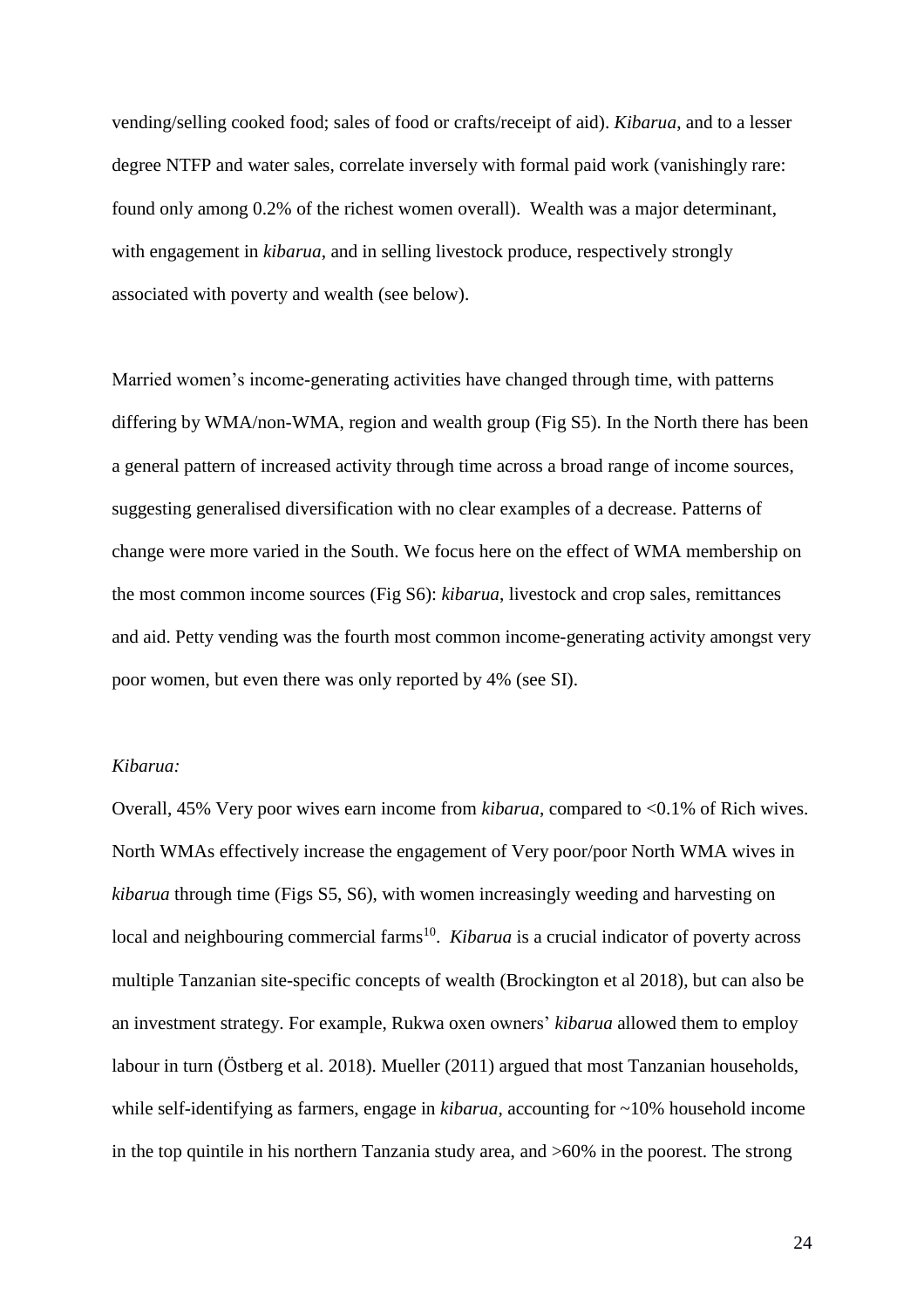significant correlation between poverty and women's *kibarua* in this study suggests it is primarily 'distress sale of labour' (Kabeer 2005).

There is also weak evidence that North WMAs are associated with an increased number of income-generating activities by Very Poor/Poor wives (Table 2; Fig S7). Where individuals take on an ever-wider range of unskilled low-paid activities, diversification is likely driven by need, rather than investment opportunity (where individuals will specialise, while the household portfolio overall diversifies: Ellis 2000). We therefore interpret the increase in women's *kibarua* and range of income-generating activities as driven by increasing need.

#### *Livestock and crops*:

Only 9% of very poor women sold livestock products, compared to 57% of rich wives, for whom this likely represents active choice not driven by necessity. These patterns are further shaped by region (Fig S4). For example, in the North, livestock products were sold by 50% of Enduimet WMA and matched non-WMA households, but by <2% of Liwale and Tunduru households in the South. There is weak evidence for a decline in sales of livestock produce through time among all South Very poor/Poor wives (Fig S5) but no WMA effect (Fig S6). Crop sales appear to have increased or remained stable through time for all groups (Fig S5), with weak evidence for a positive WMA effect on crop sales by South Very Poor/Poor wives (Fig S6).

## *Remittances and aid*:

Receipt of remittances increased or remained stable through time for most groups, with strong evidence for increases among Very poor/Poor North WMA and South non-WMA wives (Fig S5), but no WMA effect (Fig S6). Interestingly, twice as many FHHs received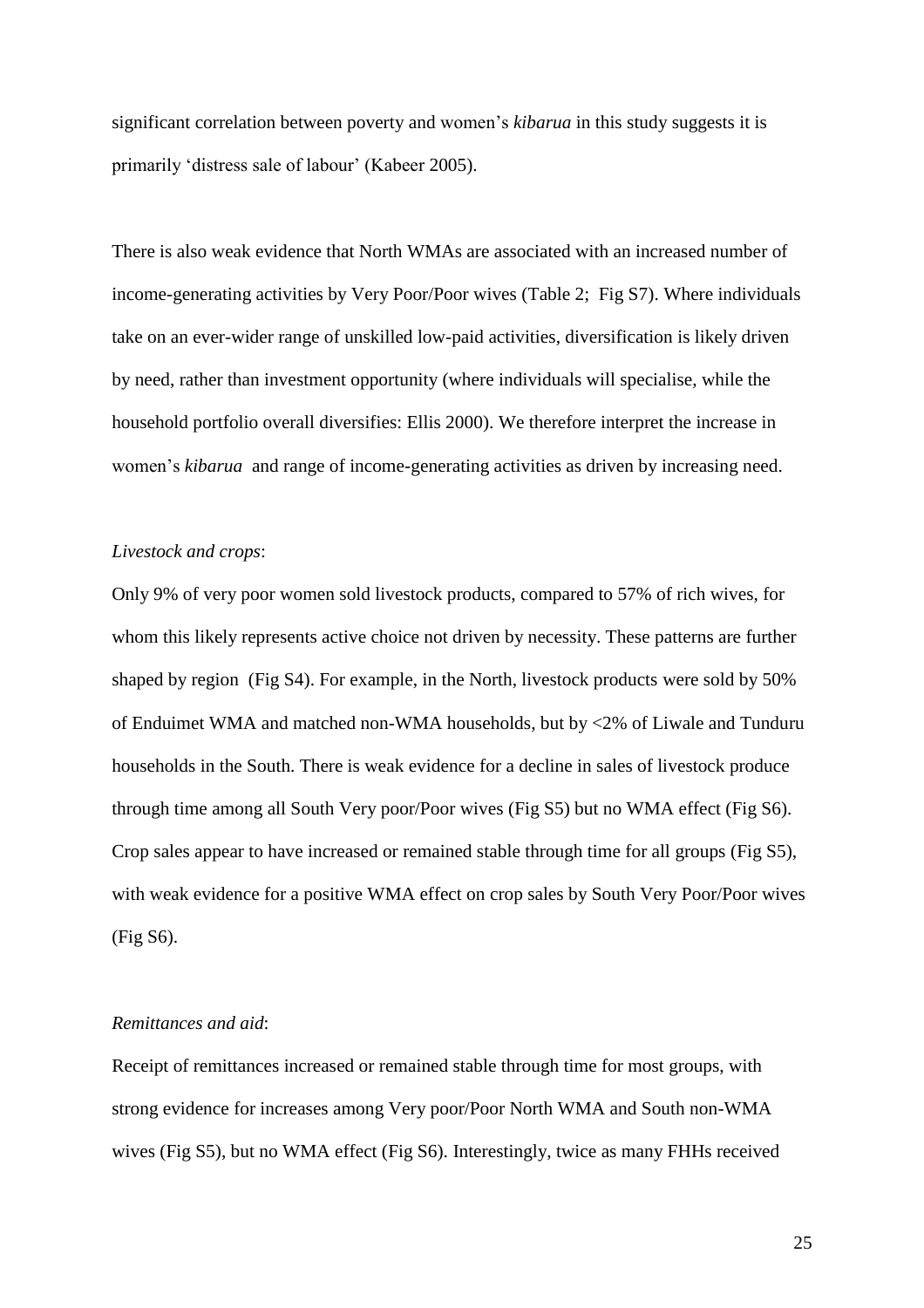remittances as compared to married women overall in 2014 (41% vs 21%: see SI). By contrast with remittances, receipt of aid decreased through time overall in the South, but increased through time in the North (Fig S5), reflecting increasing NGO activity<sup>[3](#page-4-0)</sup>,<sup>[12](#page-26-0)</sup> (Goldman and Little 2015) and, for some, government intervention following the 2009 drought<sup>11</sup>. Despite a clear decline in aid overall across the South (Fig S5) there is weak evidence that South WMAs had some protective effect on very poor/poor wives' receipt of external aid (Fig S6). This likely flows from ephemeral philanthropic initiatives in South WMAs (WWF-USAID 2014). In Mbarang'andu WMA, uranium mining triggered cancellation of tourism contracts. Local people nominally own the WMA, but lack either wildlife or mineral rights, and received neither compensation nor concession fees, unlike tour operators and state departments (Noe 2013, Noe and Kangalawe 2015). As a token gesture, wildlife NGOs, tour operators and mining contractors established a small community fund. Our survey picked up this effect, though the fund's operation appears erratic and ultimately unsustainable (Noe 2013), borne out by our strong evidence of significant decline through time (Fig S5). Elsewhere, donors and conservation NGOs establish philanthropic initiatives fostering local support for South WMAs unable to earn income for themselves. These include numerous capacity-building initiatives, Danish Hunters' Association donations supporting Wami-Mbiki WMA up till 2010, and USAID cash-for-work programmes in Idodi-Pawaga (WWF-USAID 2014).

#### *Dimensions of security*

Most women saw little or no change in freedom of movement. Other outcomes are much more mixed, with similar proportions experiencing improvements as perceive deterioration (Table S3). But this overall picture masks pronounced geographical and wealth-related differences. Perceptions of changing severity of crop damage, food security, ease of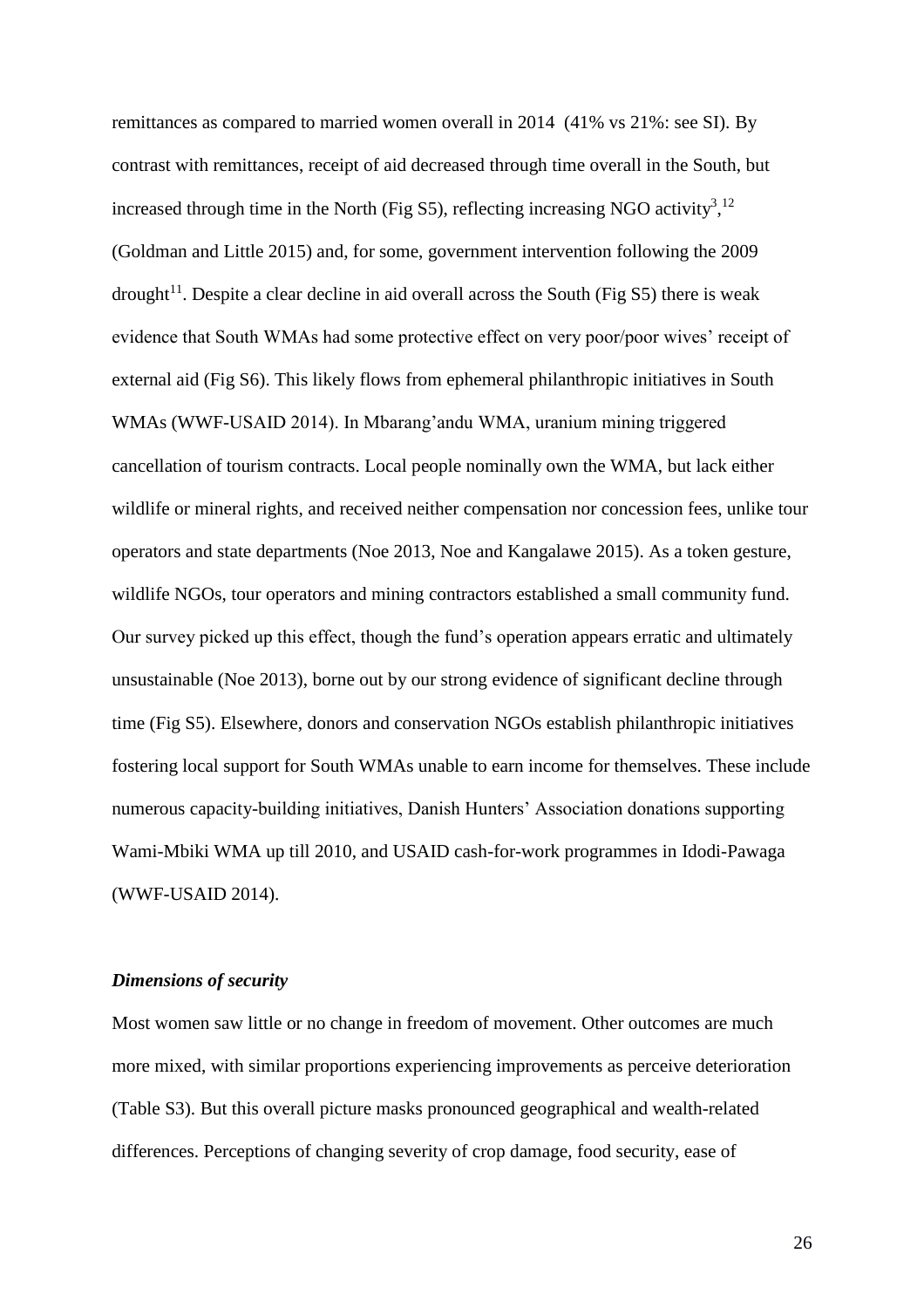movement, and physical security are all positively correlated at the village-level (Fig S9). Higher levels of crop damage are strongly associated with increased site-specific problems of food security, ease of movement and physical safety. Ease of movement and physical security are similarly closely associated, though less closely linked to food security. Very poor wives are more likely to say that ability to provide food is getting worse than are married women in rich households.

<span id="page-26-0"></span>Crop damage, food security and ease of movement showed no WMA effect (Fig S8), though qualitative data and parallel surveys stress a WMA effect on crop losses $^{12}$ , and South WMA villages had significantly higher crop damage than did matched controls (Zafra-Calvo et al, 2018). The discrepancy may stem from the placement of non-WMA villages which, even after matching, lay further from other large protected areas (e.g. Selous Game Reserve) than did WMA villages. We attempted to control for these residual differences through model-based regression adjustment, reducing the risk of bias<sup>[14](#page-28-0)</sup>. There is a clear WMA effect on physical safety concerns in the North, with North WMA wives worrying more about wildlife hazard, at a significant cost to their wellbeing (strong evidence for Normal/rich wives; weaker for Very poor/poor: Fig S8). During qualitative work in North WMAs<sup>[10](#page-21-0)</sup>, men, women and youth focus groups recounted recent deaths and losses due to wildlife attacks. As in Namibia's conservancies, WMA women experience fear, sleeplessness and exhaustion due to active deterrence of night-marauding wildlife, and distress over perennial hazards to people and livestock (Mariki 2016, Khumalo and Jung 2015).

## **Discussion**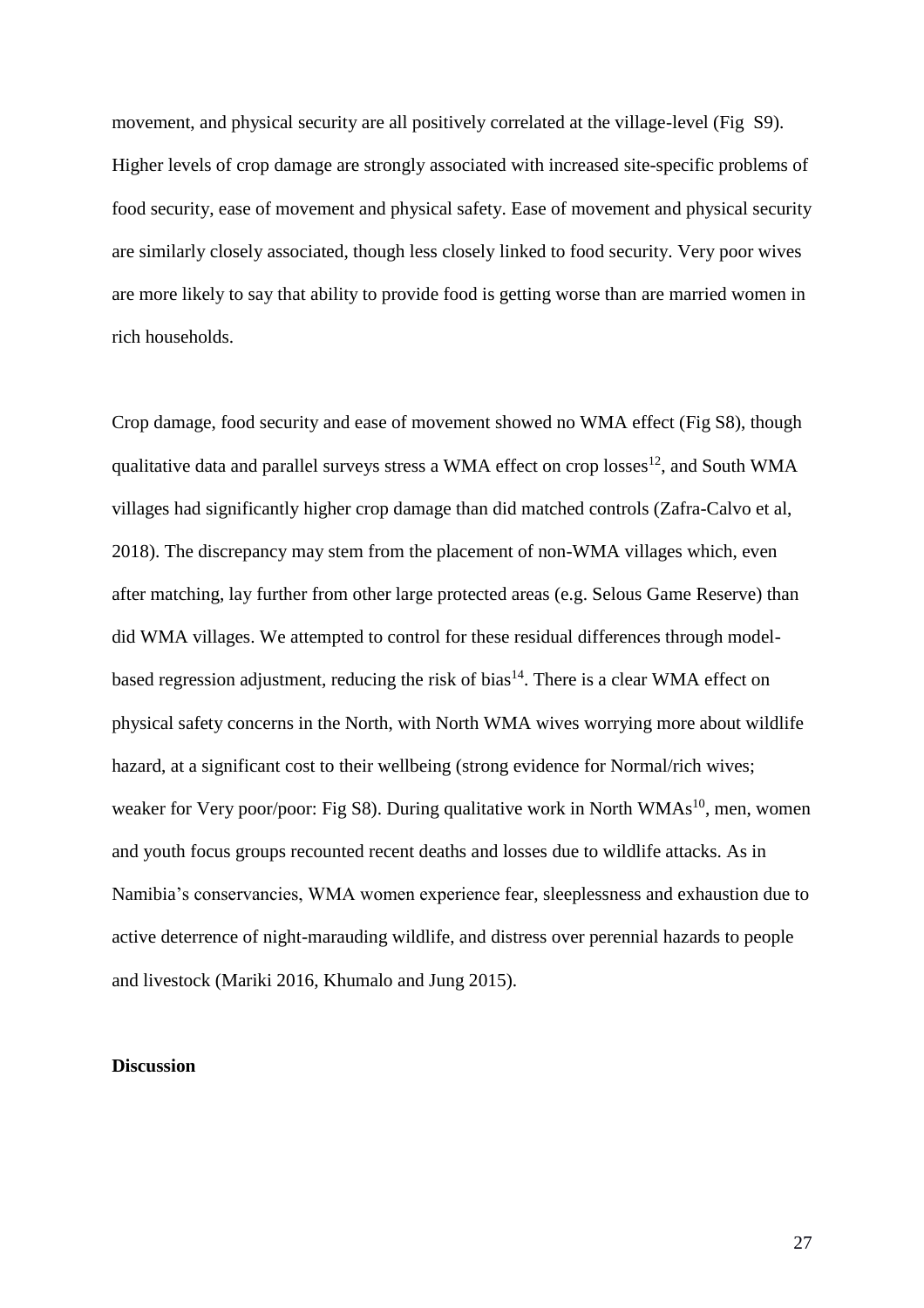Beyond their overarching aims of conservation, sustainable development, and poverty reduction, state policies and implementing partners claim WMAs will promote women's income-generation, participation in governance, employment and enterprise skills (WWF-USAID 2014:41). Galvin et al's (2018) systematic review challenges this, as do intersectional political ecology analyses of such policies (Cornwall 2003, Kabeer 2005), predicting adverse impacts on those marginalised by intersections of gender, poverty, region, and other axes of social difference, encompassing many rural women. We have summarised and put in context WMA effects on married women's participation in governance, access to and use of resources, and on their food and physical security, differentiating effects by region and wealth.

We now critically assess the methodologies of this and other large-scale studies evaluating CBNRM impacts. We conclude by returning to summarise and evaluate the extent to which our findings are consistent with either competing hypothesis.

## *Critical evaluation of methods:*

Previous studies have variously credited WMAs with enhancing (Pailler et al 2015) or decreasing food security (Salerno et al 2016). Despite poverty- and site-related effects, we found no WMA effect on food security (Fig S8). Different studies' apparent contradictions could stem from contrasting methodologies. The Salerno study took place during the 2009 drought, particularly severe in Longido District hosting their major study WMAs. It compares results from villages inside and outside WMAs, but without controlling for sociodemographic, biophysical, infrastructural and other differences between WMA and non-WMA study villages, and so may not be comparing like with like. Their single-round study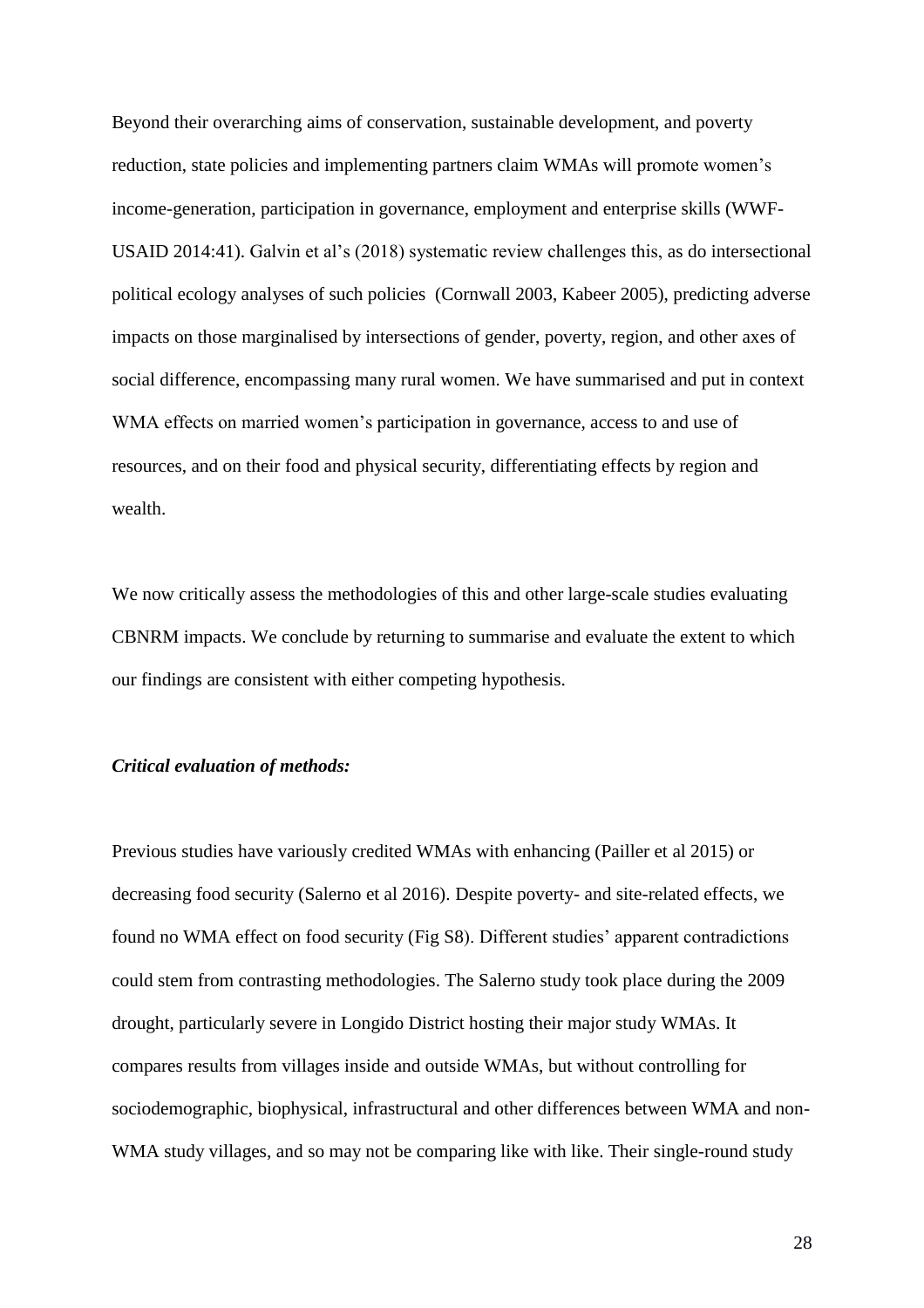had no prior baseline data exploring change through time. By contrast, Pailler et al. (2015) use national Demographic and Health Survey health-related data, where successive samples are different. Enumerators' knowledge (or lack) of local language may also be a factor, where local populations have limited familiarity with the national language Swahili.

More generally, large-scale quantitative surveys on social impacts of Tanzania WMAs (Pailler et al. 2015; Salerno et al. 2016), joint forest management (JFM: Persha and Meshack 2015) and community-based forest management (CBFM: Gross-Camp 2017) reveal few significant changes associated with these interventions. There are several possible interpretations for this. We illustrate them by considering limitations of the present study, though it has yielded clearer and more robust evidence for WMA effects than have previous large-scale studies. One possible explanation is that conceptual and methodological issues limit the ability of even best-practice evaluations to define and isolate WMA effects from confounding processes. CBNRM interventions operate in complex contexts. Crosscutting effects can swamp intervention outcomes, obscuring impact evaluation, despite statistical matching processes controlling for confounding factors. Non-WMA villages may be subject to comparable restrictions on customary lands; or located close to protected areas or wildlife corridors with levels of human-wildlife conflict comparable to WMA villages $13,14$ . WMA restrictions may not always be strictly enforced (Bluwstein et al. 2018b). Matching is imperfect, and despite our correction for residual WMA/non-WMA differences (Bluwstein et al. 2018a), WMA and non-WMA samples may have differed in other ways which we were not able to observe, a limitation of all matching methods (Stuart 2010).

<span id="page-28-0"></span>Another possibility is that, despite all the investment that goes into them, WMAs, JFM (Persha and Meshack 2015) and CBFM (Gross-Camp 2017) interventions alike have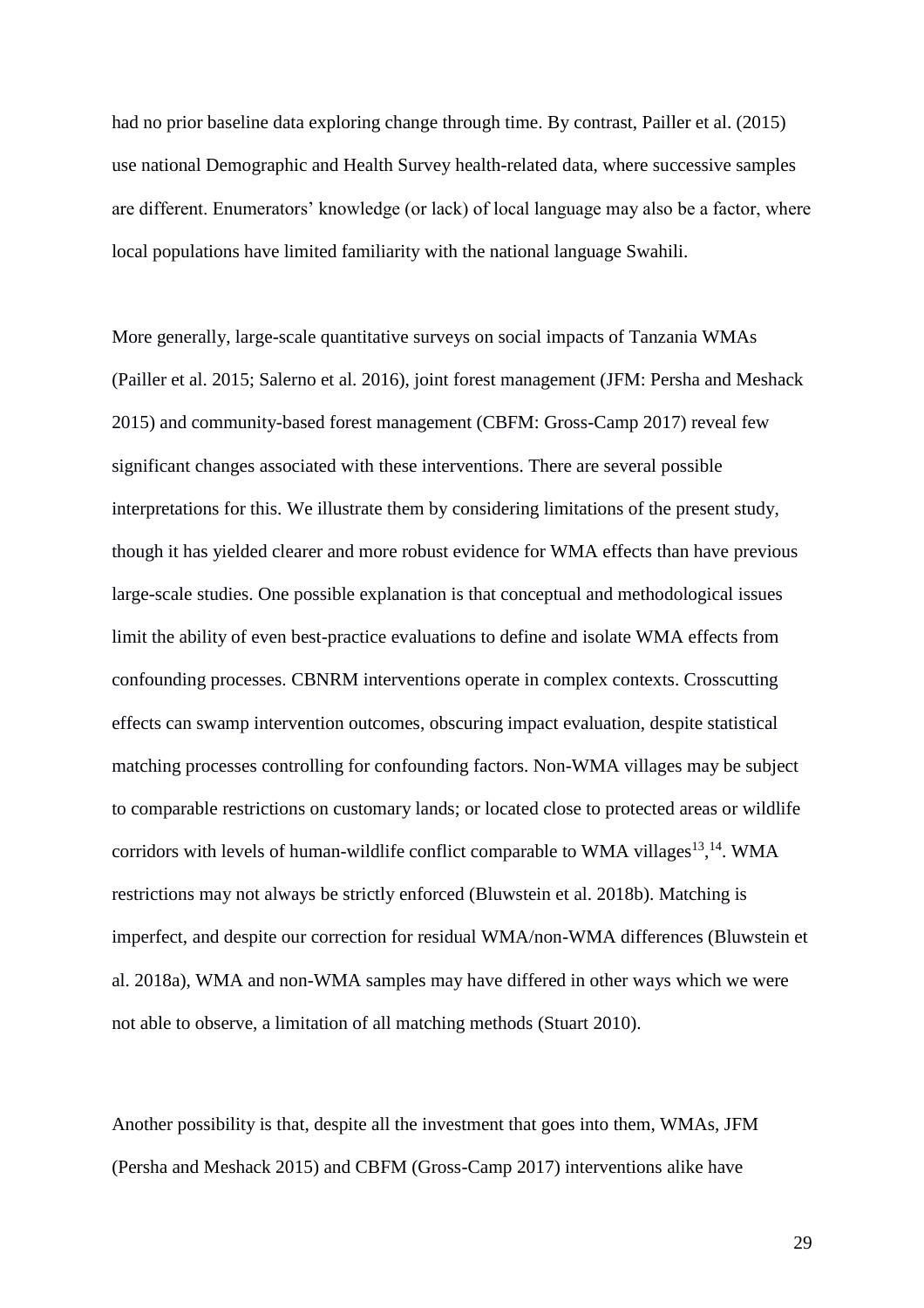relatively limited impact on the ground. Conservation and development outcomes may be less transformative than hoped, where governance structures are weak (e.g. lack of enforcement of South WMA boundaries: Bluwstein and Lund 2016), elite capture common in CBWM (Dressler et al 2010; Bluwstein 2017), and people may use 'weapons of the weak' (Scott 1985) to manage restrictions (by sabotage, passive resistance, or circumventing restrictions, as evidenced in Enduimet and Lake Natron WMAs: Wright 2017, Mariki 2016).

#### **Conclusion: WMA effects on rural married women**

Several of our key findings (Table 2) are consistent with intersectional political ecology predictions of generally adverse WMA effects for the marginalised. Most married women display limited political participation, and though FHHs display better knowledge and greater readiness to articulate their opinions of WMA governance, they remain less informed than male counterparts. Most married women, but especially the poorest, experience WMArelated problems of resource access (eg. scarcity of land, increased risks and effort in gathering firewood). WMA wives, especially in the North, experience heightened concerns for people's and livestock's physical security.

The evidence for increasing uptake of *kibarua* in general is strong in the North (Fig. S5), and linked to poverty, indicating this is 'distress sale of labour' more than an active response to opportunity. There is some evidence of North WMAs increasing poverty-related uptake of *kibarua* (Fig. S6)*.* Other WMA effects appear clearly wealth-related. WMA gazettement means worsening access to farmland for North very poor/poor WMA wives (not in a position to mobilise social or financial resources to secure access); but, with low enforcement, increased access for South normal/rich WMA wives. Where better-off women may exploit a lack of enforcement to access land and invest in farms, they may also feel the restrictions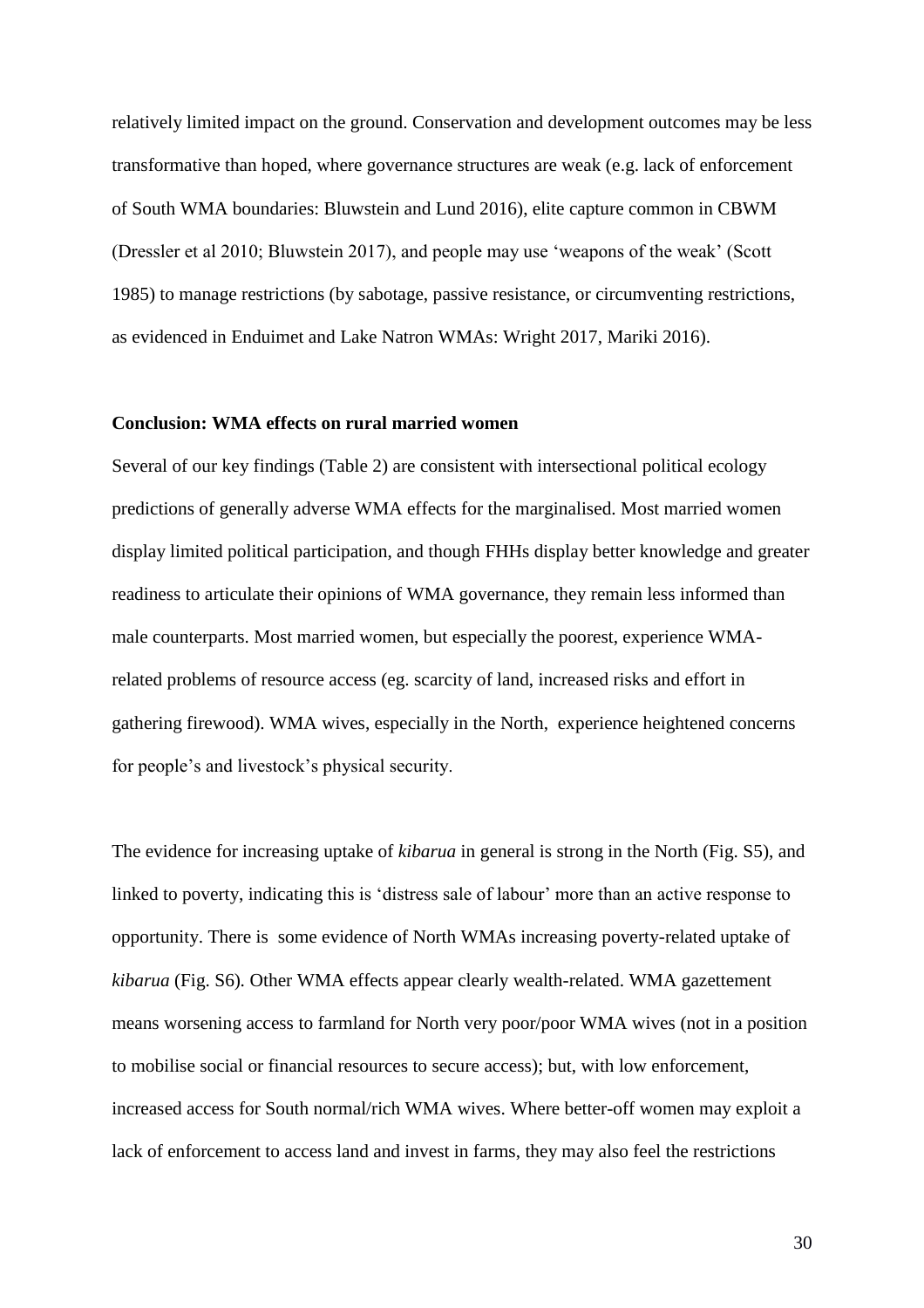impacting poor people's natural resources-based livelihoods through the rising prices they pay for NTFPs like firewood.

North/South differences are consistent with their different regional ecologies, economies and cultures. In the North, conservation restrictions apply more widely and are more harshly enforced through violence and economic sanctions<sup>[10](#page-21-0)</sup> (Mariki 2016). At the same time the expanding economy and infrastructure (transport: roads, trailbikes; communications: mobile phones) alongside tourism, trade and proliferating NGO activity, all generate economic possibilities. From being customarily pastoralist producers, women here are increasingly diversifying across a wide range of income-generating activities, though levels of engagement in most of these remain relatively low. The two high-uptake exceptions are *kibarua* (driven by necessity) and livestock produce sales (associated with wealth). By contrast in the more remote, poorer South, there are fewer opportunities. Despite women's generally higher levels of education, diversification remains low-level and patchy.

There are fewer positive WMA effects supporting conservation theories of change. Though women listed infrastructure, education and employment as positive outcomes of WMAs, as predicted by conservation theories of change, detailed survey findings challenge these suggested benefits. In an overall picture of declining receipt of aid by South wives through time (Fig S5), philanthropic aid associated with WMA presence may have had a small protective effect on South Very poor/Poor women's (nonetheless declining) receipt of aid (Fig S6), though this was neither from WMA revenues, nor self-sustaining.

Though mixed, nuanced and complex, WMA effects to date are on balance more broadly consistent with the negative predictions of intersectional political ecology than the positive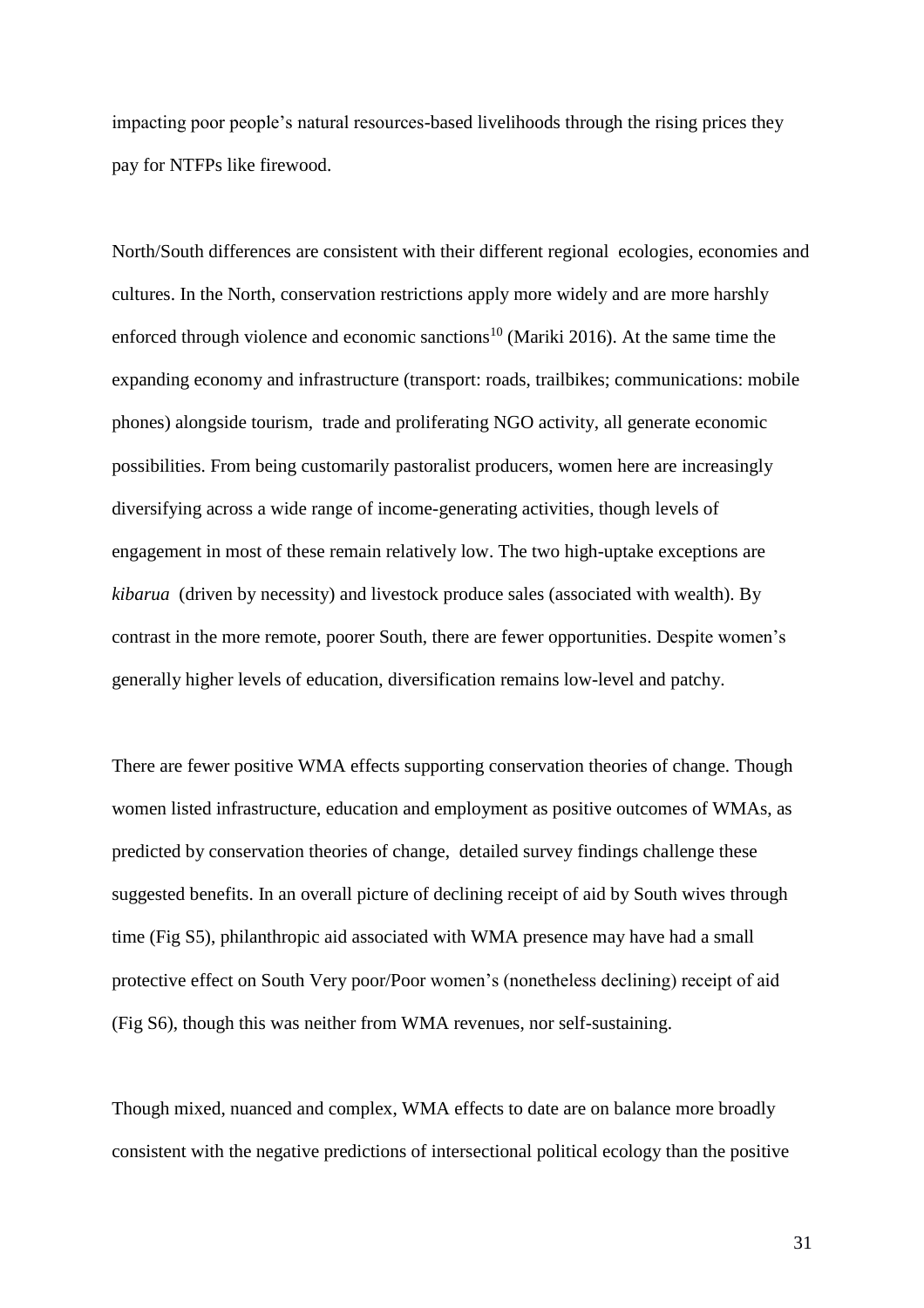CBWM theories of change. Tanzanian WMAs, and perhaps other CBWM initiatives, need to reconsider their approach and evolve more effective ways to improve outcomes for marginalised folk including poor rural women across Tanzania and beyond.

Most WMAs already established are not financially viable without donor assistance<sup>[3](#page-4-0)</sup>, even without attempting to compensate the opportunity costs WMAs impose on rural livelihoods and especially on women. Recent evaluations see such economically non-viable WMAs as unsustainable<sup>[3](#page-4-0)</sup>, and recommend their de-gazettement. Village governments should at the very least have the right to withdraw from WMAs that do not work to their benefit (Kicheleri et al 2019). For those which are economically viable, we advocate giving village residents access to key natural resources within WMAs for domestic use, and meaningful participation in their management<sup>15</sup>. Both empirical observation (Benjaminsen et al 2013, Mariki 2016, Bluwstein 2018) and theoretical analysis (Cornwall 2003; Kabeer 2005) suggest reality does not live up to the rhetoric of participation and devolution (Kicheleri et al 2018). To deliver positive outcomes, WMAs will need to establish case-specific, culturally appropriate ways of hearing the voices of local women and men of different ethnicities, ages, classes, and education in any given site, as well as clear pathways for adapting WMA resource management in response to changing needs. Despite the pitfalls, there are signs of this happening, building on customary decision-making institutions (Goldman and Milliary 2014, Goldman and Little 2015) alongside growing political engagement and skill in navigating the drivers of interventions (Wright 2017), citizen organisations<sup>16</sup>, and gender-sensitive initiatives for local rules around land rights (Richard et al 2019), crucial to gender-equitable empowerment (Kabeer 2005, Grabe 2015).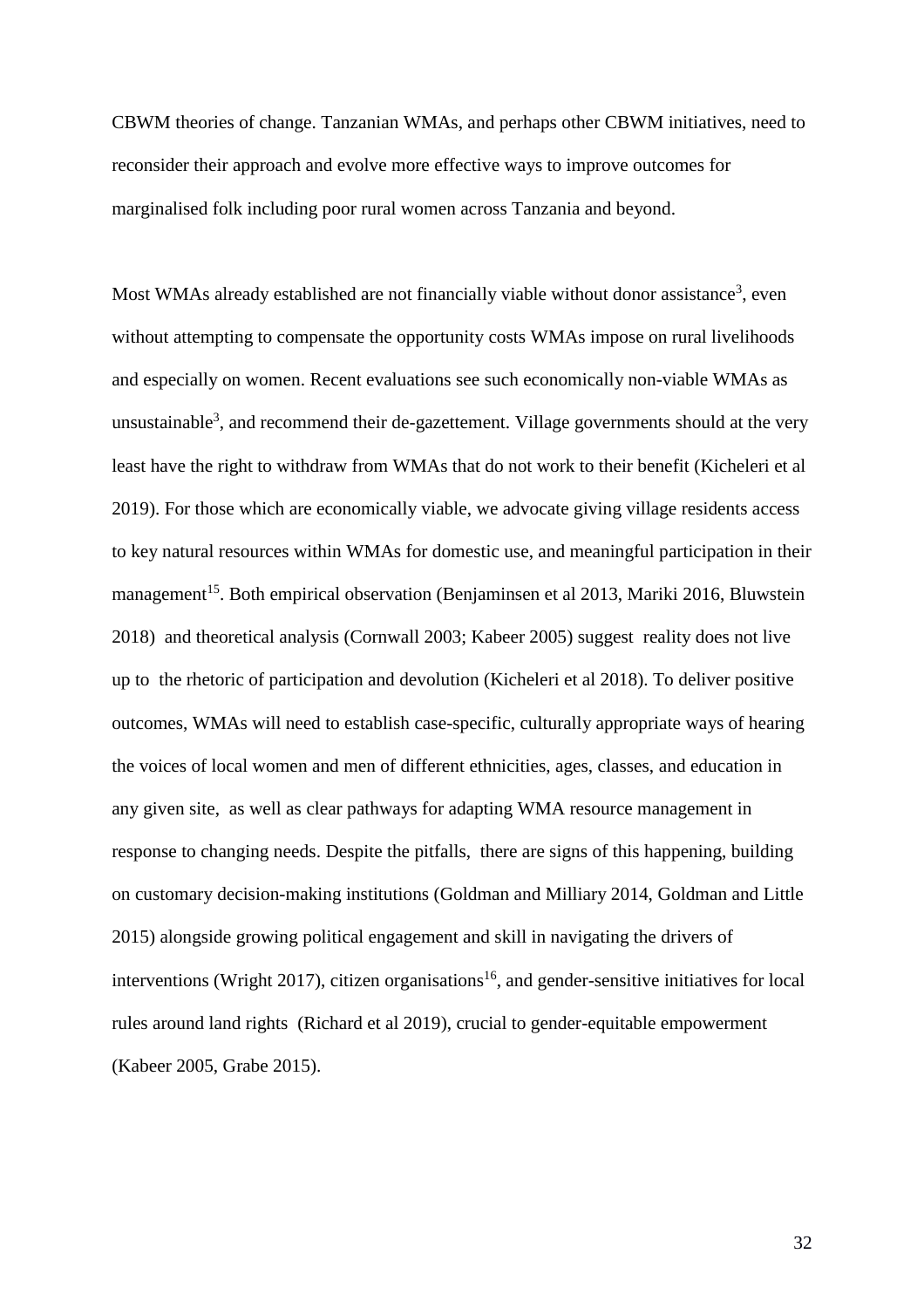## **Acknowledgments**

We thank all participants who made this research possible. This work was funded by the Ecosystem Services for Poverty Alleviation (ESPA) programme, (itself funded by UK's Department for International Development (DFID), Economic and Social Research Council (ESRC) and Natural Environment Research Council NERC), under the grant NE/L00139X/1. We thank the Government of Tanzania for their permission to carry out field work, and the Tanzanian field workers and communities who participated.

#### **Declaration of interest**

The authors declare no conflicts of interest

## **References**

Agarwal B, 2009 Gender and forest conservation: the impact of women's participation in community forest governance. Ecological economics 68, 2785-2799

Agarwal, B. 2001 Participatory exclusions, community forestry, and gender: an analysis for South Asia and a conceptual framework. World Development 29, 1623-1648

Angelsen A., P. Jagger, R. Babigumira, B. Belcher, N. Hogarth, S. Bauch, J. Börner & C. Smith-Hall, 2014 Environmental income and rural livelihoods: a global-comparative analysis. World Development 64, S12-S28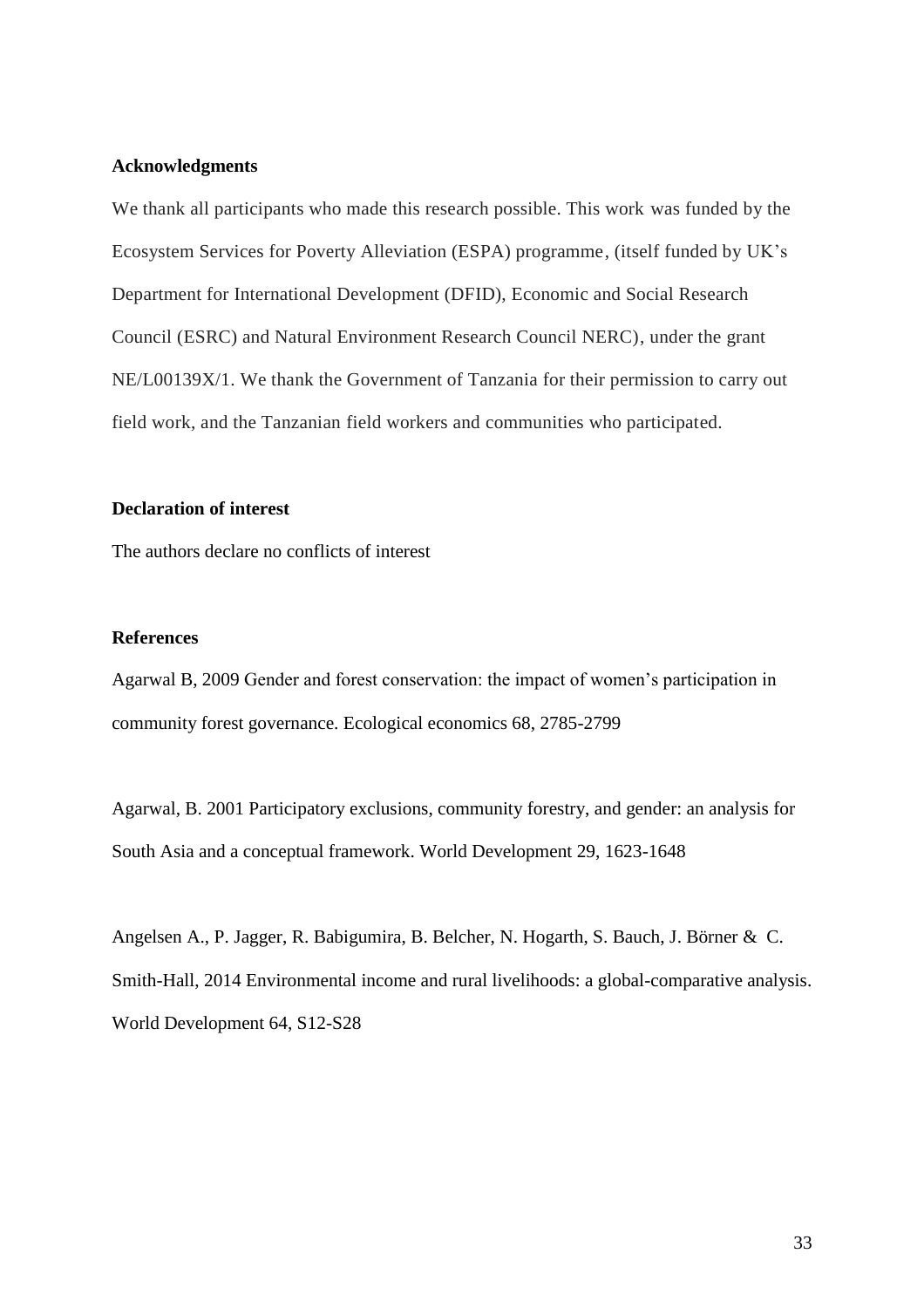Archambault, C.S., 2016. Re-creating the commons and re-configuring Maasai women's roles on the rangelands in the face of fragmentation. *International J. Commons*, 10(2), 728– 746

Benjaminsen T., & Bryceson I., 2012 Conservation, green/blue grabbing and accumulation by dispossession in Tanzania. Journal of Peasant Studies 39, 335–355

Benjaminsen, T. A., Goldman, M. J., Minwary, M. Y. & Maganga, F. P. 2013. Wildlife Management in Tanzania: State Control, Rent Seeking and Community Resistance. Development and Change, 44, 1087-1109.

Berhman J., Meinzen-Dick R. & Quisumbing A (2012) The Gender Implications of Large Scale Land Deals. Journal of Peasant Studies, 39, 49-79.

Bluwstein, J 2017 Creating ecotourism territories: environmentalities in Tanzania's community-based conservation. Geoforum 83, 101-113

Bluwstein, J. 2018. "From colonial fortresses to neoliberal landscapes in Northern Tanzania: a biopolitical ecology of wildlife conservation". J.Pol.Ecol 25 (1):144-168.

Bluwstein J., Homewood K., Lund J.F., Reinhardt Nielsen M., Burgess, N., Msuha M., Olila J., Sankeni S, Millia S., Laizer H., Elisante F, Keane A. (2018a) A quasiexperimental study of impacts of Tanzania's Wildlife Management Areas on rural livelihoods and wealth. *Scientific Data 5:180087*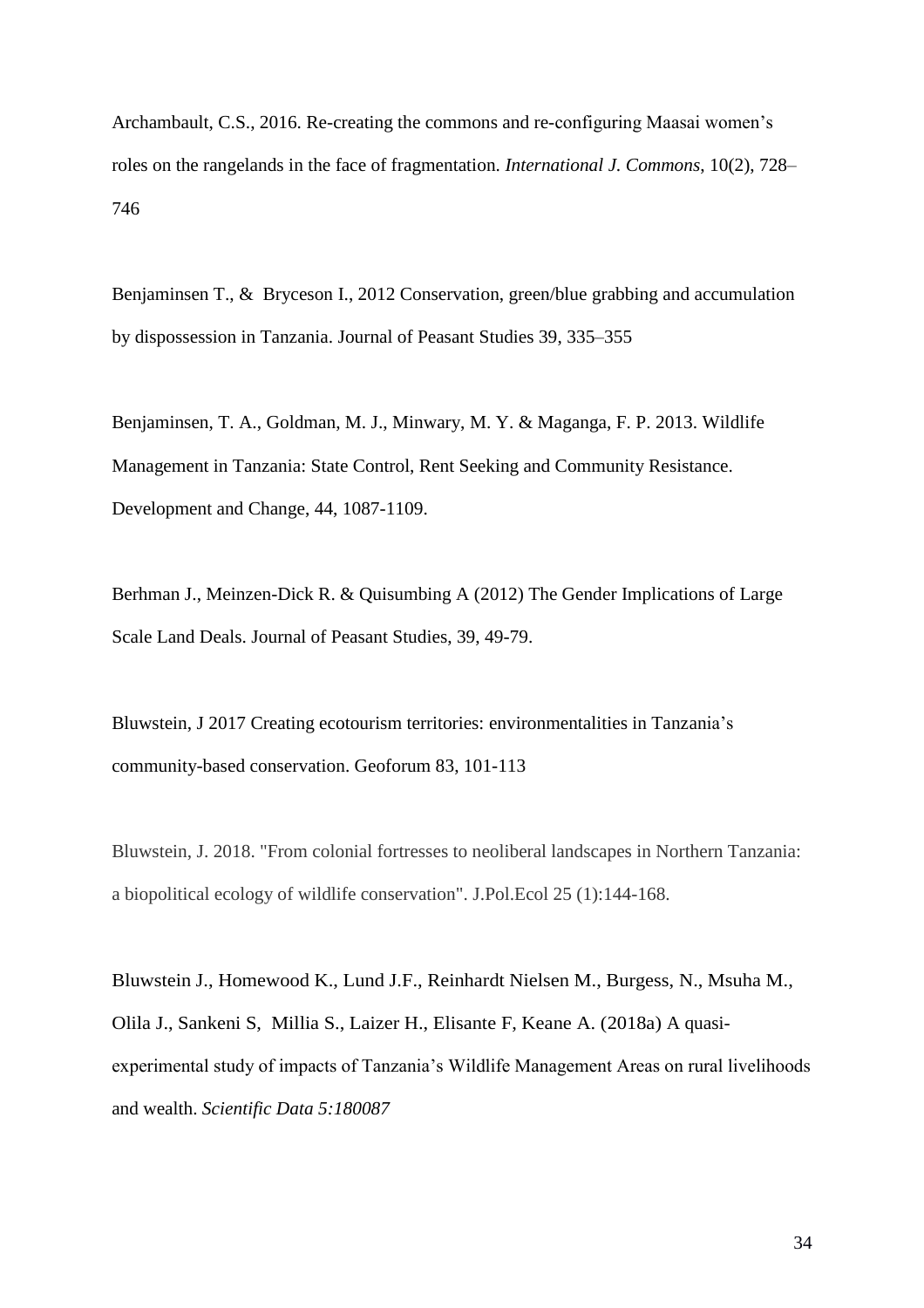Bluwstein, J & Lund, JF 2016, 'Territoriality by conservation in the Selous-Niassa corridor in Tanzania' World Development 101, 453-465

Bluwstein, J., J. F. Lund, K. Askew, H. Stein, C. Noe, R. Odgaard, F. P. Maganga, and L. Engström. 2018b. ' Between dependence and deprivation: the interlocking nature of land alienation in Tanzania.' Journal of Agrarian Change 18, 806-830

Bluwstein J., Moyo F., & Kicheleri R.P., 2016 Austere Conservation: Understanding Conflicts over Resource Governance in Tanzanian Wildlife Management Areas. Conservation and Society 14, 218-231

Brockington D 2002 Fortress conservation: the preservation of Mkomazi Game Reserve, Tanzania. Bloomington. Indiana University Press

Brockington, D., R. Duffy and J. Igoe 2009 Nature unbound. Conservation, capitalism and the future of protected areas. Earthscan

Brockington, D., Howland, O., Loiske, V.-M. et al. 2018 Economic growth, rural assets and prosperity: exploring the implications of a 20-year record of asset growth in Tanzania. Journal of Modern African Studies, 56, 217-243.

Browne-Nunez C., and Jonker S. 2008 Attitudes Toward Wildlife and Conservation Across Africa: A Review of Survey Research. Human Dimensions of Wildlife 13, 47-70

Cleaver, F. 2000. Analysing gender roles in community natural resource management: negotiation, life courses and social inclusion. IDS Bulletin 31 (2) 60-67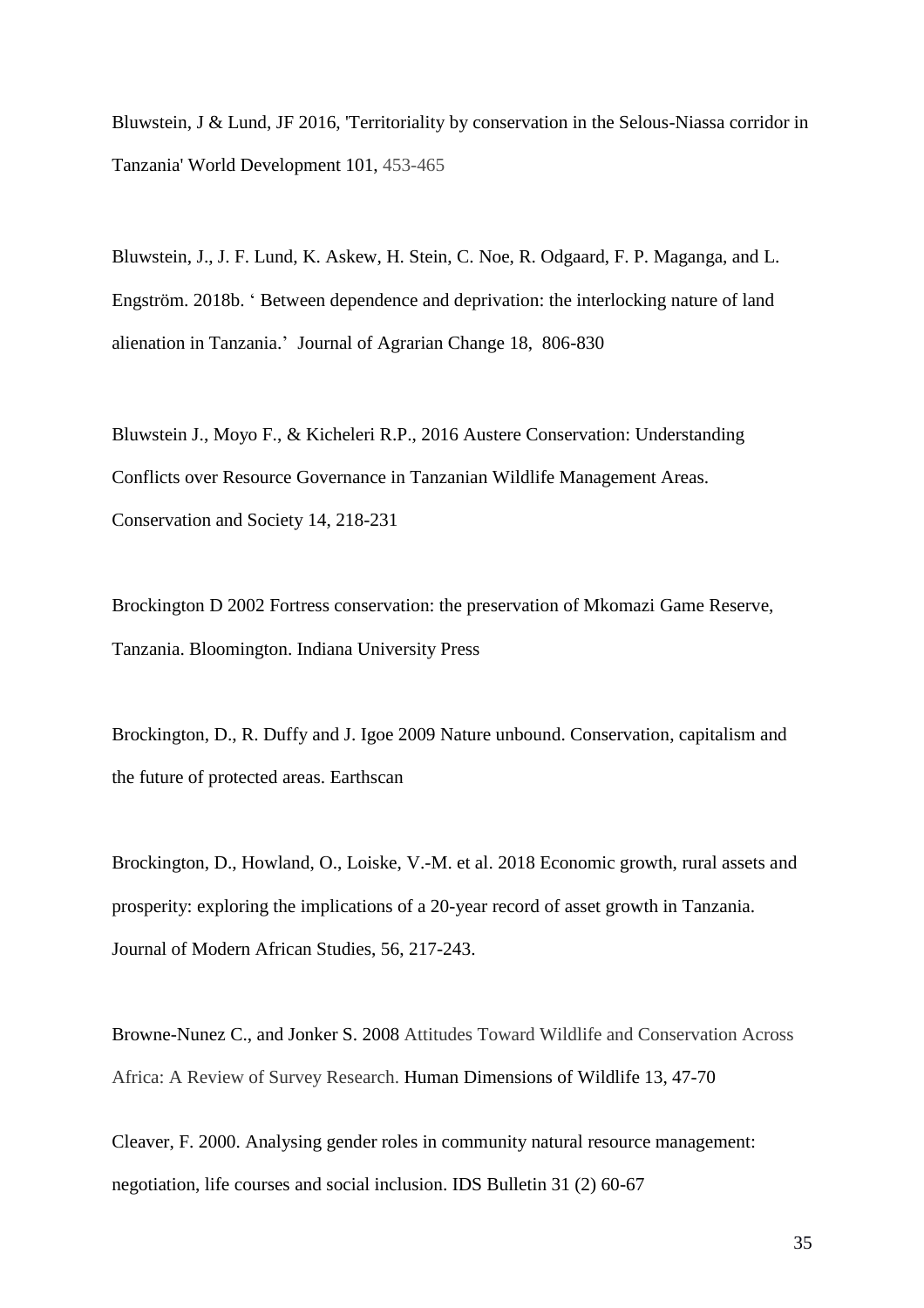Cornwall A 2003 Whose voices, whose choices? Reflections on gender and participatory development. World Development 31(8): 1325-1342

Cruz-Torres M., & McElwee P 2017 Gender, livelihoods and sustainability: anthropological research. Ch 8 in S. MacGregor. (ed) Handbook of Gender and environment. Routledge. Abingdon and New York

Dancer H 2015 Women, Land and Justice in Tanzania. Rochester NY; James Currey.

Dressler, W., Büscher, B., Schoon, M., Brockington, D., Hayes, T., Kull, C. A., McCarthy J., & Shrestha, K. (2010). From hope to crisis and back again? A critical history of the global CBNRM narrative. *Environmental Conservation*, *37*, 5-15.

Ellis, F., 2000, Rural Livelihoods and diversity in developing countries. Oxford University Press

Galvin K, Beeton T and Luizza M., 2018 African community-based conservation: a systematic review of social and ecological outcomes. *Ecology and Society* 23: 39

Garland, E. (2008). The Elephant in the Room: Confronting the Colonial Character of Wildlife Conservation in Africa. African Studies Review, 51(3), 51-74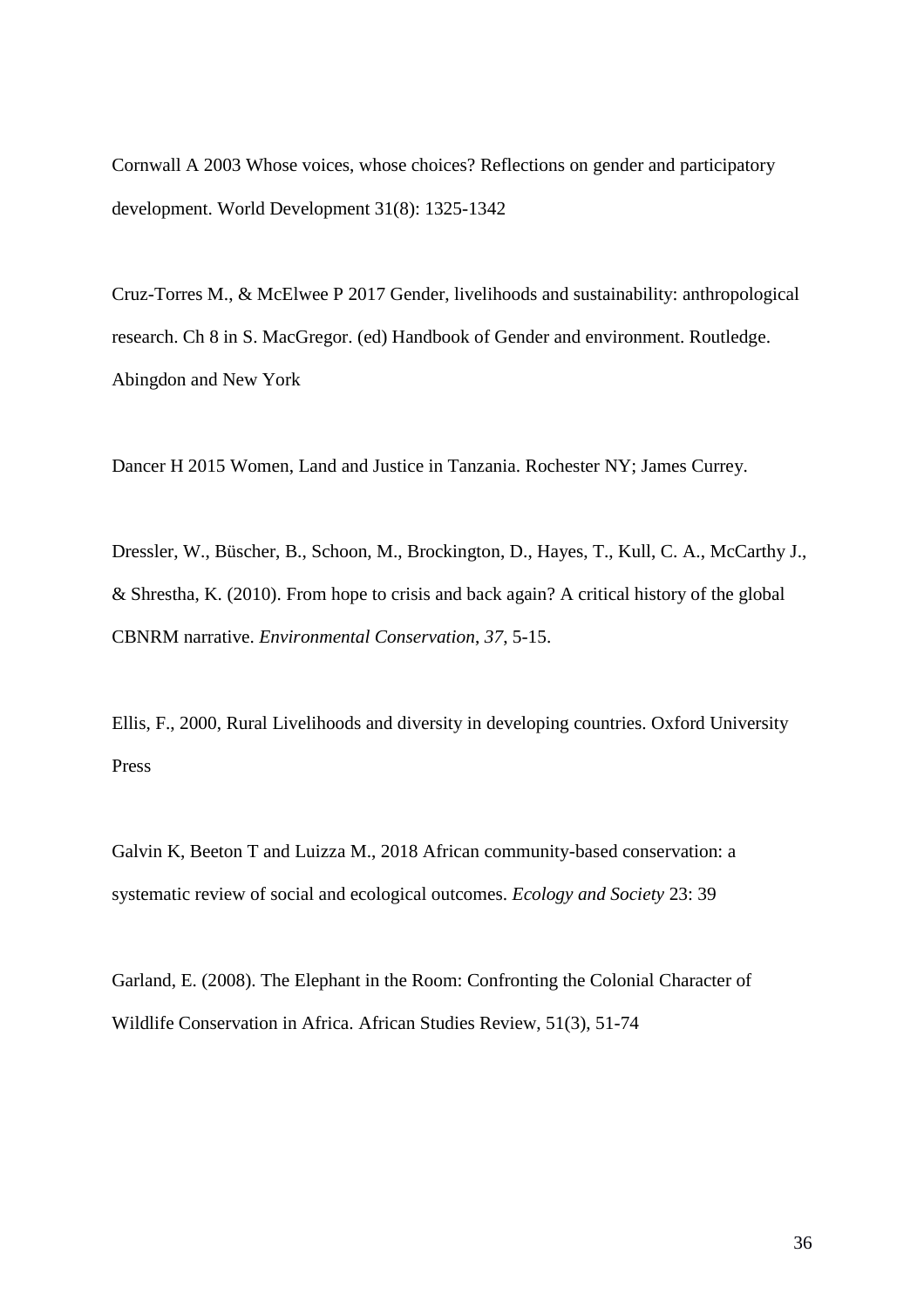Goldman M., & J. Little 2015. Innovative grassroots NGOs and the complex process of women's empowerment: an empirical investigation from Northern Tanzania. World development 66, 762-777

Goldman, M & Milliary, S.(2014). From critique to engagement: Re-evaluating the participatory model with Maasai in Northern Tanzania. Journal of Political Ecology. 21. 408- 423.

Goldman M., Davis A., and Little J. 2016 Controlling land they call their own: access and women's empowerment in northern Tanzania. J. Peasant Studies 43(4): 777-797

Gough I. & MacGregor, J.A. 2007.(Eds.), Wellbeing in Developing Countries. Cambridge University Press, Cambridge

Grabe S 2015 Participation: structural and relational power and Maasai women's political subjectivity in Tanzania. Feminism and psychology 25 (4) 528-548

Green K & Adams,WM., 2014 Green grabbing and the dynamics of local-level engagement with neoliberalization in Tanzania's wildlife management areas. J.Peasant Studies 42, 97-117

Greene, W. H. (2018). Econometric Analysis (8th ed.). New York, NY: Pearson.

Gross-Camp N 2017 Tanzania's community forests: their impact on human well-being and persistence in spite of the lack of benefit. Ecology and Society

<http://www.ecologyandsociety.org/vol22/iss1/art37/>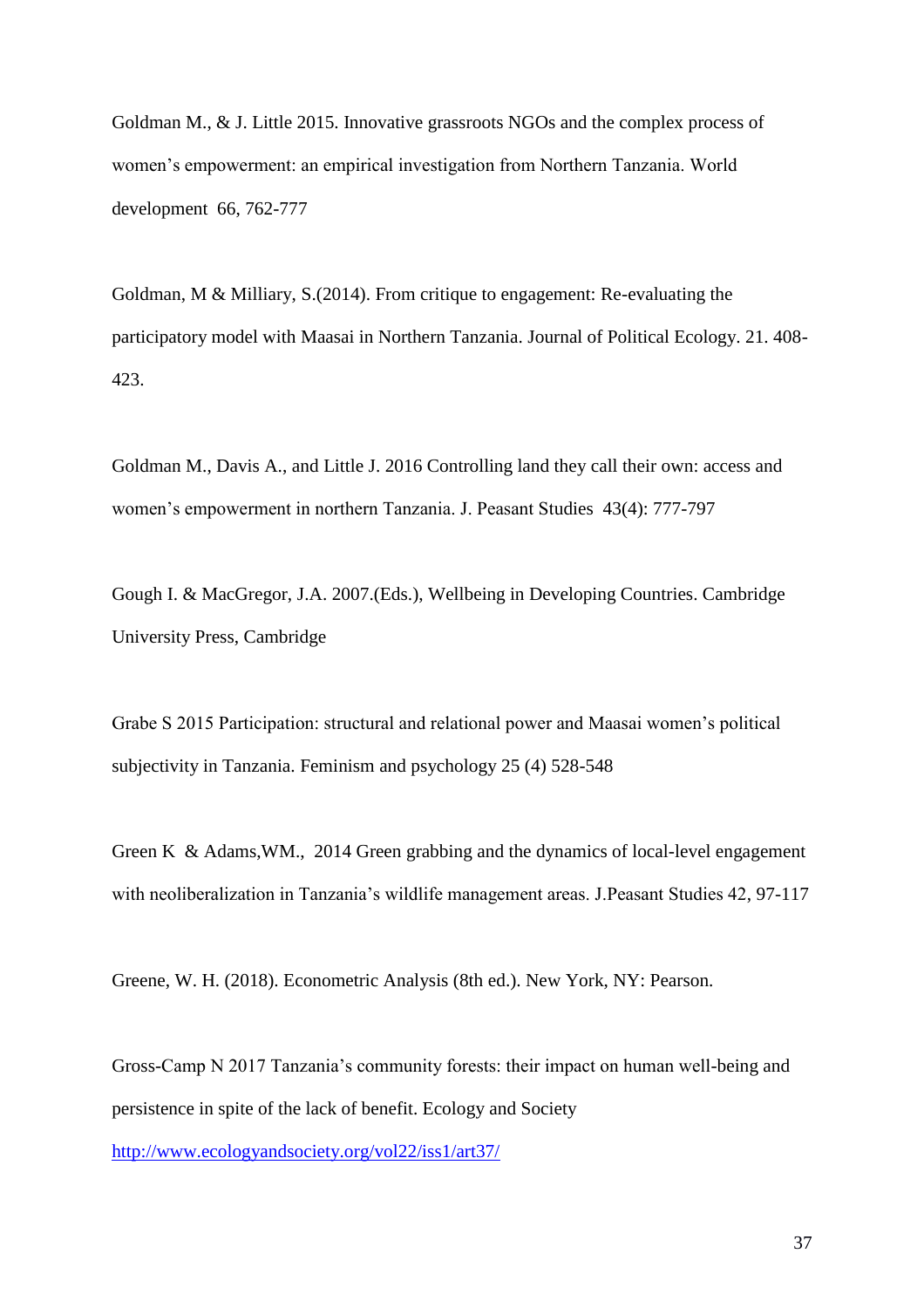Hill, K.A., 1996. Zimbabwe's Wildlife Utilization Programs: Grassroots Democracy Or An Extension Of State Power? African Studies Review, 39,103-123.

Homewood K., Kristjanson P and Chenevix Trench (Eds) 2009 Staying Maasai: Livelihoods, conservation and development in East African Rangelands. Springer, New York

Humphries K 2012 A Political Ecology Of Community-Based Forest And Wildlife Management In Tanzania: Politics, Power And Governance. Unpublished DPhil thesis, Cambridge University

Igoe J, Brockington D. 2007 Neoliberal Conservation: A Brief Introduction. Conservat Soc 5:432-49

Igoe J. & Croucher B 2007 Conservation, Commerce, and Communities: The Story of Community-Based Wildlife Management Areas in Tanzania's Northern Tourist Circuit. Conservation and society **5,** 534–561

Isla A. 2017 Whose debt for nature? Gender and nature in neoliberalism's war against subsistence. Ch. 25 in S.MacGregor (ed) Handbook of Gender and Environment. Routledge, Abingdon, New York.

Jagger P., Sills E., Lawlor, K. & Sunderlin, W. 2010 A guide to learning about livelihood impacts of REDD+ projects. Occasional paper 56 CIFOR, Bogor, Indonesia.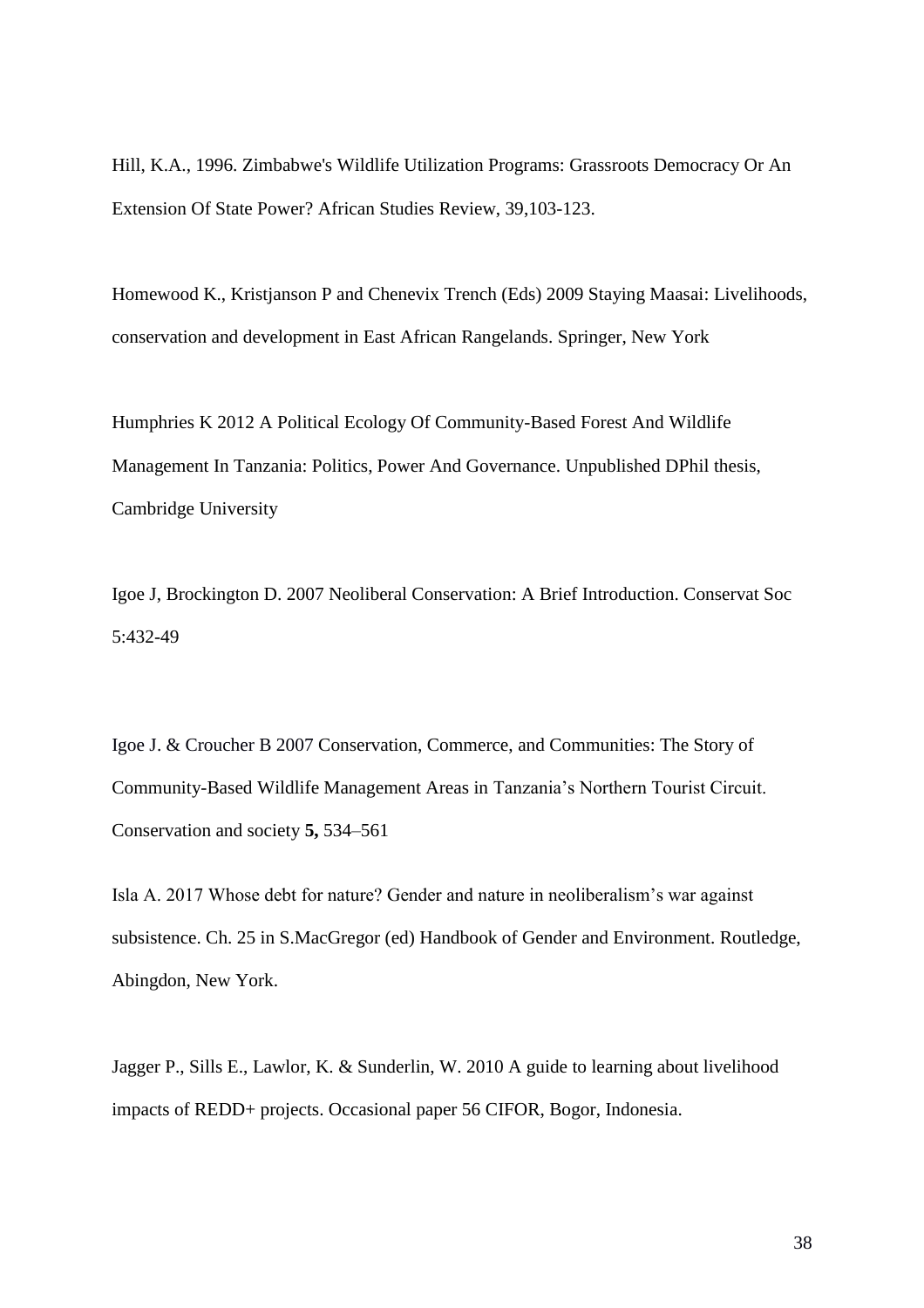Kabeer N. 2005 Gender equality and women's empowerment: A critical analysis of the third millennium development goal 1, Gender & Development, 13:1, 13-24

Kabeer N 2015 Gender, poverty and inequality: a brief history of feminist contributions in the field of international development. Gender and Development 23(2): 189-205

Kangalawe, R. Y. M. & Noe, C. 2012. Biodiversity conservation and poverty alleviation in Namtumbo District, Tanzania. Agriculture Ecosystems & Environment, 162, 90-100

Keane A., Lund JF., Bluwstein J., Burgess N., Reinhardt Nielsen M., and Homewood K. in press Impacts of Tanzania's Wildlife Management Areas on household wealth. *Nature Sustainability*

Kevane M 2012 Gendered production and consumption in rural Africa. Proc.Nat.Acad.Sci, 109(31) 12350-12355

Khumalo K.E., & Jung L.A. 2015 Women, Human-wildlife conflict and CBNRM: hidden impacts and vulnerabilities in Kwandu Conservancy, Namibia. Conservation and Society 13, 232-243

Kicheleri RP, Treue T, Nielsen MR, Kajembe GC, Mombo FM. 2018. Institutional rhetoric versus local reality: A case study of Burunge Wildlife Management Area, Tanzania. Journal of Environment & Development 8(2), 1-15.

Kicheleri R. Treue T., Kajembe G., Mombo F., Nielsen M.R. 2019 Power Struggles in the Management of Wildlife Resources: The Case of Burunge Wildlife Management Area,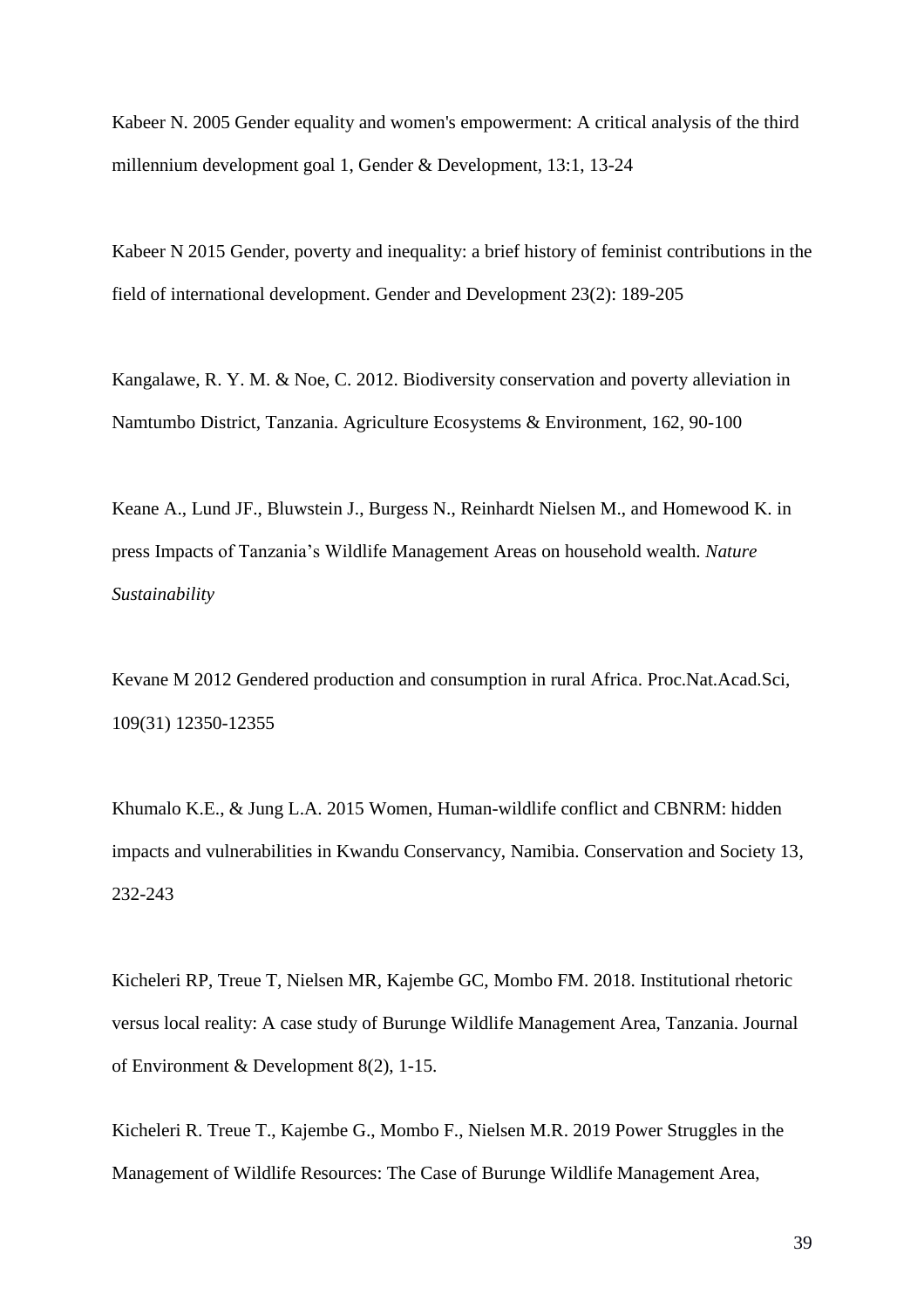Tanzania" in Kideghesho J. and Rija A. (eds) "Wildlife Management - Failures, Successes and Prospects," IntechOpen ISBN 978-1-78985-292-9.

Krishna A 2005 Stages of Progress: A Community-Based Methodology for Defining and Understanding Poverty. https://sites.duke.edu/krishna/files/2013/06/SoP.pdf

Locher, M.; Sulle, E. 2014 Challenges and methodological flaws in reporting the global land rush: observations from Tanzania. *J. Peasant Studies 41*, 569–592

MacGregor S 2017 Gender and environment: an introduction. MacGregor S. (ed.) Handbook of Gender and Environment. Routledge. Abingdon, New York.

Mariki S. 2016 Social impacts of protected areas on gender in West Kilimanjaro, Tanzania. Open J. Social Sciences 4, 220-235

McCabe JT, Leslie PW, DeLuca L. 2010 Adopting Cultivation to Remain Pastoralists: The Diversification of Maasai Livelihoods in Northern Tanzania. *Human ecology* 38,321-334

Meinzen-Dick R., Kovarik C., Quisumbing A 2014 Gender and sustainability. Ann Rev. Enviro. Resources 39:29-55

Mollett S. 2017 Gender's critical edge: feminist political ecology, postcolonial intersectionality, and the coupling of race and gender. Ch. 9 in S.MacGregor (ed) Handbook of gender and environment. Routledge. Abingdon, New York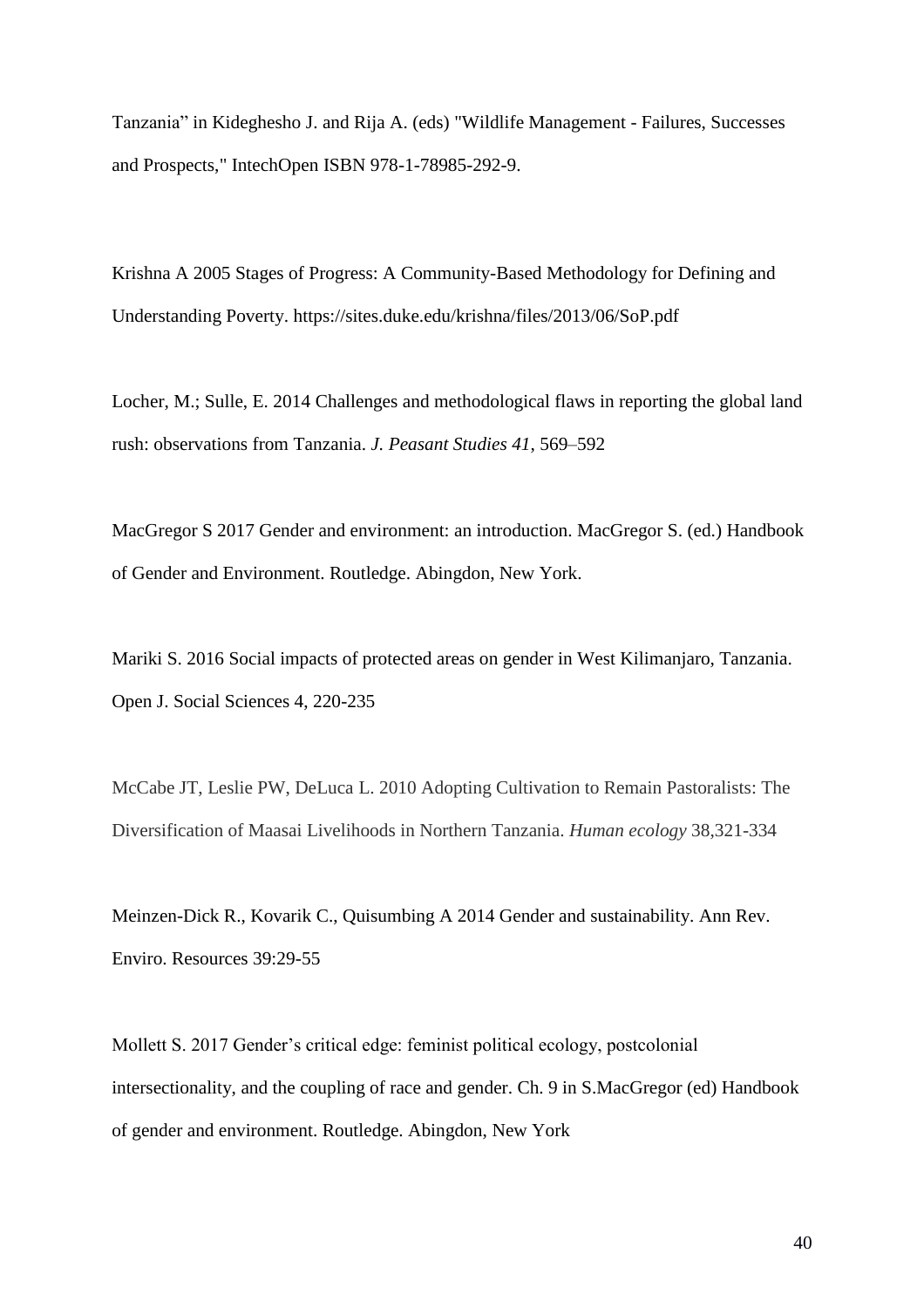Mueller B 2011 The agrarian question in Tanzania: using new evidence to reconcile an old debate. Review of African Political Economy 38 (127): 23-42

Mwangi, E., Meinzen-Dick R., & Sun, Y. 2011 Gender and sustainable forest management in East Africa and Latin America. Ecology and society 16(1) 17.

Naidoo, R., Weaver, L. C., Stuart-Hill, G., & Tagg, J. (2011). Effect of biodiversity on economic benefits from communal lands in Namibia. Journal Appl. Ecol, 48(2), 310–316.

Naidoo, R., Weaver, L. C., Diggle, R. W., Matongo, G., Stuart-Hill, G., & Thouless, C. (2016). Complementary benefits of tourism and hunting to communal conservancies in Namibia. Conservation Biology, 30(3), 628–638.

Nelson F. & Agrawal A., 2008 Patronage or Participation? Community-based Natural Resource Management Reform in Sub-Saharan Africa. Development and Change 39(4): 557- 585.

Nelson F., Nshala R & Rodgers W.A. (2007) The evolution and reform of Tanzanian wildlife management Conservation and Society 5, 232

Neumann R.1998 Imposing Wilderness: struggles over livelihood and nature preservation in Africa. University of Cailfornia Press

Nightingale A 2006 The nature of gender: work, gender, and environment. Environment and Planning D: Society and Space 24: 65-185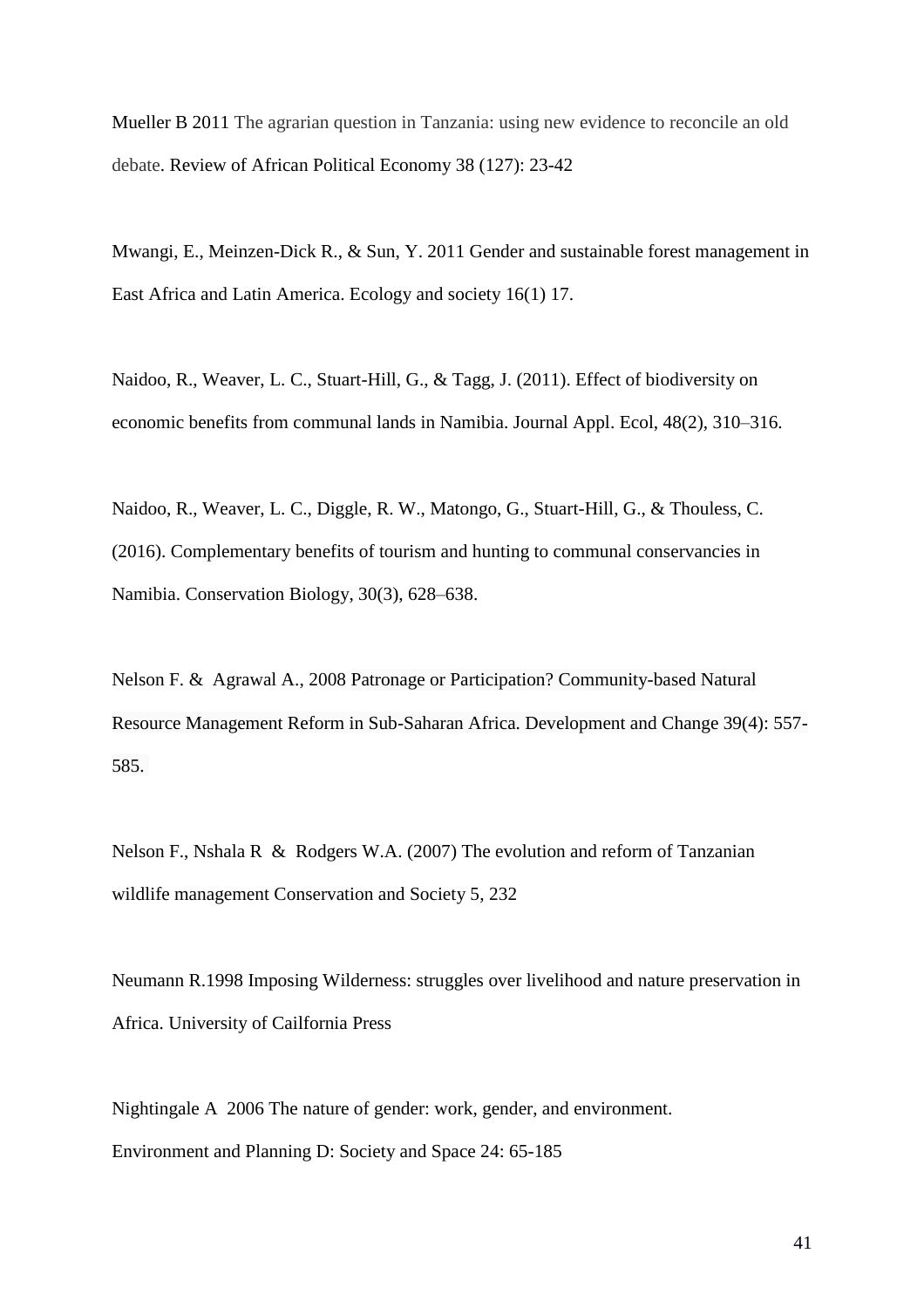Noe C 2013 Contesting village land: uranium and sport hunting in Mbarang'andu Wildlife management Area, Tanzania. LDPI Working Paper 15, Land Deal Politics Initiative.

Noe C & Kangalawe R 2015 Wildlife protection, community participation in conservation, and (dis)empowerment in Southern Tanzania. Conservation and society 13(3), 244-253

Östberg W., Howland, O., Mduma J., and Brockington D 2018 Tracing Improving Livelihoods in Rural Africa Using Local Measures of Wealth: A Case Study from Central Tanzania, 1991–2016. *Land* **2018**, *7*, 44

Pailler S, Naidoo R, Burgess ND, Freeman OE, & Fisher B (2015) Impacts of Community-Based Natural Resource Management on Wealth, Food Security and Child Health in Tanzania. PLoS ONE 10(7): e0133252.

Peluso N.L. & Lund C. 2011 New frontiers of land control. Journal of Peasant Studies 38(4):667-681

Pereznieto P. and G.Taylor 2014 A review of approaches and methods to measure economic empowerment of women and girls. Gender and development 22(2): 233-251

Persha, L. & C. Meshack. 2015. Is Tanzania's Joint Forest Management Program a Triple Win? Understanding Causal Pathways for Livelihoods, Governance and Forest Condition Impacts. 3ie Grantee Final Report. New Delhi: International Initiative for Impact Evaluation.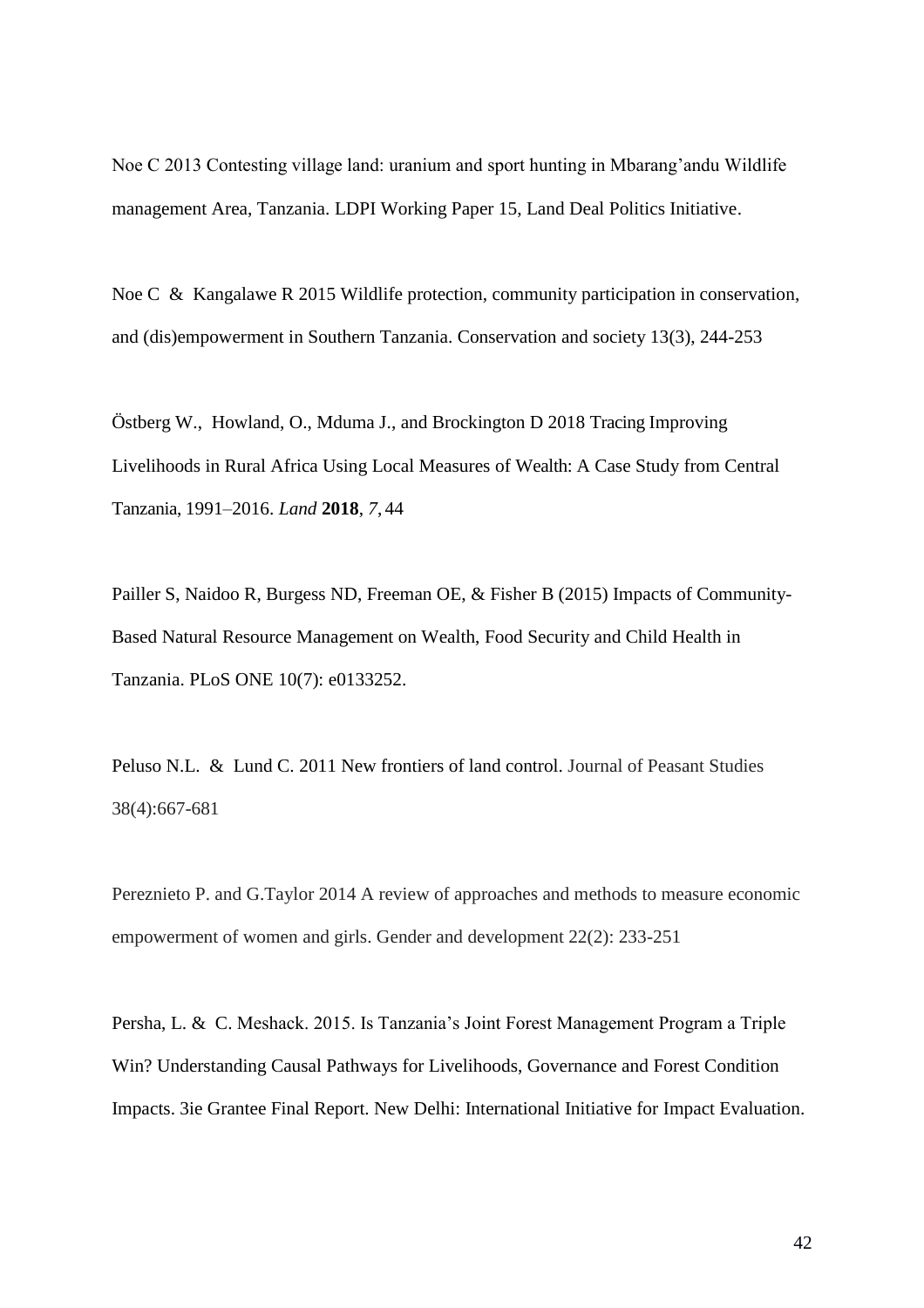Pressey, R. & Ferraro, P. (eds). 2015. Measuring the difference made by protected areas: methods, applications and implications for policy and practice. Special issue, Phil. Trans. Roy. Soc. B 370, 1681

Richard,M. Sutz P. and A. Seigneret 2019 How local rules can promote inclusive land governance in Tanzania IIED/Tanzania Women Lawyers Association Briefing. <http://pubs.iied.org/17721IIED>

Rocheleau D 2005 Maps as power tools. Chapter 13, pp 327-362 in J.Brosius, A. Tsing and C.Zerner (eds) Communities and conservation: Histories and politics of community-based natural resource management. AltaMira Press

Rocliffe S, Peabody S, Samoilys M, Hawkins JP (2014) Towards A Network of Locally Managed Marine Areas (LMMAs) in the Western Indian Ocean. PLoS ONE 9(7): e103000.

SAGCOT 2012 *SAGCOT Investment Partnership Program. Initiatives to ensure full community involvement and environmental safeguards while putting underutilised land to productive use.* Presentation by Hon Minister for Lands, Housing & Human Settlements Development to Tanzania Agribusiness Investment Showcase Event. 27 November 2012

Salerno, J., Borgerhoff Mulder, M., Grote, M., Ghiselli, M., & Packer, C. (2016). Household livelihoods and conflict with wildlife in community-based conservation areas across northern Tanzania. Oryx, 50(4), 702-712.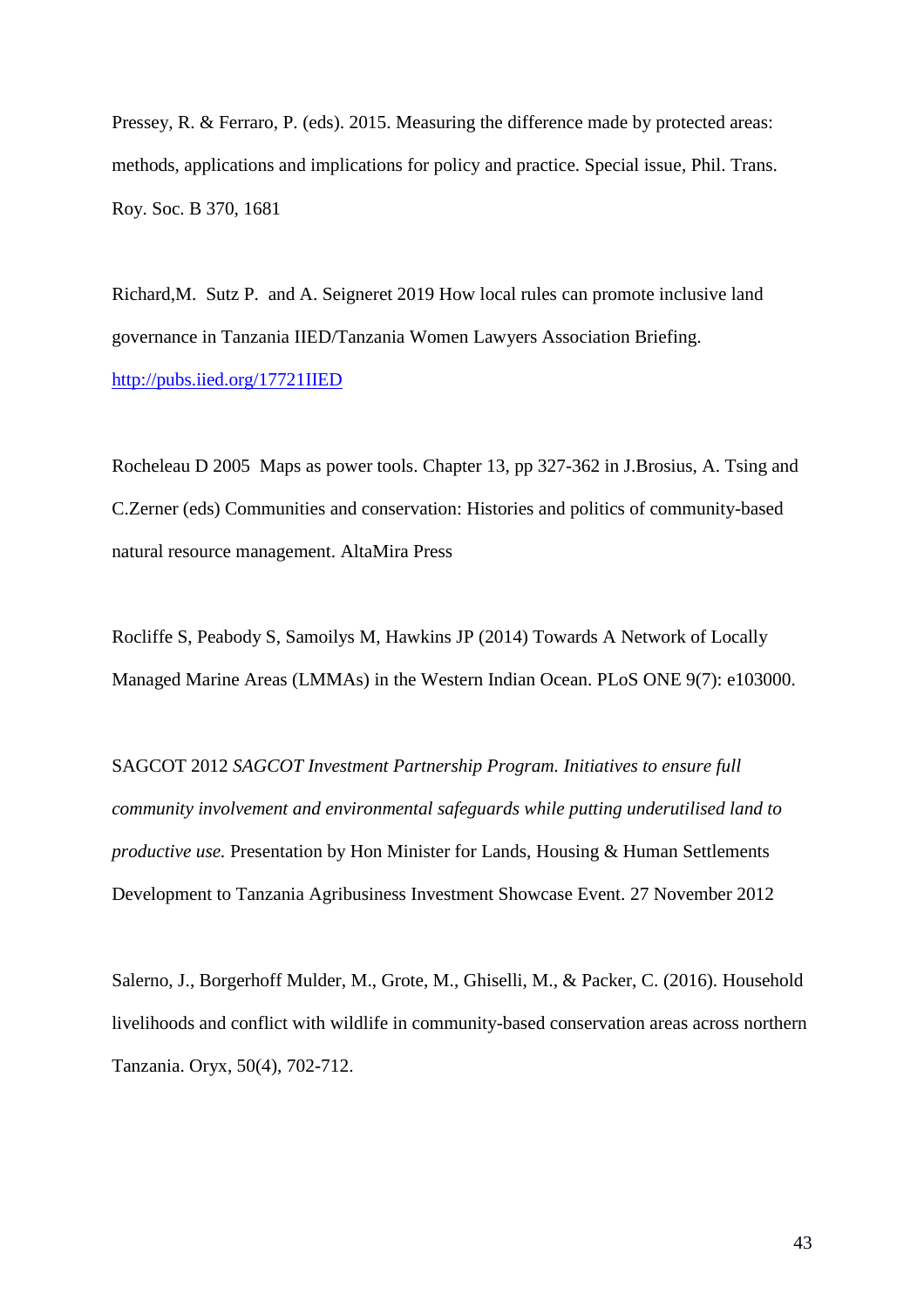Scott, J. C. (1985), Weapons of the weak: Everyday forms of peasant resistance, Yale University Press, New Haven, 389pp

Shiva, V 1988 Staying Alive: Women, Ecology and Survival in India. Kali for women New Delhi, Zed Books, London

Smith N., 2015 Gender and livelihoods diversification: Maasai women's market activities in Northern Tanzania. Journal of Development Studies DOI: 10.1080/00220388.2014.957278

Sulle E., Lekaita F., & Nelson F 2011 From Promise to Performance? Wildlife Management Areas in Northern Tanzania. Tanzania Natural Resources Forum, Arusha. 20pp. Available online.

Sunderland T., Achdiawan R., Angelsen A., Babigumira R., Ickowitz A., Paumgarten F et al. 2014 Challenging perceptions about men, women and forest product use. A global comparative study. World Development 64(S1), S66-S76

UNDP 2012 The Future We Want: Biodiversity and Ecosystems— Driving Sustainable Development. United Nations Development Programme Biodiversity and Ecosystems Global Framework 2012-2020. New York. Available online

URT 2003 Guidelines for the Designation and Management of WMAs. Wildlife Division. Ministry of Natural Resources and Tourism. Dar-es-Salaam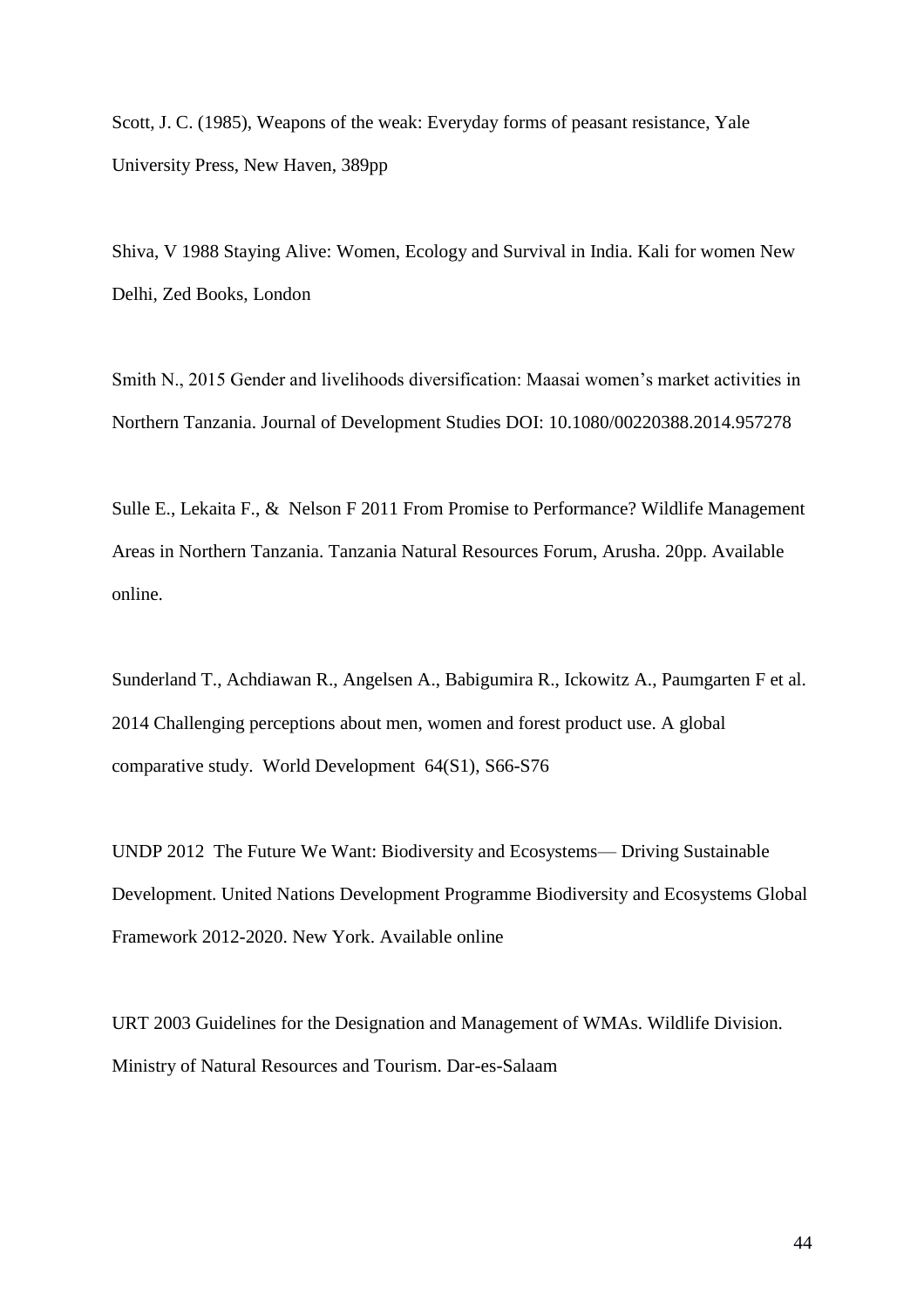URT 2005 Mkukuta: Tanzania's National Strategy for Growth and Reduction of Poverty. United Republic of Tanzania: Vice-President's Office.

URT 2007: The Wildlife Policy of Tanzania. Revised March 2007. United Republic of Tanzania: Ministry of Natural Resources and Tourism. Dar-es-Salaam, Government Printer.

URT 2010 National Strategy for growth and reductionof poverty II (Mkukuta II). United Republic of Tanzania: Ministry of Finance and Economic Affairs. Tanzania

URT 2012 The Wildlife Conservation Act (Cap 283) Regulations. The Wildlife Conservation (Wildlife Management Areas) Regulations, 2012. Government Notice no. 206, published 15/6/2012.

Wangui E. 2008 Development interventions, changing livelihoods, and the making of female Maasai pastoralists. Agric.Hum. Values 25: 365-378

Wegerif M, Tandon N, Mutopo P, Ngowi P & Boateng A (2013) Promises, Power and Poverty: Corporate Land Deals, Rural Women and the Implications for Land Governance. Oxfam UK, London.

Western D., & Wright M. (Eds) 2013 Natural Connections: Perspectives In Community-Based Conservation. Island Press

White H. (2009) Theory-based impact evaluation: principles and practice, Journal of Development Effectiveness, 1:3, 271-284, DOI: 10.1080/19439340903114628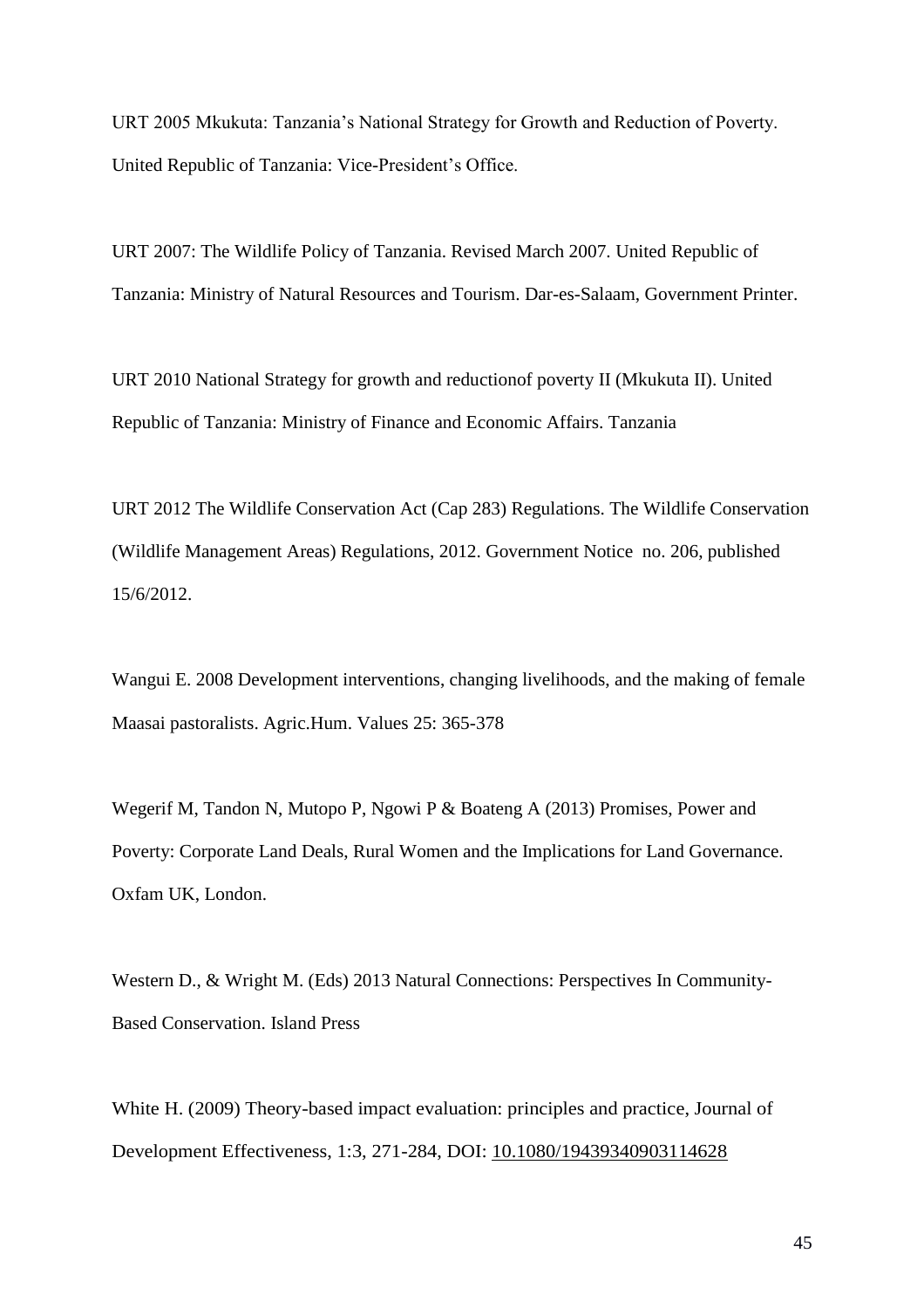Woodhouse, E., Homewood, K. M., Beauchamp, E., Clements, T., McCabe, J. T., Wilkie, D., & Milner-Gulland, E. J. (2015). [Guiding principles for evaluating the impacts of conservation](http://iris.ucl.ac.uk/iris/publication/1066743/7)  [interventions on human well-being.](http://iris.ucl.ac.uk/iris/publication/1066743/7) Phil.Trans.Roy Soc B: Biol Sci, 370, 20150103.

World Bank, 2015 *Tanzania's Tourism Futures. Harnessing Natural Assets* in *Environment and Natural Resources Global Practice Policy Note*, W.B. Group Editor. Washington,DC.

Wright, V.C. 2017 Turbulent Terrains: The Contradictions and Politics of Decentralised Conservation. Conservation and Society 15:157-67

WWF-USAID 2014 Tanzania's Wildlife Management Areas: A 2012 Status Report. World Wide Fund for Wildlife (WWF), Dar es Salaam.72pp

Zafra-Calvo, N, Lobo, JM, Prada, C, Nielsen, MR & Burgess, ND 2018, 'Predictors of elephant poaching in a wildlife crime hotspot: The Ruvuma landscape of southern Tanzania and northern Mozambique', *Journal for Nature Conservation*, 41, 79–87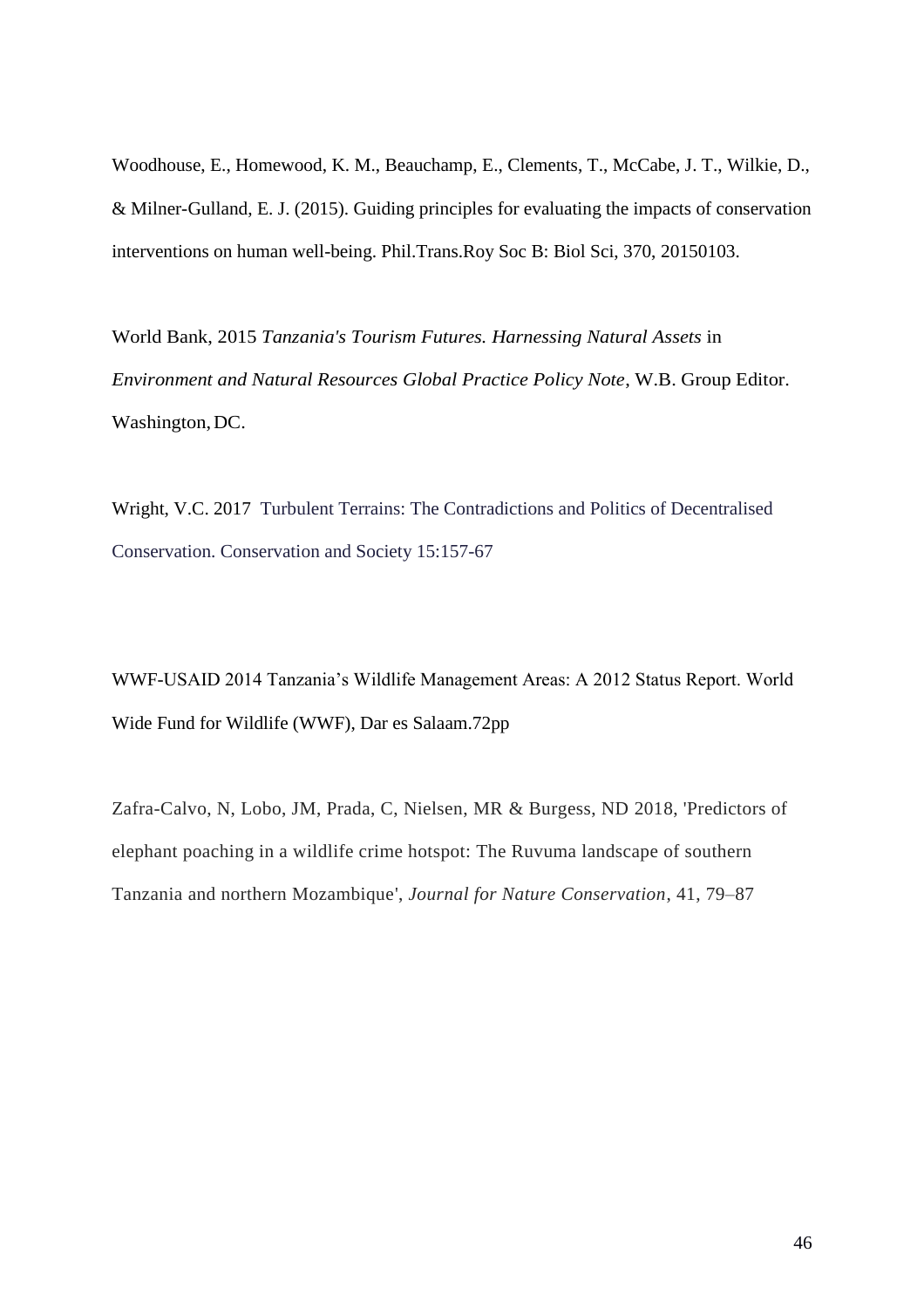## **Table 1 Study WMAs and respondent samples**

| Ecosystem<br>type | <b>WMA</b>     | <b>Tourism</b><br>potential<br>and type $*$ | <b>Rural</b><br>livelihoods | <b>Region</b>   | No.<br>villages<br>in WMA | <b>Registered</b> | <b>WMA</b><br>wives** | Non-<br><b>WMA</b><br>wives** |
|-------------------|----------------|---------------------------------------------|-----------------------------|-----------------|---------------------------|-------------------|-----------------------|-------------------------------|
| <b>Savanna</b>    | Enduimet       | $High (GV+H)$                               | Agro-<br>pastoral           | Arusha (North)  | 9                         | 2007              | 77                    | 79                            |
|                   | Makame         | Low $(GV+H)$                                | Agro-<br>pastoral           | Manyara (North) | $\overline{4}$            | 2009              | 74                    | 77                            |
|                   | Burunge        | $High (GV+H)$                               | Agro-<br>pastoral           | Manyara (North) | 10                        | 2006              | 75                    | 79                            |
| <b>Miombo</b>     | Tunduru Nalika | Low(H)                                      | Farm-<br>based              | Ruvuma (South)  | 9                         | 2003              | 79                    | 79                            |
|                   | Mbarang'andu   | Low(H)                                      | Farm-<br>based              | Ruvuma (South)  | $\overline{7}$            | 2006              | 79                    | 80                            |
|                   | Liwale         | Low(H)                                      | Farm-<br><b>Based</b>       | Lindi (South)   | 9                         | 2003              | 79                    | 80                            |

\* GV=game viewing; H=Hunting.

\*\* N° wives interviewed within villages in study WMAs and their matched, non-WMA villages.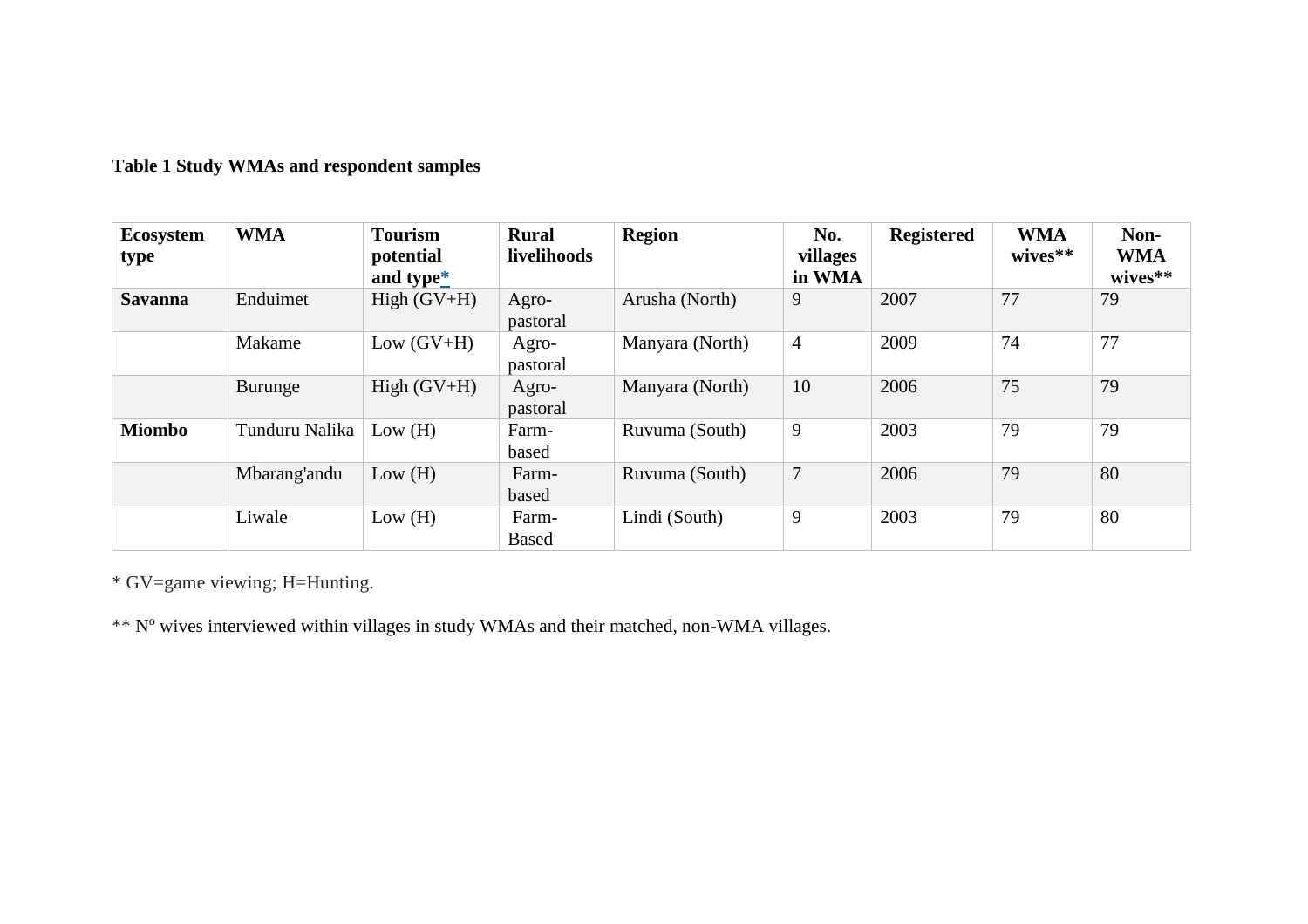|                | <b>WMA</b>       | <b>Variable</b>                                                              | <b>Region</b> | Wealth | <b>Analysis</b> | <b>Evidence</b>    |  |
|----------------|------------------|------------------------------------------------------------------------------|---------------|--------|-----------------|--------------------|--|
|                | effect           |                                                                              |               |        |                 |                    |  |
| $\mathbf{1}$   | $+ve$            | Infrastructure®                                                              | All           | All    | % responses     | Fig 3              |  |
| $\overline{2}$ | $+ve$            | Schools <sup>®</sup><br>All                                                  |               | All    | % responses     | Fig 3              |  |
| $\overline{3}$ | $+ve$            | Employment <sup>⊗</sup>                                                      | All           | All    | % responses     | Fig 3              |  |
| $\overline{4}$ | $+ve$            | Land for cultivation                                                         | South         | N/R    | <b>BHM</b>      | Fig S <sub>2</sub> |  |
| 5 <sup>5</sup> | $+ve$            | <b>Construction materials</b>                                                | North         | All    | <b>BHM</b>      | Fig S <sub>2</sub> |  |
| 6              | $+ve$            | Aid (relative, within overall decline)                                       | South         | Vp/P   | <b>BHM</b>      | Fig S6             |  |
| $\overline{7}$ | $+ve$            | Income from crop sales                                                       | South         | Vp/P   | <b>BHM</b>      | Fig S6             |  |
| 8              | $\boldsymbol{0}$ | Sales of livestock produce                                                   | All           | All    | <b>BHM</b>      | Fig S6             |  |
| 9              | $\boldsymbol{0}$ | Sales of craft                                                               | All           | All    | <b>BHM</b>      | Fig S6             |  |
| 10             | $\boldsymbol{0}$ | Remittances                                                                  | All           | All    | <b>BHM</b>      | Fig S6             |  |
| 11             | $\mathbf{0}$     | Paid work                                                                    | All           | All    | <b>BHM</b>      | Fig S6             |  |
| 12             | $\boldsymbol{0}$ | <b>NTFPs</b>                                                                 | All           | All    | <b>BHM</b>      | Fig S6             |  |
| 13             | $\boldsymbol{0}$ | Crop damage                                                                  | all           | All    | <b>BHM</b>      | Fig S8             |  |
| 14             | $\boldsymbol{0}$ | Food security                                                                | All           | All    | <b>BHM</b>      | Fig S8             |  |
| 15             | $\overline{0}$   | Ease of movement                                                             | All           | All    | <b>BHM</b>      | Fig S8             |  |
| 16             | -ve              | Participation                                                                | All           | All    | % responses     | Fig 2              |  |
| 17             | -ve              | Livestock predation $\mathcal{O}$                                            | All           | All    | % responses     | Fig 4              |  |
| 18             | -ve              | Worry over wildlife hazard <sup>Ø</sup>                                      | All           | All    | % responses     | Fig 4              |  |
| 19             | -ve              | Access to firewood, farmland,<br>pasture <sup><math>\varnothing</math></sup> | All           | All    | % responses     | Fig 4              |  |

# **Table 2: Summary of WMA impacts:**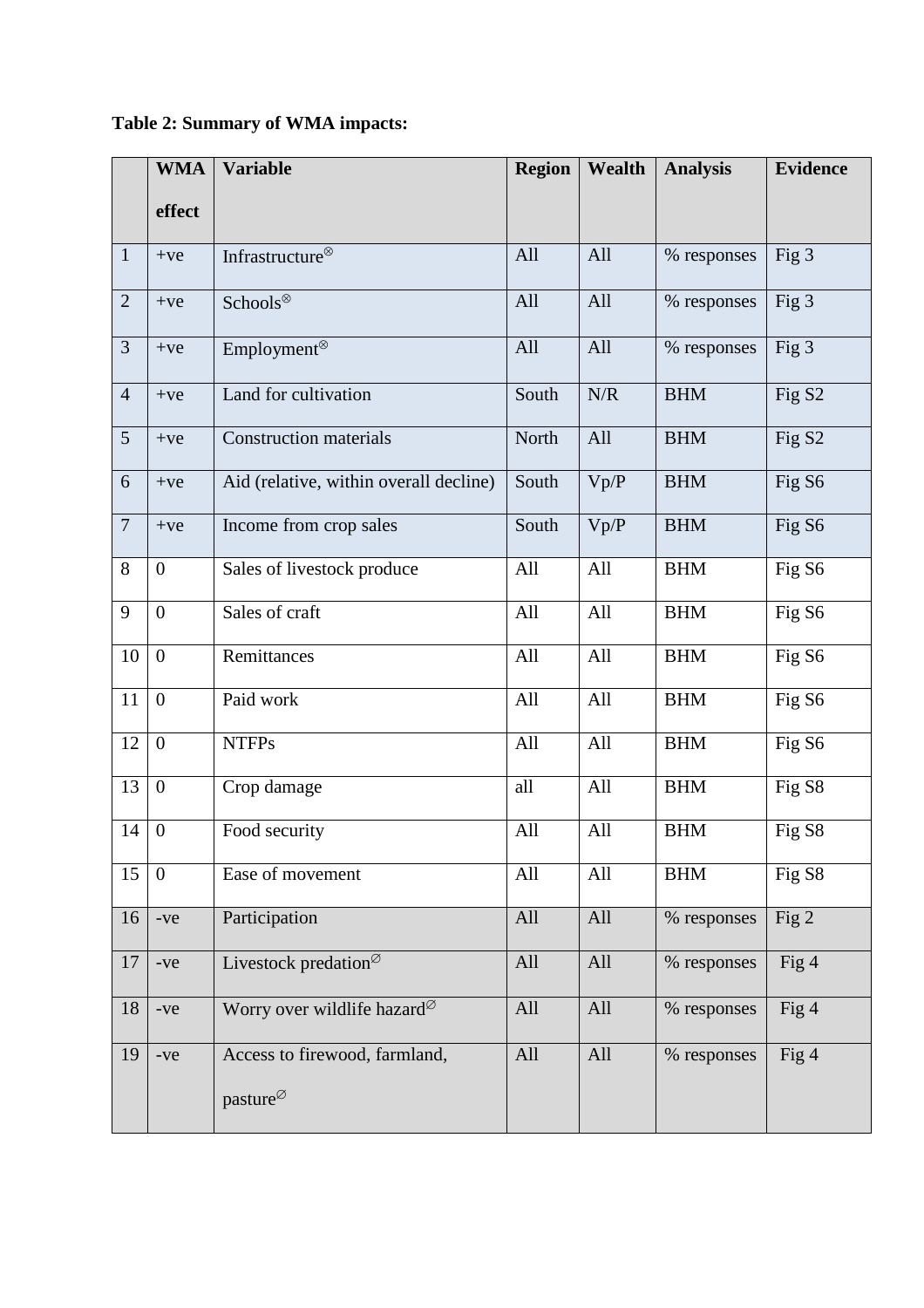| 20 | $-ve$ | School bursaries, children of only 3- | All   | elite   | Survey data | Bluwstein          |
|----|-------|---------------------------------------|-------|---------|-------------|--------------------|
|    |       | 4% women                              |       | capture |             | et al 2018a        |
| 21 | $-ve$ | Decreasing access to land for         | North | Vp/P    | <b>BHM</b>  | Fig S <sub>2</sub> |
|    |       | cultivation                           |       |         |             |                    |
| 22 | $-ve$ | Decreasing access to firewood         | North | N/R     | <b>BHM</b>  | Fig S <sub>2</sub> |
| 23 | $-ve$ | Decreasing water sales*               | All   | All     | <b>BHM</b>  | Fig S <sub>6</sub> |
| 24 | $-ve$ | Decreasing sales cooked foods         | South | Vp/P    | <b>BHM</b>  | Fig S <sub>6</sub> |
| 25 | $-ve$ | Decreasing petty vending              | South | N/R     | <b>BHM</b>  | Fig S6             |
| 26 | $-ve$ | Increased kibarua**                   | North | Vp/P    | <b>BHM</b>  | Fig S6             |
| 28 | $-ve$ | Increased N° income-earning           | North | Vp/P    | <b>BHM</b>  | Fig S7             |
|    |       | activities**                          |       |         |             |                    |
| 29 | $-ve$ | Increasing worry of wildlife hazard   | North | All     | <b>BHM</b>  | Fig S <sub>8</sub> |

 $\infty$  top 5 perceived benefit

 $\infty$  top 5 perceived cost

\* effect driven by single control village: see Supplementary Materials. The apparent WMA effect decreasing income from water is strongly linked to changes in one control village, which showed a surge in proportions earning income from water sales 2007-14. Across the entire study area <1% of households earn income from water sales: the statistical salience of this effect is misleading, and it is not dealt with further.

\*\* 'positive' increase in activity equates to 'distress sale of labour' (Kabeer 2005) entailing negative wellbeing impacts.

 $Vp/P = very poor/poor$ 

 $N/R =$  normal/rich

BHM Bayesian hierarchical models

% responses; simple unweighted percentages on raw data from all women's responses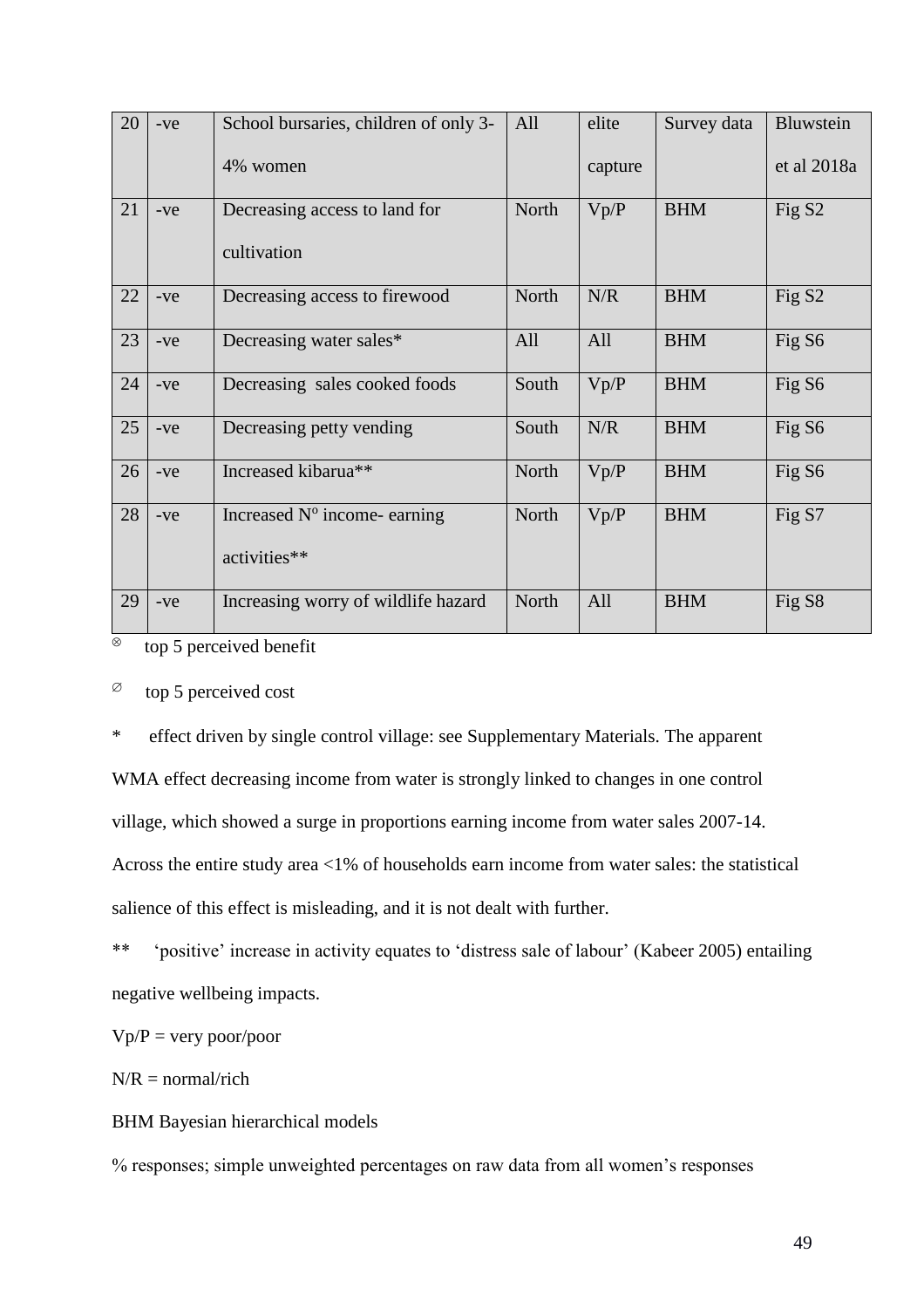#### **Footnotes**

1

 $1$  Section 77 in the 2002 and 2005 WMA Regulations authorised NGOs, in collaboration with government agencies, to facilitate WMA initiation, planning, establishment, rulemaking, enforcement. Section 28(1) in the 2012 WMA Regulations maintains similar wording. New subsection 28(2) specifies written approval from the Minister before establishing/ implementing WMAs. Implementing NGOs have included World Wide Fund for Nature (WWF); African Wildlife Foundation (AWF), Conservation International (CI) among others <sup>2</sup> CWMA consortium website: [www.twma.co.tz](http://www.twma.co.tz/)

<sup>3</sup> USAID\_PROTECT 2016 Promoting Tanzania's Environment, Conservation And Tourism (PROTECT) Activity. Analysis Of WMA Financial Viability And Options Study. Acacia natural resources consultants for USAID-PROTECT. Contract No. Aid-621-To-15- 00004

<sup>4</sup> Additional funding comes to the WMA administration through NGOs in cash and in kind (Village Game Scout (VGS) equipment, their salaries, crop protection patrols, VGS training, predator-proof bomas, workshops, seminars, boundary demarcations and surveys, land use planning, etc).

<sup>5</sup> Homewood, K., et al 2015 The economic and social viability of Tanzanian Wildlife Management Areas.

http://curis.ku.dk/ws/files/145970574/Homewood et al 2015 PIMA Policy Brief No 04 [2015.pdf](http://curis.ku.dk/ws/files/145970574/Homewood_et_al_2015_PIMA_Policy_Brief_No_04_2015.pdf)

6 see current CWMA vacancy (Capacity Building and Advocacy officer)

<http://www.twma.co.tz/news.html> viewed 20/08/2019

7 for which entrepreneurs' licenses and revenues are managed by the central state, with WMAs minimally involved

 $8$  Our (small, geographically restricted) subset of female-headed households (n=187) were on average smaller in terms of membership than male-headed households (n= 1737), and markedly less well off in terms of land owned and cultivated per adult equivalent (Table S4). Intersections of gender, poverty, culture and education predict that rural female-headed households are likely to be among the poorest, with the most limited opportunities. However, out of 187 female-headed households, 41% received remittances (compared to 21% all